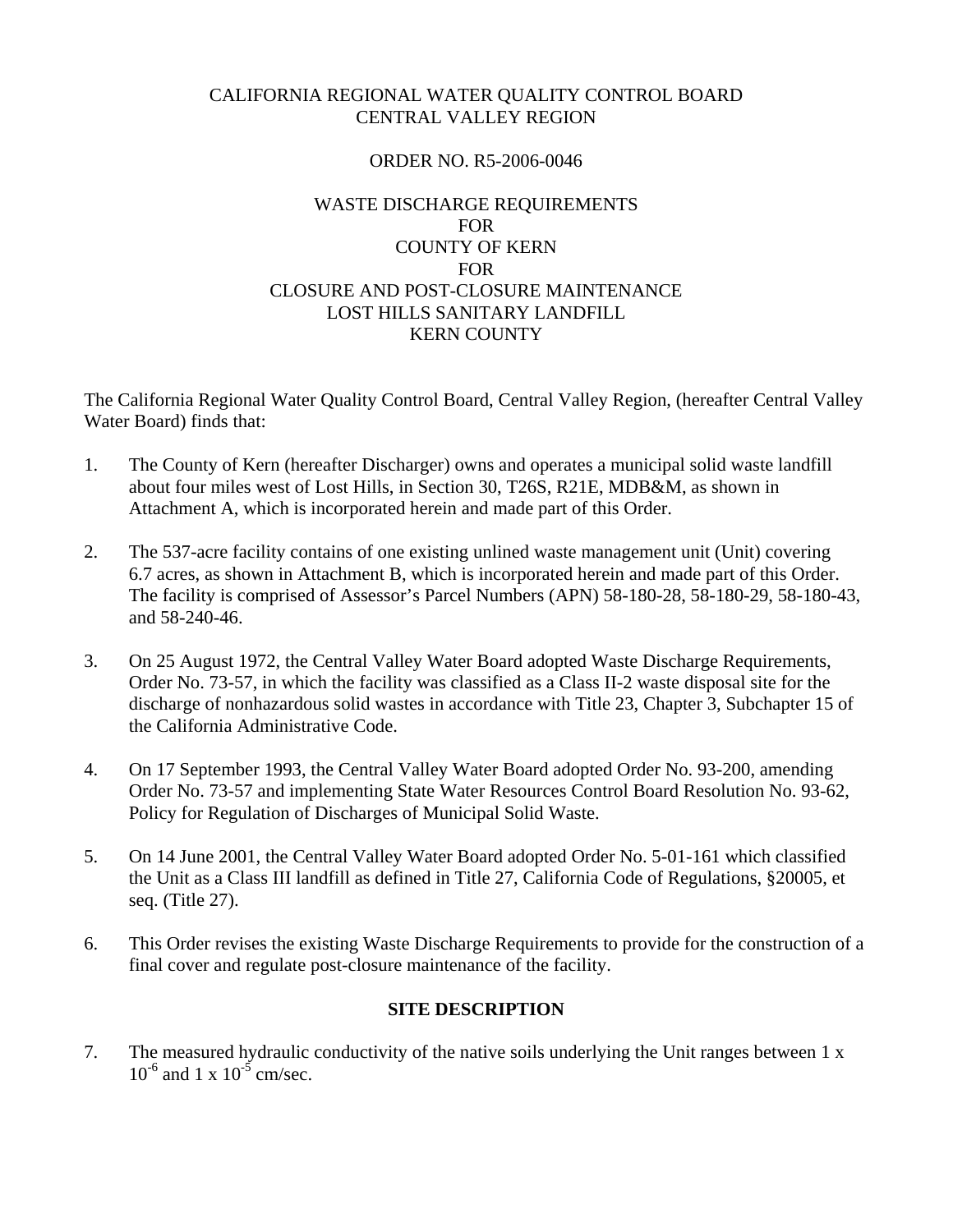- 8. The San Andreas Fault Zone is located approximately 22 miles west of the landfill. The magnitude of the maximum probable earthquake is 8.25. The peak horizontal ground acceleration at the site would be 0.234g.
- 9. Land within 1,000 feet of the facility is used for natural grazing, petroleum production, and mining.
- 10. The facility receives an average of 5.74 inches of precipitation per year as reported by Kern County Water Agency. The annual average reference evapotransporation from a grass surface is 57.06 inches per year as measured at the California Irrigation Management Information System Lost Hills Station.
- 11. The 100-year, 24-hour precipitation event is estimated to be two inches, based on the *Kern County Hydrology Manual, 1992*.
- 12. The waste management facility is not within a 100-year flood plain based on the Federal Emergency Management Agency's (FEMA) Flood Insurance Rate Map, Community-Panel Number 060075 0375 B, dated 29 September 1986.
- 13. There are no municipal, domestic, industrial, or agricultural groundwater supply wells within one mile of the site. Groundwater monitoring wells are located within one mile of the facility to the north. Petroleum production wells exist approximately one half mile east of the facility. No surface springs or other sources of groundwater supply have been observed.

# **SURFACE AND GROUND WATER CONDITIONS**

- 14. The *Water Quality Control Plan for the Tulare Lake Basin, Second Edition* (hereafter Basin Plan), designates beneficial uses, establishes water quality objectives, and contains implementation plans and policies for all waters of the Basin.
- 15. Surface drainage is toward an unnamed creek in the Lost Hills in the Antelope Plain Hydrologic Area (558.60) of the Tulare Lake Basin. Surface waters in the Antelope Plain Hydrologic Area are designated as Valley Floor Waters in the Basin Plan.
- 16. The designated beneficial uses of the Valley Floor Waters, as specified in the Basin Plan, are agricultural, industrial service, and process supply; water contact and non-contact water recreation; warm fresh water habitat; preservation of rare, threatened and endangered species; and groundwater recharge.
- 17. The first encountered groundwater is about 100 to 105 feet below the native ground surface. Groundwater elevations range from 314 feet to 315 feet MSL. The groundwater is unconfined. The depth to groundwater does not fluctuate significantly on a seasonal basis.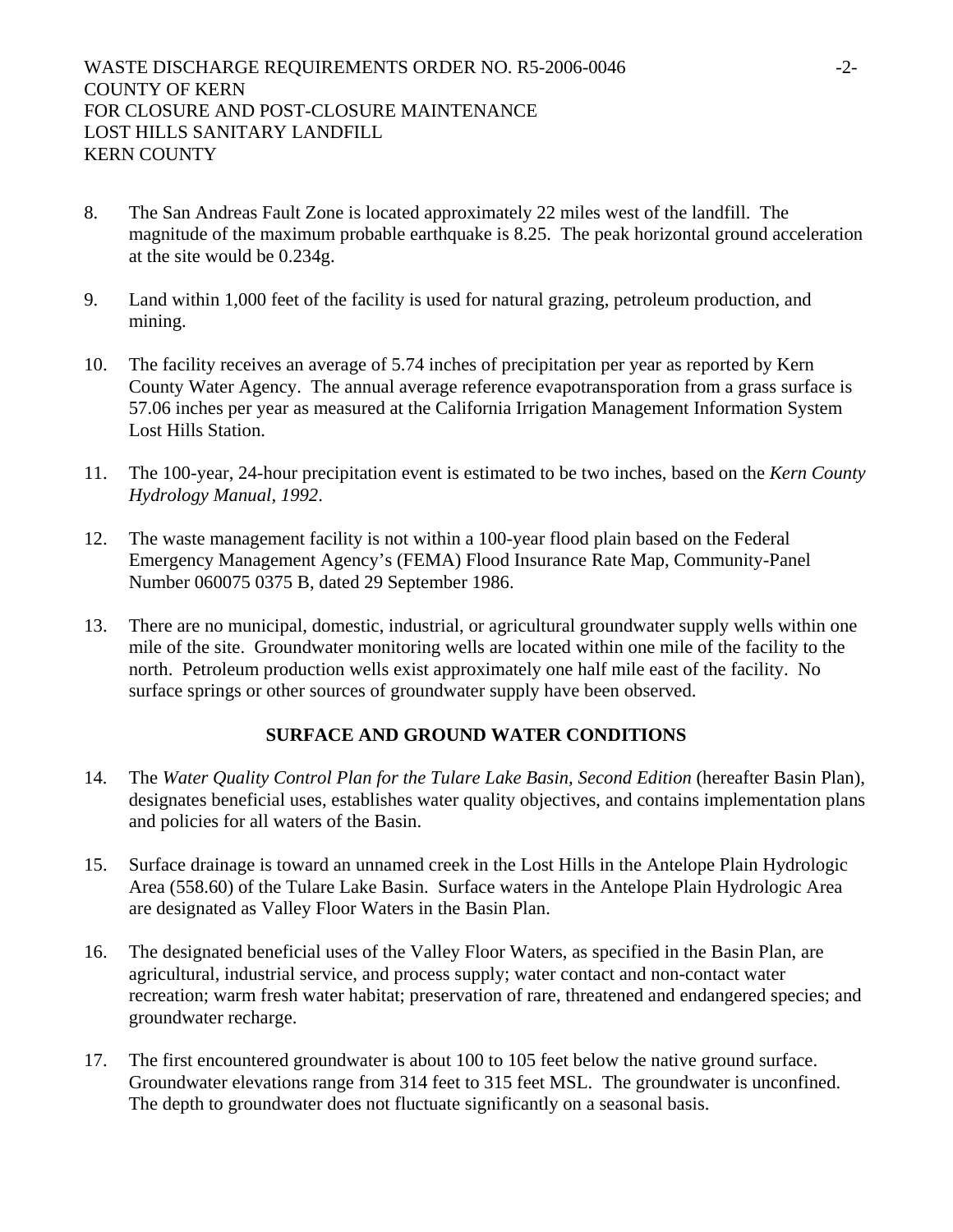- 18. Monitoring data indicates background groundwater quality has an electrical conductivity (EC) ranging between 4,500 and 6,000 micromhos/cm, with total dissolved solids (TDS) ranging between 3,300 and 4,000 mg/l.
- 19. The direction of groundwater flow varies seasonally between the southwest and the south. The average groundwater gradient is approximately 0.003 feet per foot. The average groundwater velocity is 20 feet per year.
- 20. The designated beneficial uses of the groundwater, as specified in the Basin Plan, are domestic and municipal, agricultural, and industrial supply.

# **WASTE AND SITE CLASSIFICATION**

- 21. The Discharger disposed of nonhazardous solid wastes as defined in §20164 of Title 27. Nonhazardous solid waste includes municipal solid wastes, as referred to in the Code of Federal Regulations, Title 40, Part 258.2.
- 22. The site characteristics where the Unit is located (see Finding No. 7) do not meet the siting criteria for a new Class III landfill contained in §20260(a) and (b)(1) of Title 27. As such, the site is not suitable for operating new Units or lateral expansions of existing Units for the discharge and containment of the wastes described in Finding No. 21, without the construction of additional waste containment features in accordance with §20260(b)(2) of Title 27 and State Water Resources Control Board Resolution No. 93-62.

# **GROUNDWATER AND VADOSE ZONE MONITORING**

- 23. The run-off of storm water at the facility constitutes a discharge of waste that has the potential to affect the quality of surface and ground waters of the state. To ensure compliance with State Water Resources Control Board Resolution No. 68-16 and Basin Plan Antidegradation requirements, Facility Specification B.7 of this Order requires compliance with Storm Water Pollution Prevention Plan and Monitoring Program and Reporting Requirements of the State Water Resources Control Board's General Industrial Storm Water Permit (Order No. 97-03-DWQ, Sections A and B). Compliance with Sections A and B of Order No. 97-03-DWQ satisfies the Best Practicable Treatment or Control requirement of Resolution No. 68-16.
- 24. The groundwater detection monitoring system consists of three monitoring wells. Monitoring well LH1-03 is used to collect background water quality data. Monitoring wells LH1-04 and LH1-06 are used to collect water quality data at the point of compliance.
- 25. The detection monitoring program does not include an unsaturated zone monitoring system in accordance with Title 27. The Unit was constructed prior to the adoption of requirements for unsaturated zone monitoring and the Discharger demonstrated that it is infeasible to retrofit the Unit with an unsaturated monitoring zone system.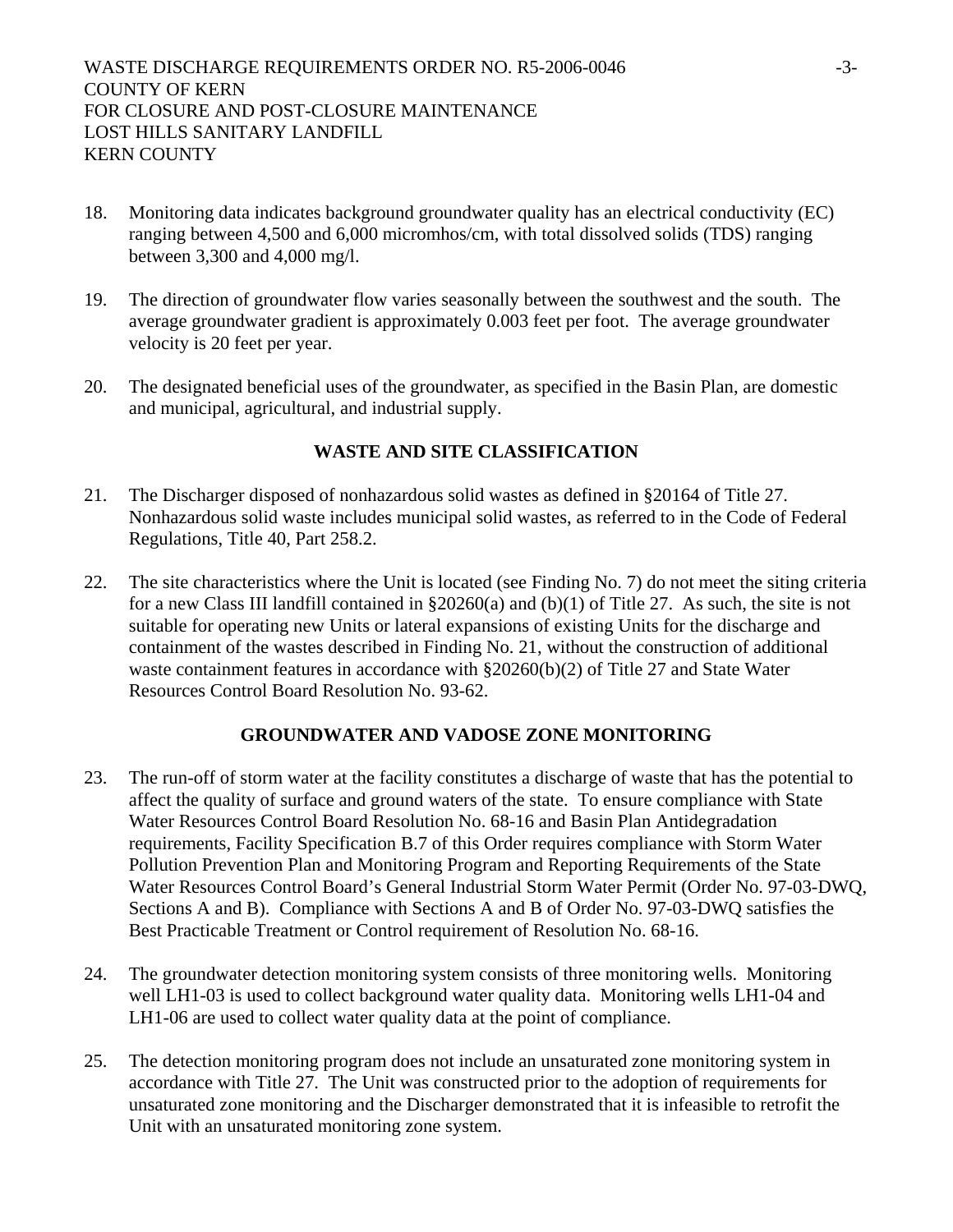- 26. A Water Quality Protection Standard has been established for the Unit. The concentration limits for the constituents of concern are listed on Table VII of Monitoring and Reporting Program No. R5-2005-0046.
- 27. The Discharger's detection monitoring program for groundwater at this Unit satisfies the requirements contained in Title 27.
- 28. Volatile organic compounds (VOCs) are often detected in a release from a landfill, and are the primary waste constituents detected in groundwater beneath a municipal solid waste landfill. Since volatile organic compounds are not naturally occurring and thus have no background value, they are not amenable to the statistical analysis procedures contained in Title 27 for the determination of a release of wastes from a Unit.
- 29. Sections 20415(e)(8) and (9) of Title 27 provide for the non-statistical evaluation of monitoring data that will provide the best assurance of the earliest possible detection of a release from a Unit in accordance with §20415(b)(1)(B)2.-4. of Title 27. However, Title 27 does not specify a specific method for non-statistical evaluation of monitoring data.
- 30. The Central Valley Water Board may specify a non-statistical data analysis method pursuant to Section 20080(a)(1) of Title 27. Section 13360(a)(1) of the California Water Code allows the Central Valley Water Board to specify requirements to protect underground or surface waters from leakage from a solid waste site, which includes a method to provide the best assurance of determining the earliest possible detection of a release.
- 31. In order to provide the best assurance of the earliest possible detection of a release of nonnaturally occurring waste constituents from a Unit, this Order specifies a non-statistical method for the evaluation of monitoring data.
- 32. The specified non-statistical method for evaluation of monitoring data, for non-naturally occurring waste constituents, provides two criteria (or triggers) for making the determination that there has been a release of waste constituents from a Unit. The presence of two non-naturally occurring waste constituents above their respective method detection limit (MDL), or one non-naturally occurring waste constituent detected above its practical quantitation limit (PQL), indicates that a release of waste from a Unit has occurred. Following an indication of a release, verification testing will be conducted to determine whether there has been a release from the Unit, or there is a source of the detected constituents other than the landfill, or the detection was a false detection. Although the detection of one waste constituent above its MDL is sufficient to provide for the earliest possible detection of a release, the detection of two waste constituents above the MDL as a trigger is appropriate due to the higher risk of false-positive analytical results and the corresponding increase in sampling and analytical expenses from the use of one non-naturally occurring waste constituent above its MDL as a trigger.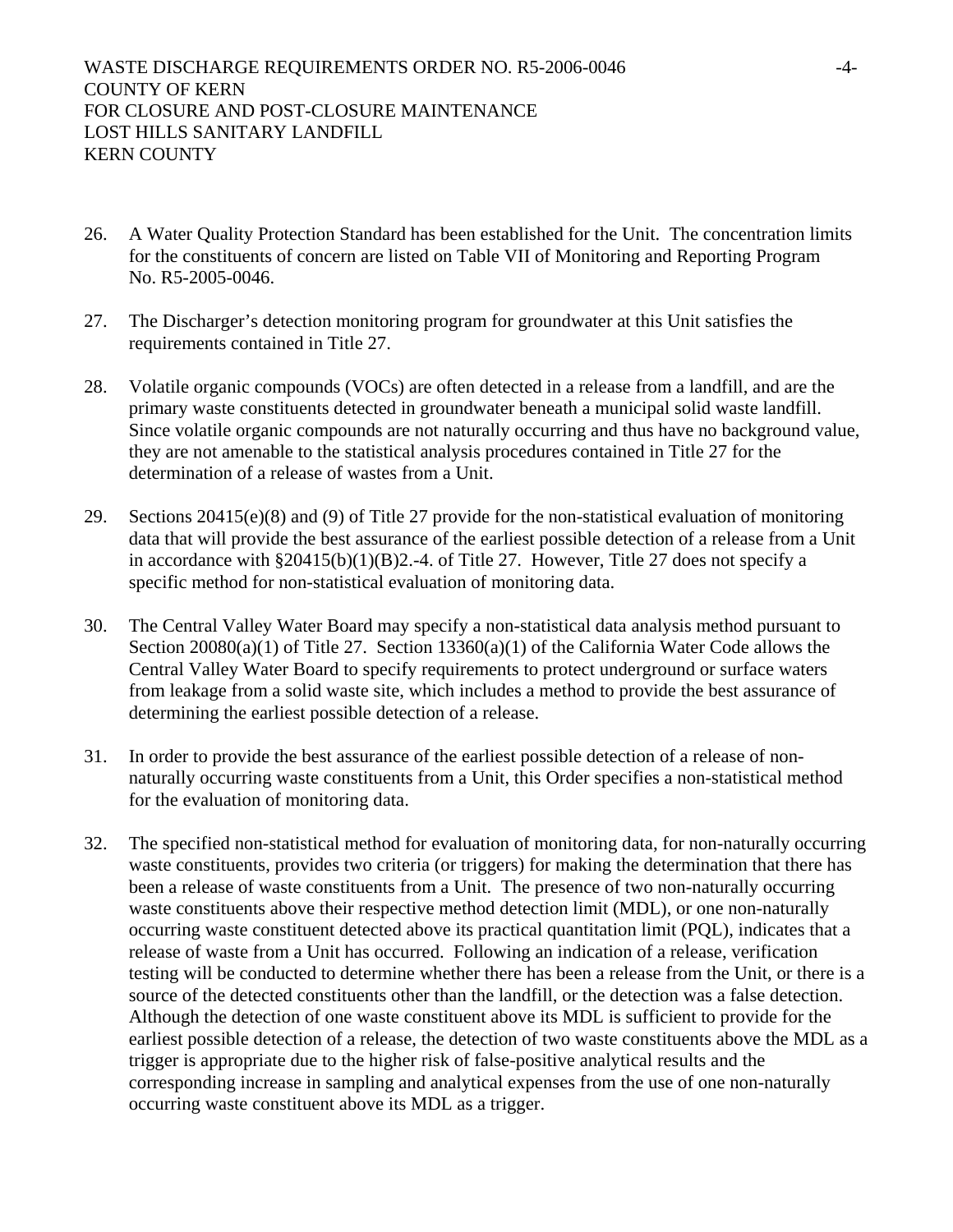# **FINAL COVER CONSTRUCTION AND ENGINEERED ALTERNATIVE**

- 33. The current interim cover on the landfill consists of an average of 1.8 foot thick layer of soil placed on top of refuse. The current cover does not meet the final cover system requirements of Title 27.
- 34. Closure and post-closure maintenance requirements for landfills are contained in §21090 of Title 27. The prescriptive standard for the final cover is contained in §21090(a) of Title 27.
- 35. Section 20080(b) of Title 27 allows the Central Valley Water Board to consider the approval of an engineered alternative to the prescriptive standard. In order to approve an engineered alternative in accordance with  $\S 20080(c)(1)$  and (2), the Discharger must demonstrate that the prescriptive design is unreasonably and unnecessarily burdensome and will cost substantially more than an alternative which will meet the criteria contained in §20080(b), or would be impractical and would not promote attainment of applicable performance standards. The Discharger must also demonstrate that the proposed engineered alternative cover system is consistent with the performance goals addressed by the particular prescriptive standard, and provides protection against water quality impairment equivalent to the prescriptive standard in accordance with §20080(b)(2) of Title 27.
- 36. Section 13360(a)(1) of the California Water Code allows the Central Valley Water Board to specify the design, type of construction, and/or particular manner in which compliance must be met in waste discharge requirements or orders for the discharge of waste at solid waste disposal facilities.
- 37. The Discharger submitted a design plan for the proposed closure of the landfill in a Final Closure Plan dated February 2003. The Final Closure and Post-Closure Maintenance Plans were determined to be adequate in a letter from the Central Valley Water Board dated 9 April 2004. The plan proposed the construction of an engineered alternative in lieu of the prescriptive cover design specified in §21090(a) of Title 27. The proposed engineered alternative is an evapotranspirative design consisting of a vegetated soil layer.
- 38. The Discharger adequately demonstrated that construction of a Title 27 prescriptive standard cover would be unreasonable and unnecessarily burdensome when compared to the proposed engineered alternative design. There is no clay source on-site or nearby and the cost of importing clay from off-site or mixing on-site soils with bentonite would cost substantially more than the alternative design.
- 39. The performance of an evapo-transpirative cover design can be adequately predicted by using a computer model that utilizes the Richards Equation and laboratory-derived parameters from samples of soil that will be used in the construction of the cover.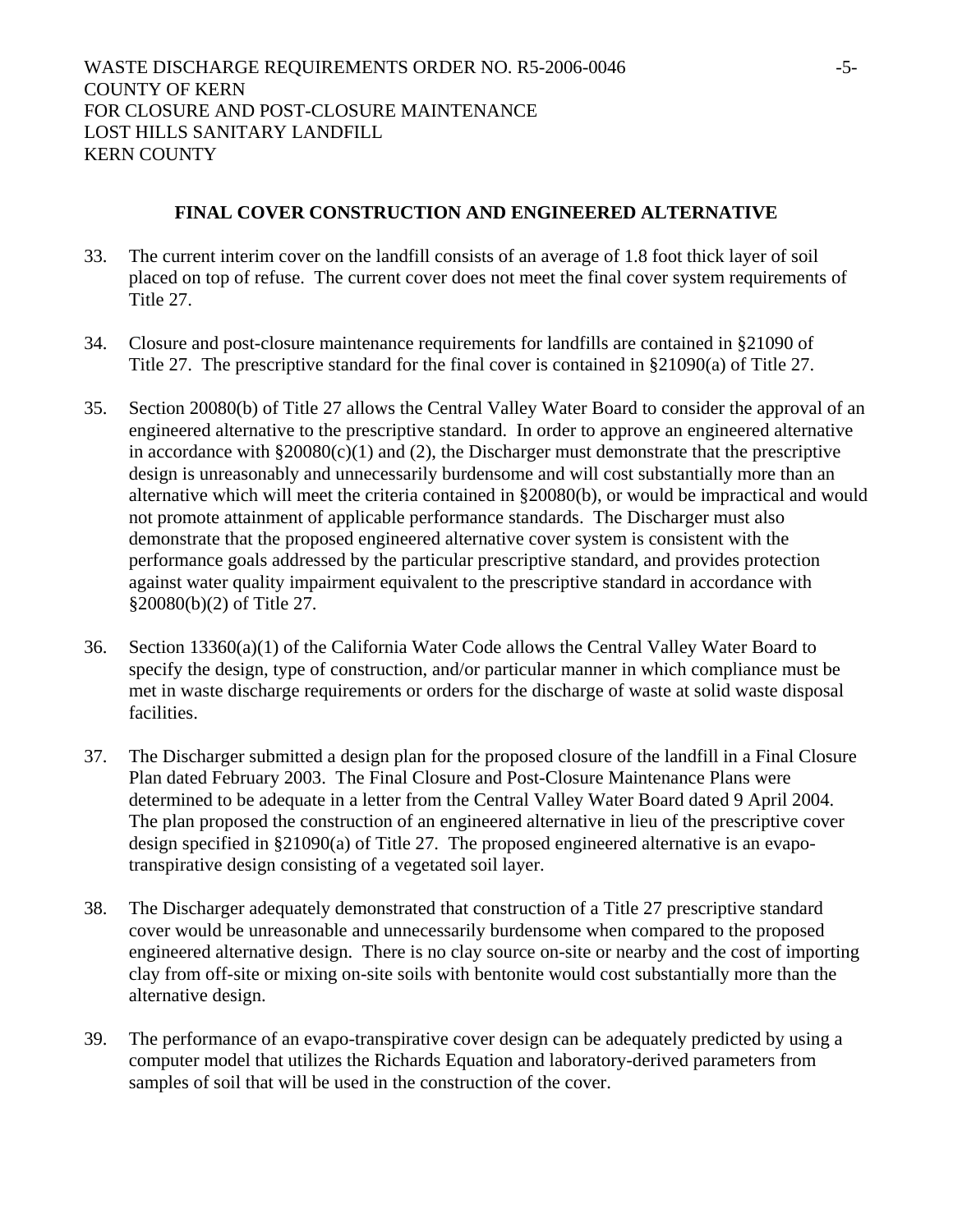- 40. An evapo-transpirative final cover constructed according to a design derived in the above manner can be monitored to observe its actual performance. Adjustments can be made to the vegetation or thickness of the soil layer if a trend of under-performance is observed as part of the post-closure maintenance of the cover.
- 41. Section 21090(a)(4)(A) of Title 27 requires that a periodic leak search, including a method for identifying and repairing breaches in "the low-hydraulic conductivity layer", be a component of the cover maintenance plan.
- 42. A common way to conduct a leak search on a cover that utilizes a low-hydraulic conductivity layer as part of its design is to monitor the surface of the cover for landfill gas emissions.
- 43. In an evapo-transpirative cover design, the low-hydraulic conductivity layer is replaced by a vegetated soil layer that is engineered and constructed to absorb moisture during precipitation events and expel moisture by evaporation and transpiration before it flows through the base of the cover.
- 44. Landfill gas emissions do not definitively indicate a leak in an evapo-transpirative cover. A leak in this kind of cover would be detected by using a device that directly measures moisture flux through the cover, such as a pan lysimeter. A pan lysimeter can also be used to monitor the performance of the final cover. This Order requires the Discharger to construct a pan lysimeter(s) beneath the final cover.
- 45. The Discharger will submit the final construction and design plans for the final cover, and the Construction Quality Assurance Plan, for review and approval of the Executive Officer prior to construction of the final cover.
- 46. Construction will proceed only after all applicable construction quality assurance plans have been approved by the Executive Officer.

# **CEQA AND OTHER CONSIDERATIONS**

- 47. The action to revise waste discharge requirements for this existing facility is exempt from the provisions of the California Environmental Quality Act (CEQA), Public Resource Code §21000, et seq., and the CEQA guidelines, in accordance with Title 14, CCR, §15301.
- 48. This order implements:
	- a. *The Water Quality Control Plan for the Tulare Lake Basin, Second Edition*;
	- b. The prescriptive standards and performance goals of Chapters 1 through 7, Subdivision A, Division 2, Title 27, of the California Code of Regulations, effective 18 July 1997, and subsequent revisions;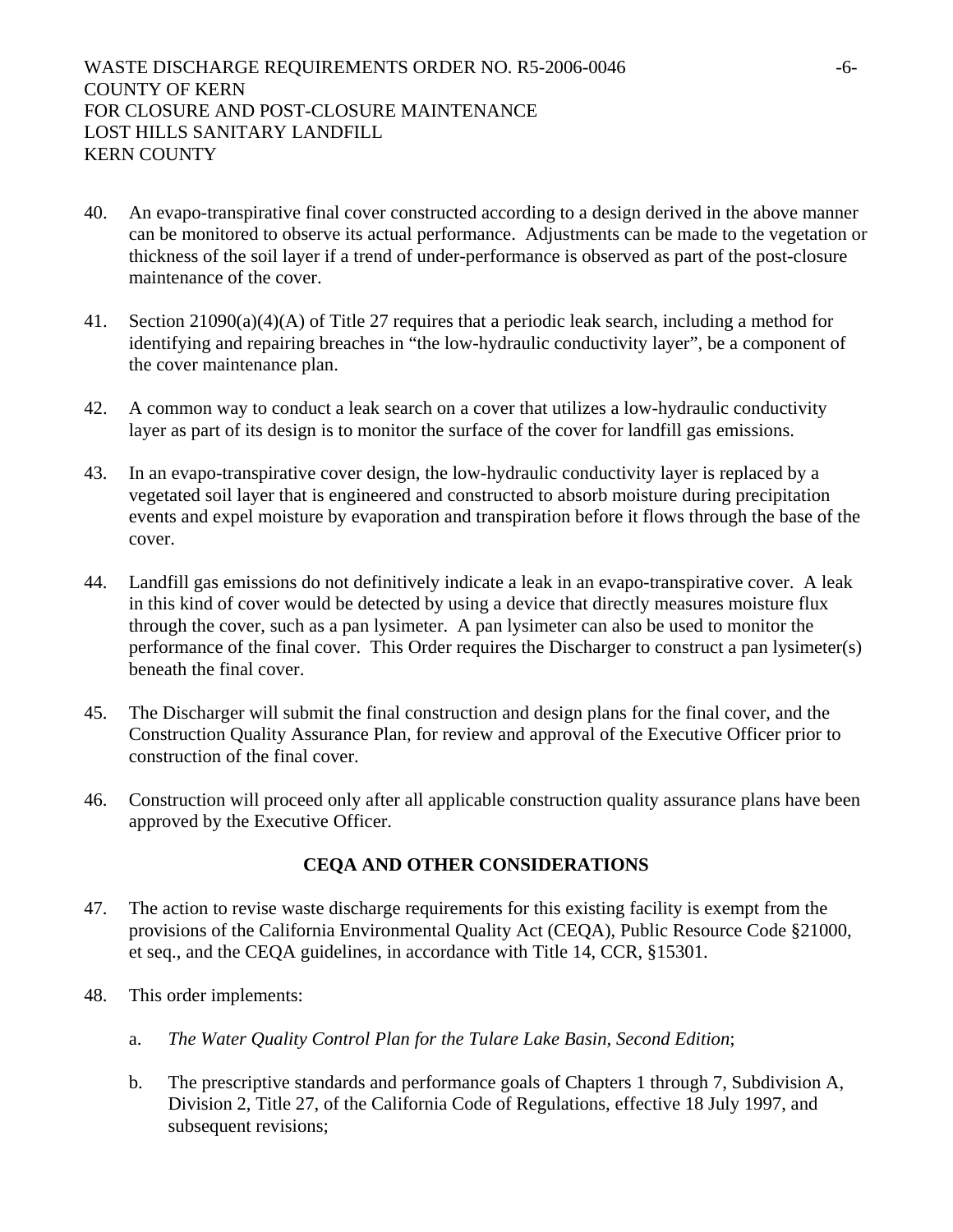- c. The prescriptive standards and performance criteria of RCRA Subtitle D, Part 258; and
- d. State Water Resources Control Board Resolution No. 93-62, *Policy for Regulation of Discharges of Municipal Solid Waste*, adopted 17 June 1993.

# **PROCEDURAL REQUIREMENTS**

- 49. All local agencies with jurisdiction to regulate land use, solid waste disposal, air pollution, and to protect public health have approved the use of this site for the discharges of waste to land stated herein.
- 50. The Central Valley Water Board notified the Discharger and interested agencies and persons of its intent to prescribe waste discharge requirements for this discharge, and has provided them with an opportunity for a public hearing and an opportunity to submit their written views and recommendations.
- 51. The Central Valley Water Board, in a public meeting, heard and considered all comments pertaining to the discharge.
- 52. Any person affected by this action of the Central Valley Water Board may petition the State Water Resources Control Board to review the action in accordance with Sections 2050 through 2068, Title 23, California Code of Regulations. The petition must be received by the State Water Resources Control Board, Office of Chief Counsel, P.O. Box 100, Sacramento, California 95812, within 30 days of the date of issuance of this Order. Copies of the laws and regulations applicable to the filing of a petition are available on the Internet at http://www.waterboards.ca.gov/water\_laws/index.html and will be provided on request.

IT IS HEREBY ORDERED, pursuant to Sections 13263 and 13267 of the California Water Code, that Order No. 5-01-161 is rescinded, and that the County of Kern, its agents, successors, and assigns, in order to meet the provisions of Division 7 of the California Water Code and the regulations adopted thereunder, shall comply with the following:

# **A. PROHIBITIONS**

- 1. The discharge of any additional waste at this facility is prohibited.
- 2. The discharged wastes shall not cause the release of pollutants, or waste constituents in a manner which could cause a condition of nuisance, degradation, contamination, or pollution of groundwater to occur, as indicated by the most appropriate statistical or nonstatistical data analysis method and retest method listed in this Order, the Monitoring and Reporting Program, or the Standard Provisions and Reporting Requirements.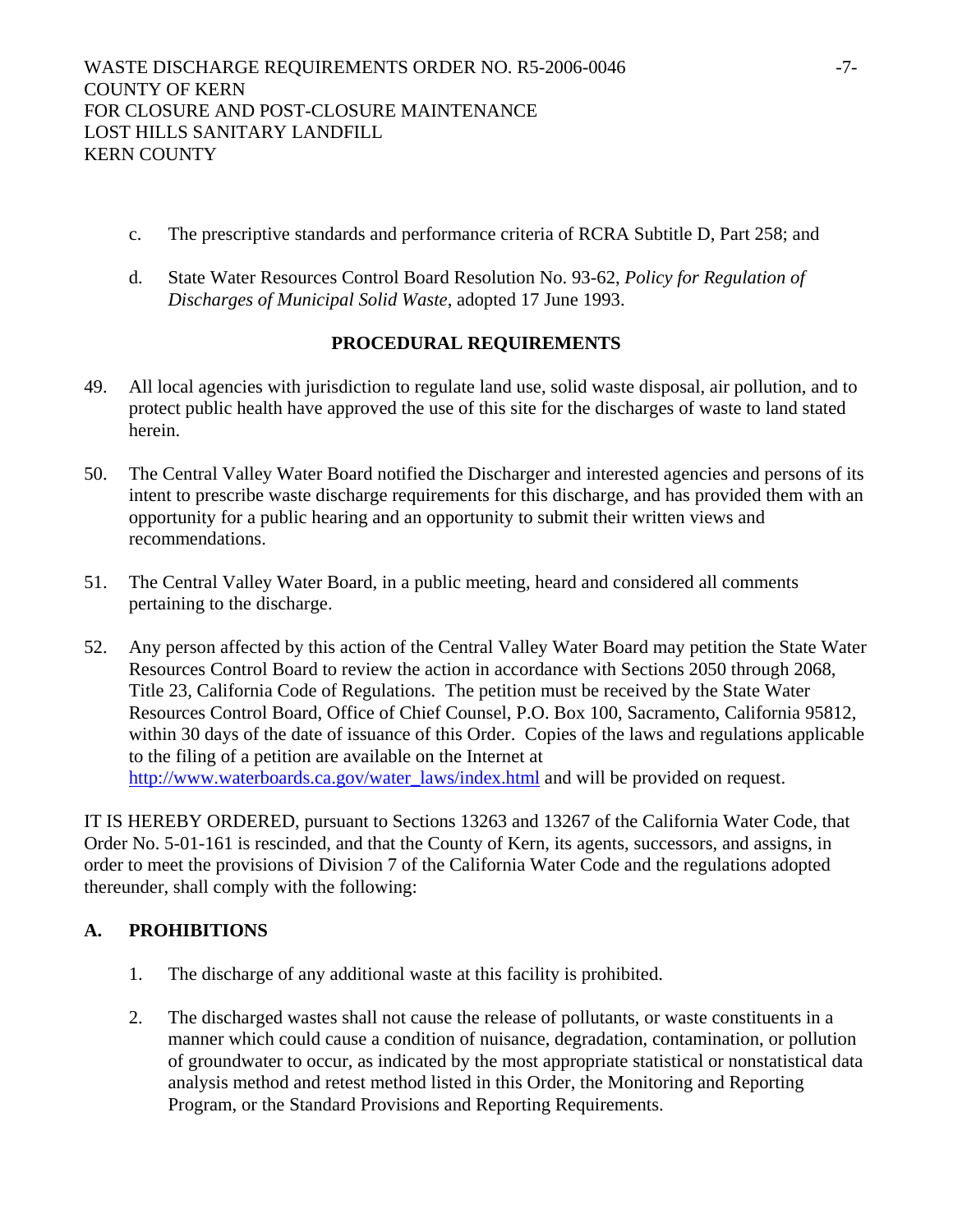- 3. The discharge of solid waste, liquid waste, leachate, or waste constituents shall neither cause nor contribute to any degradation, contamination, pollution, or nuisance to surface waters, ponded water, or surface water drainage courses.
- 4. The discharge shall not cause any increase in the concentration of waste constituents in soil-pore gas, soil-pore liquid, soil, or other geologic materials outside of the Unit if such waste constituents could migrate to waters of the State — in either the liquid or the gaseous phase — and cause a condition of nuisance, degradation, contamination, or pollution.

# **B. FACILITY SPECIFICATIONS**

- 1. The Discharger shall, in a timely manner, remove and relocate any wastes discharged at this facility in violation of this Order.
- 2. The Discharger shall immediately notify the Central Valley Water Board of any flooding, unpermitted discharge of waste off-site, equipment failure, slope failure, or other change in site conditions that could impair the integrity of waste or leachate containment facilities or precipitation and drainage control structures.
- 3. Water used for facility maintenance shall be limited to the minimum amount necessary for dust control, fire suppression, construction, and establishing cover vegetation.
- 4. The Discharger shall maintain in good working order any facility, control system, or monitoring device installed to achieve compliance with these waste discharge requirements.
- 5. Methane and other landfill gases shall be adequately vented, removed from the Unit, or otherwise controlled to prevent the danger of adverse health effects, nuisance conditions, or the impairment of the beneficial uses of surface water or groundwater due to migration through the unsaturated zone.
- 6. Surface drainage within the waste management facility shall either be contained on-site or be discharged in accordance with applicable storm water regulations.
- 7. The Discharger shall maintain a *Storm Water Pollution Prevention Plan* and *Monitoring Program and Reporting Requirements* in accordance with State Water Resources Control Board Order No. 97-03-DWQ, or retain all stormwater on-site, until closure of the landfill is complete.

# **C. CONSTRUCTION SPECIFICATIONS**

1. The Discharger shall submit for review and approval prior to construction, a plan for determining the final design of the evapo-transpirative or monolithic cover.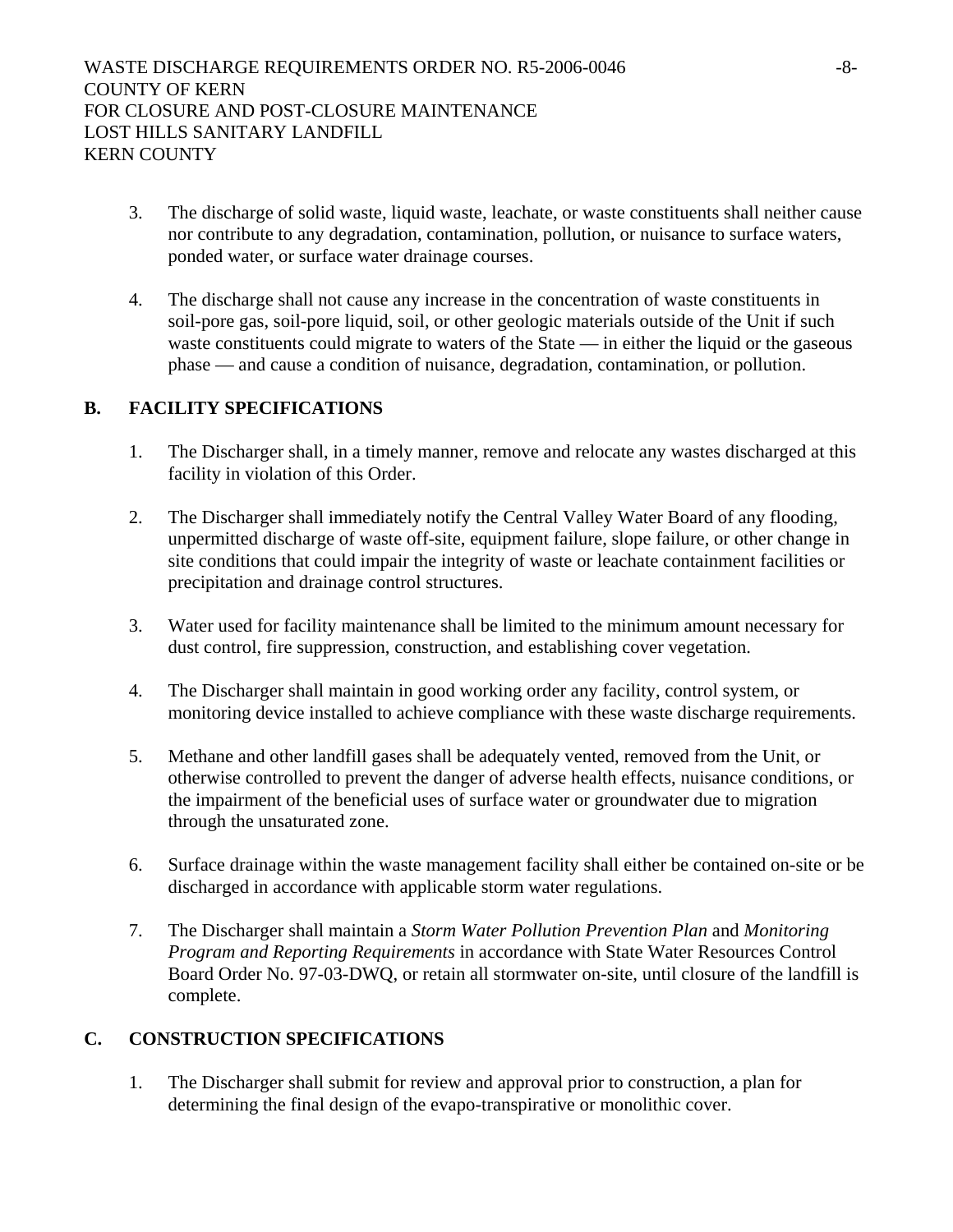- 2. The Discharger shall submit for Executive Officer review and approval prior to construction, design plans and specifications for a final cover system that includes a Construction Quality Assurance Plan meeting the requirements of §20324 of Title 27.
- 3. By **31 December 2008**, the final cover system shall be constructed with an engineered alternative design known as an evapo-transpirative or monolithic design. The cover shall consist of a vegetated soil layer placed over the existing interim cover soil. The soil layer shall be placed in such a manner that vegetative growth is assured while structural integrity is maintained.
- 4. One or more pan lysimeters shall be constructed on the upper deck of the Unit beneath the vegetated soil layer to monitor the effectiveness of the final cover in accordance with a plan approved by the Executive Officer.
- 5. The Discharger may propose changes to the final cover system design prior to construction, provided that approved components are not eliminated, the engineering properties of the components are not substantially reduced, and the proposed final cover system results in the protection of water quality equal to or greater than the design prescribed by Title 27 and this Order. The proposed changes may be made following approval by the Executive Officer. Substantive changes to the design require reevaluation as an engineered alternative and approval by the Central Valley Water Board.
- 6. Construction shall proceed only after all applicable construction quality assurance plans have been approved by Executive Officer.
- 7. By **31 March 2009**, following the completion of construction of the final cover system, the final documentation required in  $\S20324(d)(1)(C)$  of Title 27 shall be submitted to the Executive Officer for review and approval. The report shall be certified by a registered civil engineer or a certified engineering geologist. It shall contain sufficient information and test results to verify that construction was in accordance with the design plans and specifications, with this order, and with the standards and performance goals of Title 27.
- 8. A third party independent of both the Discharger and the construction contractor shall perform all of the construction quality assurance (CQA) monitoring and testing during the construction of the cover system. The CQA program shall be supervised by a registered civil engineer or a certified engineering geologist who shall be designated the CQA officer.

# **D. DETECTION MONITORING SPECIFICATIONS**

1. The Discharger shall comply with Monitoring and Reporting Program No. R5-2005-0046, which is incorporated into and made part of this Order.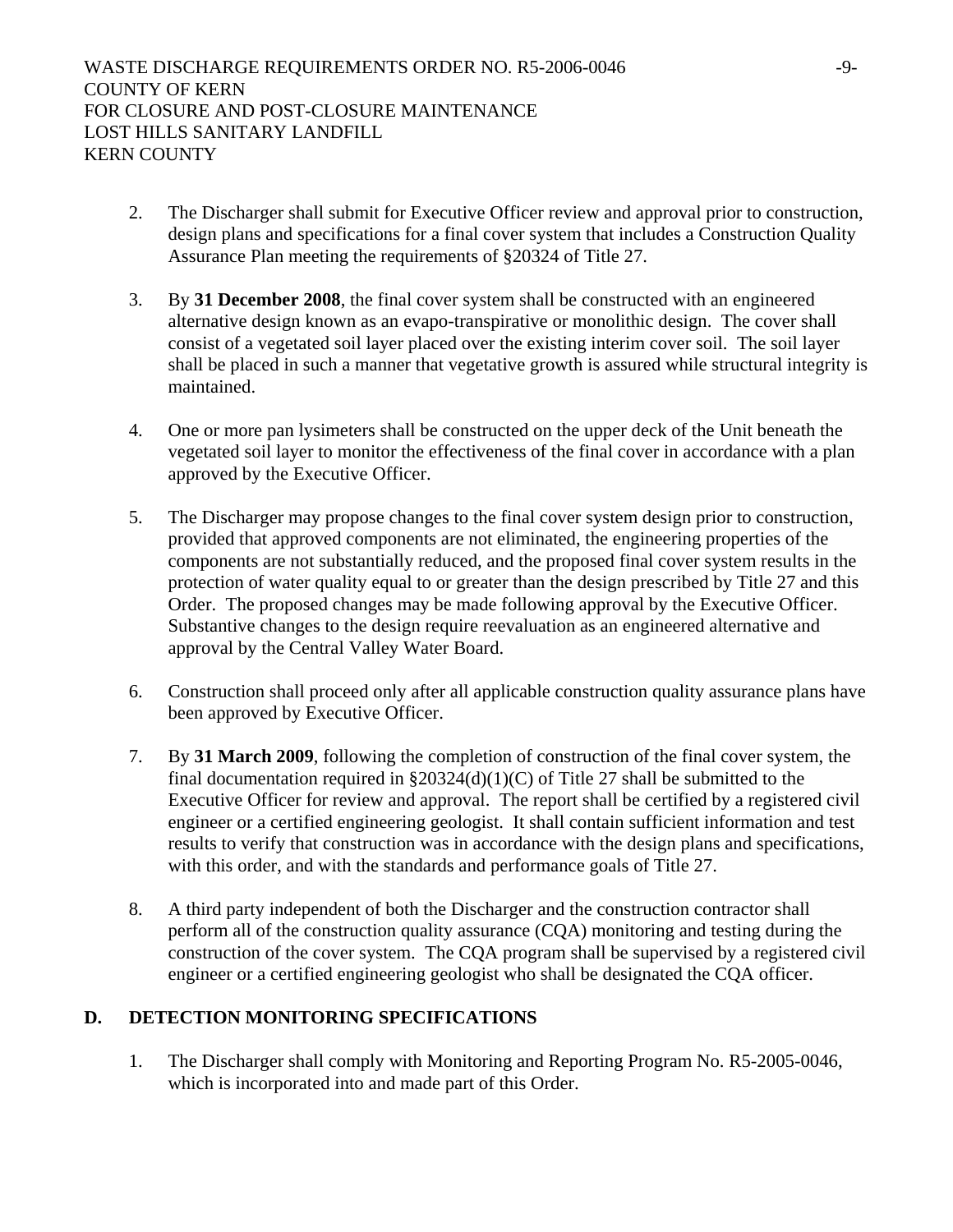- 2. The Discharger shall comply with the detection monitoring program provisions of Title 27 for groundwater, surface water, and the unsaturated zone, and in accordance with Monitoring and Reporting Program No. R5-2005-0046.
- 3. The Discharger shall provide Central Valley Water Board staff a minimum of one week notification prior to commencing any field activities related to the installation, repair, or abandonment of monitoring devices. At the beginning of each sampling period, in accordance with B. Reporting in Monitoring and Reporting Program No. R5-2005-0046, a schedule shall be submitted listing anticipated sampling dates for that reporting period. If Central Valley Water Board staff wishes to observe sampling activities, the Discharger will be notified at least one week prior to the scheduled date.
- 4. The Discharger shall comply with the Water Quality Protection Standard (as defined in §20390 of Title 27) which is specified in Monitoring and Reporting Program No. R5-2005- 0046 and the Standard Provisions and Reporting Requirements, dated April 2000.
- 5. The Water Quality Protection Standard for organic compounds which are not naturally occurring shall be taken as the detection limit of the analytical method used (i.e., US-EPA methods 8260 and 8270). The presence of non-naturally occurring organic compounds in samples from detection monitoring wells is evidence of a release from the Unit unless the Discharger can demonstrate that the Unit is not the cause pursuant to  $\S 20420(k)(7)$  of Title 27.
- 6. The concentrations of the constituents of concern in waters passing the Point of Compliance shall not exceed the concentration limits established pursuant to Monitoring and Reporting Program No. R5-2005-0046.
- 7. For each monitoring event, the Discharger shall determine whether the landfill is in compliance with the Water Quality Protection Standard using procedures specified in Monitoring and Reporting Program No. R5-2005-0046 and §20415(e) of Title 27.
- 8. For any given monitored medium, the samples taken from all monitoring points and background monitoring points to satisfy the data analysis requirements for a given reporting period shall all be taken within a span not to exceed 30 days, unless the Executive Officer approves a longer time period, and shall be taken in a manner that ensures sample independence to the greatest extent feasible.
- 9. Specific methods of collection and analysis must be identified. Sample collection, storage, and analysis shall be performed according to the most recent version of USEPA Methods, such as the latest editions, as applicable, of: (1) *Methods for the Analysis of Organics in Water and Wastewater* (USEPA 600 Series), (2) *Test Methods for Evaluating Solid Waste* (SW-846, latest edition), and (3) *Methods for Chemical Analysis of Water and Wastes*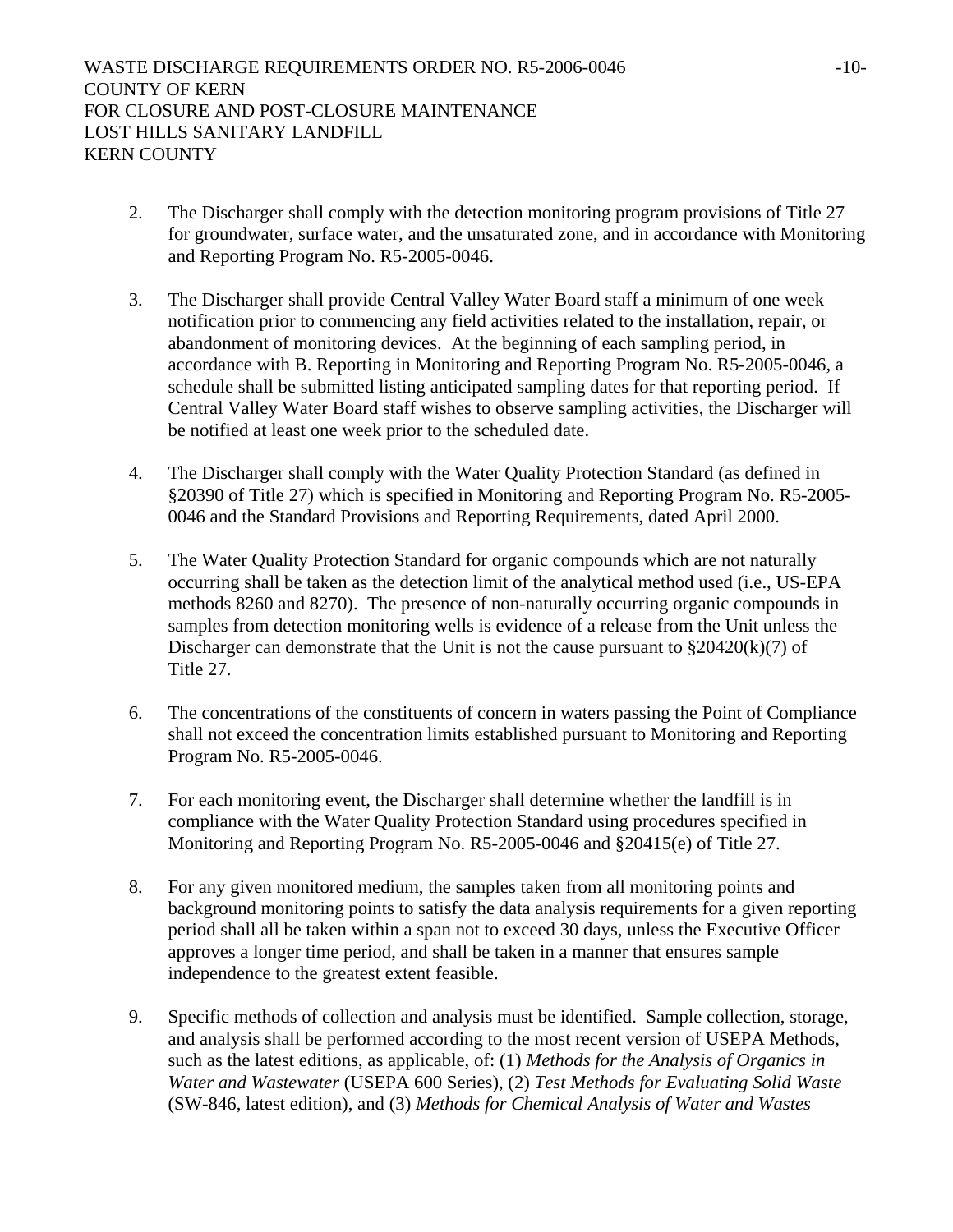(USEPA 600/4-79-020), and in accordance with the approved Sample Collection and Analysis Plan.

- 10. If methods other than USEPA-approved methods or Standard Methods are used, the exact methodology shall be submitted for review and approval by the Executive Officer prior to use.
- 11. The methods of analysis and the detection limits used shall be appropriate for the expected concentrations. For the monitoring of any constituent or parameter that is found in concentrations which produce more than 90% non-numerical determinations (i.e., "trace" or "ND") in data from Background Monitoring Points for that medium, the analytical method having the lowest method detection limit (MDL) shall be selected from among those methods which would provide valid results in light of any matrix effects or interferences.
- 12. "Trace" results results falling between the MDL and the practical quantitation limit (PQL) shall be reported as such, and shall be accompanied both by the estimated MDL and PQL values for that analytical run.
- 13. MDLs and PQLs shall be derived by the laboratory for each analytical procedure, according to State of California laboratory accreditation procedures. These MDLs and PQLs shall reflect the detection and quantitation capabilities of the specific analytical procedure and equipment used by the lab, rather than simply being quoted from USEPA analytical method manuals. In relatively interference-free water, laboratory-derived MDLs and PQLs are expected to closely agree with published USEPA MDLs and PQLs.
- 14. If the laboratory suspects that, due to a change in matrix or other effects, the true detection limit or quantitation limit for a particular analytical run differs significantly from the laboratory-derived MDL/PQL values, the results shall be flagged accordingly, along with estimates of the detection limit and quantitation limit actually achieved. The MDL shall always be calculated such that it represents the lowest achievable concentration associated with a 99% reliability of a nonzero result. The PQL shall always be calculated such that it represents the lowest constituent concentration at which a numerical value can be assigned with reasonable certainty that it represents the constituent's actual concentration in the sample. Normally, PQLs should be set equal to the concentration of the lowest standard used to calibrate the analytical procedure.
- 15. The QA/QC data shall be reported, along with the sample results to which they apply, including the method, equipment, and analytical detection and quantitation limits, the percent recovery, an explanation for any recovery that falls outside the QC limits, the results of equipment and method blanks, the results of spiked and surrogate samples, the frequency of quality control analysis, and the name and qualifications of the person(s) performing the analyses. Sample results shall be reported unadjusted for blank results or spike recoveries.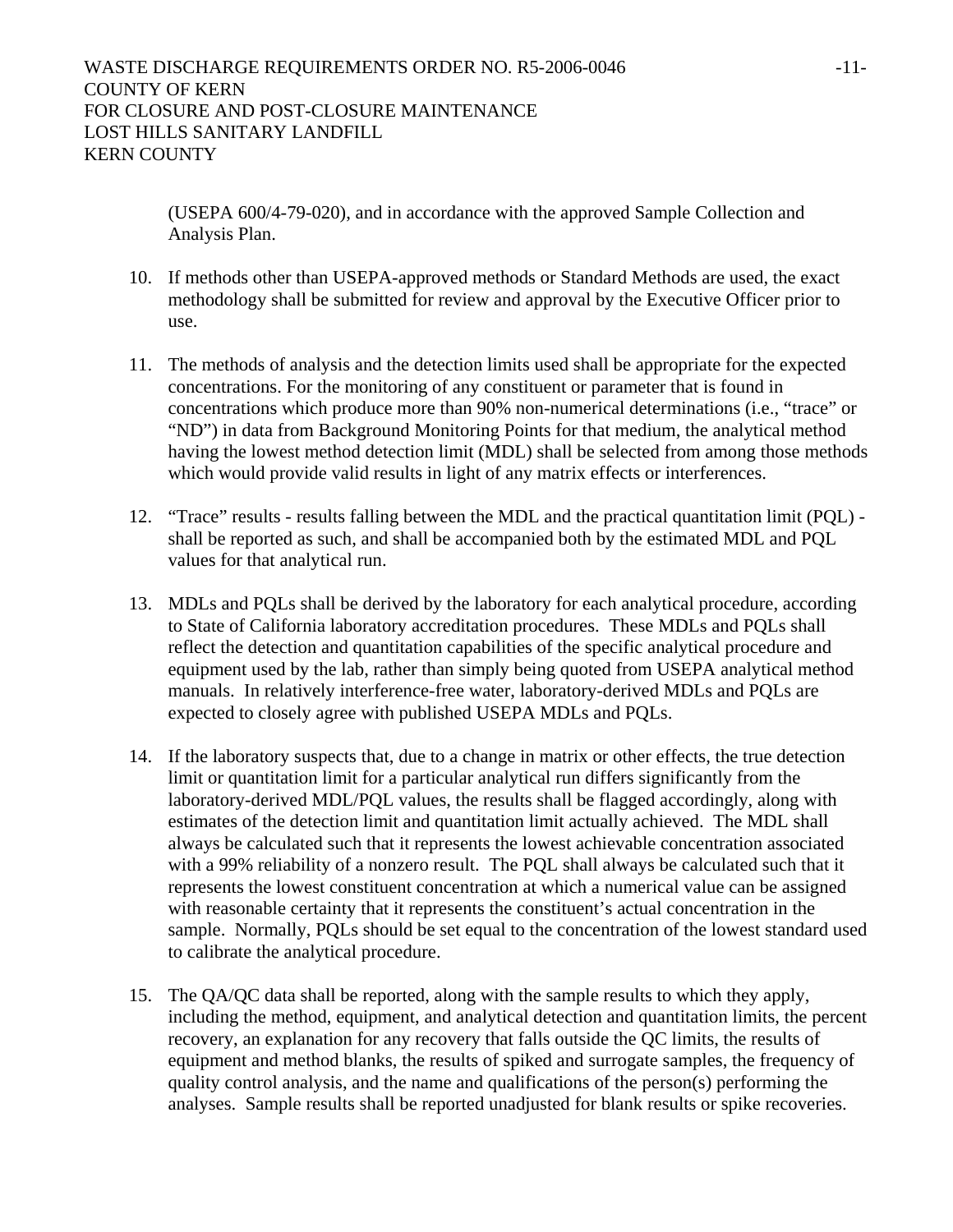In cases where contaminants are detected in QA/QC samples (i.e., field, trip, or lab blanks), the accompanying sample results shall be appropriately flagged.

- 16. Unknown chromatographic peaks shall be reported, along with an estimate of the concentration of the unknown analyte. When unknown peaks are encountered, second column or second method confirmation procedures shall be performed to attempt to identify and more accurately quantify the unknown analyte.
- 17. The statistical method shall account for data below the practical quantitation limit (PQL) with one or more statistical procedures that are protective of human health and the environment. Any PQL validated pursuant to §20415(e)(7) of Title 27 that is used in the statistical method shall be the lowest concentration (or value) that can be reliably achieved within limits of precision and accuracy specified in the WDRs for routine laboratory operating conditions that are available to the facility. The Discharger's technical report, pursuant to §20415(e)(7) of Title 27, shall consider the PQLs listed in Appendix IX to Chapter 14 of Division 4.5 of Title 22, California Code of Regulations, for guidance when specifying limits of precision and accuracy. For any given constituent monitored at a background or downgradient monitoring point, an indication that falls between the method detection limit (MDL) and the PQL for that constituent (hereinafter called a "trace" detection) shall be identified and used in appropriate statistical or nonstatistical tests. Nevertheless, for a statistical method that is compatible with the proportion of censored data (trace and ND indications) in the data set, the Discharger can use the laboratory's concentration estimates in the trace range (if available) for statistical analysis, in order to increase the statistical power by decreasing the number of "ties".
- 18. The Discharger may propose an alternate statistical method [to the methods listed under 27 CCR  $\S 20415(e)(8)(A-D)$ ] in accordance with  $\S 20415(e)(8)(E)$  of Title 27, for review and approval by the Executive Officer. Upon receiving written approval from the Executive Officer, alternate statistical procedures may be used for determining the significance of analytical results for common laboratory contaminants (i.e., methylene chloride, acetone, diethylhexyl phthalate, and di-n-octyl phthalate). The analytical results involving detection of these analytes in any background or downgradient sample shall be reported and flagged for easy reference by Central Valley Water Board staff.
- 19. The Discharger shall use the following nonstatistical method specified in Detection Monitoring Specification D.20 for all constituents which are not amenable to the statistical tests above (i.e., less than 10% of the data from background samples that equal or exceed their respective MDL). This includes all constituents in the Monitoring Parameters and for all Constituents of Concern (COC) found in groundwater and unsaturated zone (in soil-pore liquid or -gas). Each constituent at a monitoring point shall be determined to meet this criterion based on either: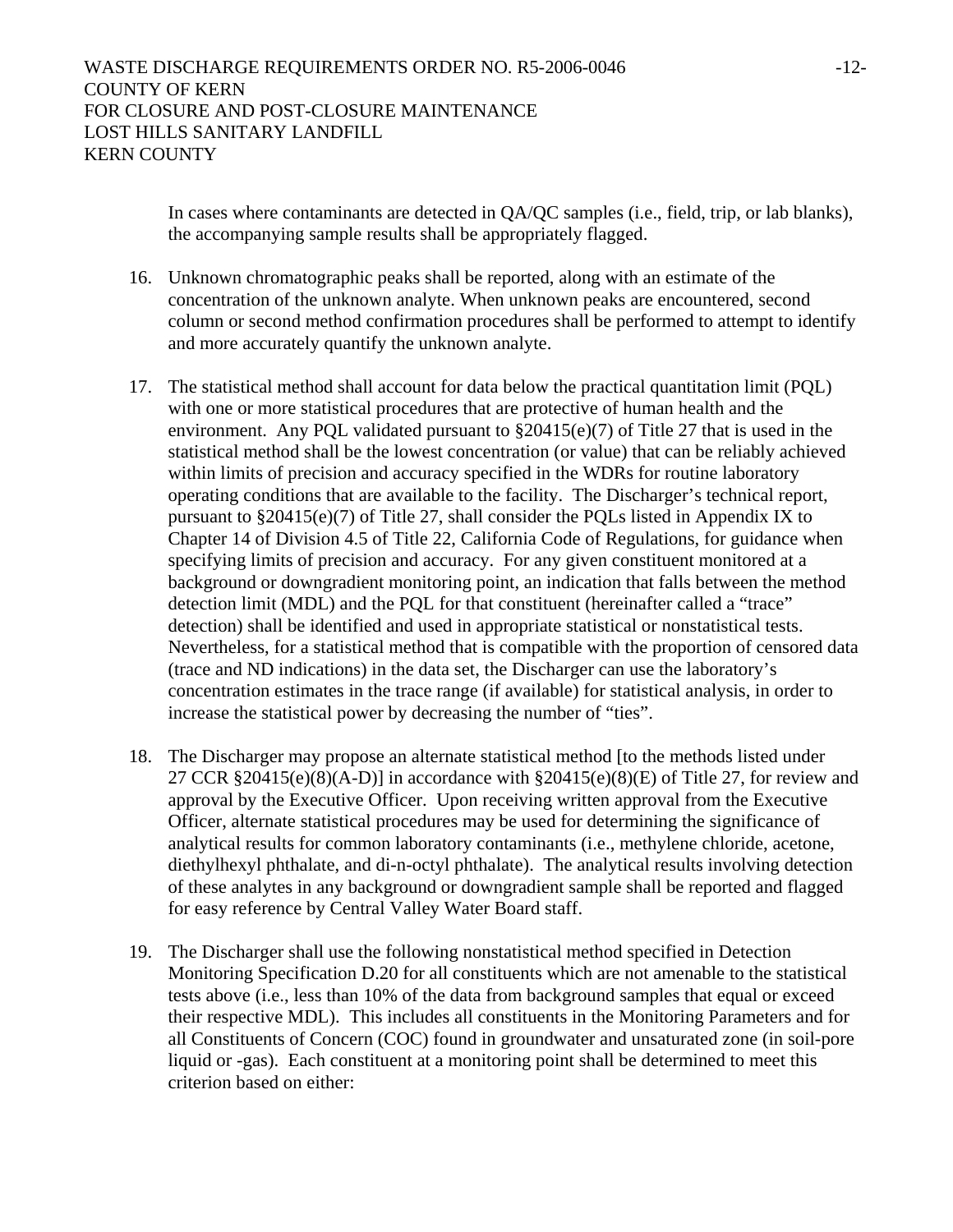- a. The results from a single sample for that constituent, taken during that reporting period from that monitoring point; or
- b. If more than one sample has been taken during a reporting period from a monitoring point, the results from the sample which contains the largest number of qualifying constituents shall be used.
- c. Background for water samples shall be represented by the data from all samples taken from applicable background monitoring points during that reporting period (at least one sample from each background monitoring point). The Discharger may propose an alternate statistical method [to the methods listed under  $27$  CCR  $\S 20415(e)(8)(A-D)$ ] in accordance with §20415(e)(8)(E) of Title 27, for review and approval by the Executive Officer.
- 20. The nonstatistical method shall be implemented as follows:
	- a. For every compliance well, regardless of the monitoring program, the Discharger shall use this data analysis method, jointly, for all monitoring parameters and COCs that are detected in less than 10% of background samples. Any COC that triggers a discrete retest per this method shall be added to the monitoring parameter list:

Triggers — From the monitoring parameters and COC list identify each constituent in the current sample that exceeds either its respective MDL or PQL. The Discharger shall conclude that the exceedance provides a preliminary indication [or, for a retest, provide a measurably significant indication] of a change in the nature or extent of the release, at that well, if either:

- 1) The data contains two or more qualifying monitoring parameters and/or COCs that are detected in less than 10% of background samples that equal or exceed their respective MDLs; or
- 2) The data contains one qualifying monitoring parameter and/or COC that equals or exceeds its PQL.
- b. Discrete Retest [27CCR §20415(e)(8)(E)]:
	- 1) In the event that the Discharger concludes (pursuant to paragraph 20.a., above) that there is a preliminary indication, then the Discharger shall immediately notify Central Valley Water Board staff by phone or e-mail and, within 30 days of such indication, shall collect two new (retest) samples from the indicating compliance well.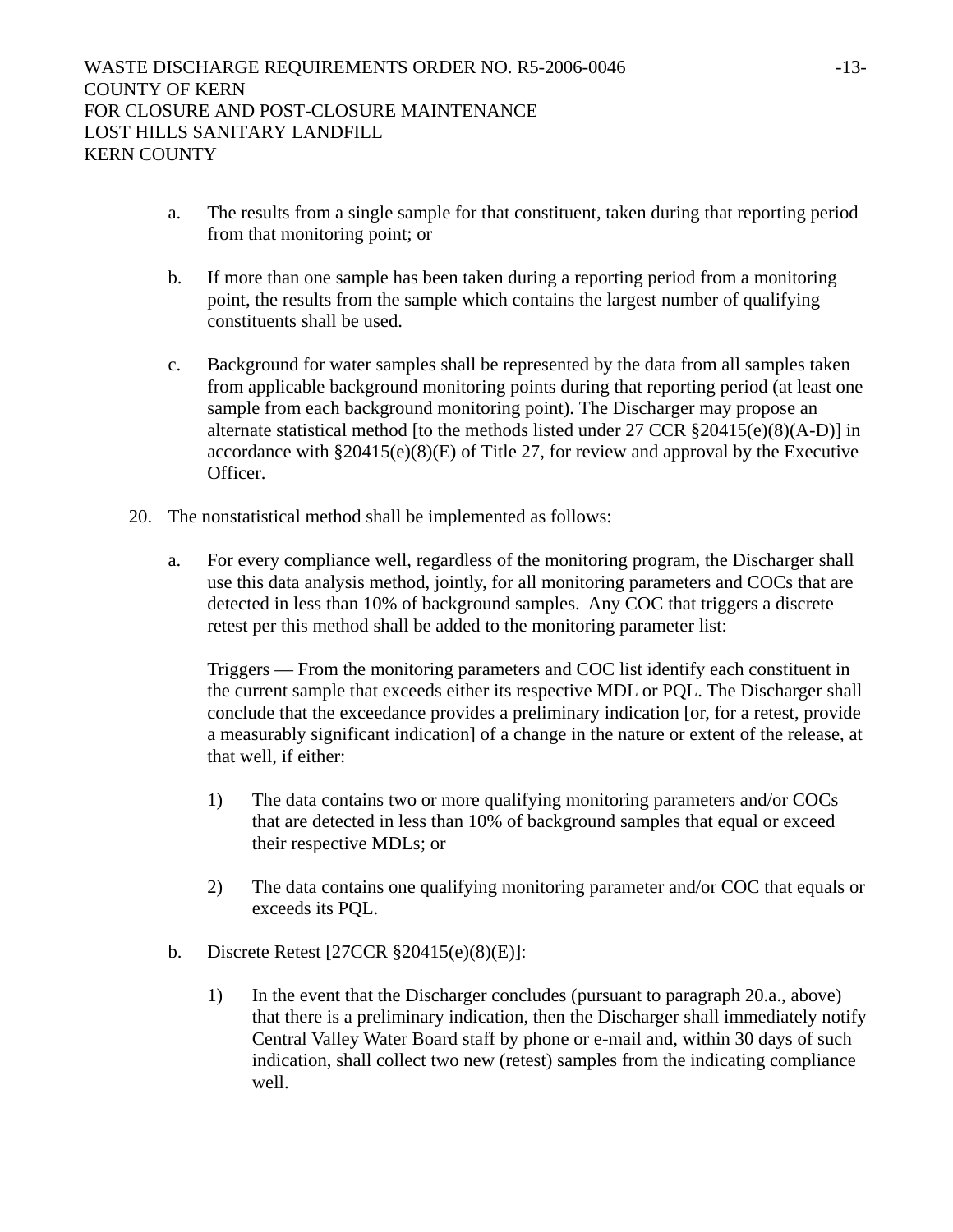- 2) For any given compliance well retest sample, the Discharger shall include, in the retest analysis, only the laboratory analytical results for those constituents indicated in that well's original test. As soon as the retest data are available, the Discharger shall apply the same test [under 20.a.], to separately analyze each of the two suites of retest data at that compliance well.
- 3) If either (or both) of the retest samples meets either (or both) of the triggers under 20.a., then the Discharger shall conclude that there is a measurably significant increase at that well for the constituent(s) indicated in the validating retest sample(s).
- 21. If the Executive Officer determines, after reviewing the submitted report, that the detected constituent(s) most likely originated from the Unit(s), the Discharger shall immediately implement the requirements of XI. Response To A Release, C. Release Has Been Verified, contained in the Standard Provisions and Reporting Requirements.

# **E. FINAL COVER MAINTENANCE AND MONITORING**

- 1. The Discharger shall monitor the final cover in accordance with the Post-Closure Maintenance Plan and the Monitoring and Reporting Program.
- 2. Monitoring of the final cover shall include inspecting and recording the volume of moisture collected by the pan lysimeter(s) (see Construction Specification C.4).
- 3. By **31 March 2009**, the Discharger shall submit a report for Executive Officer review and approval proposing what amount of moisture would constitute significant infiltration through the final cover as measured by the pan lysimeter(s) with supporting documentation.
- 4. In the event the pan lysimeter(s) detects significant moisture infiltration, then, **within 120 days**, the Discharger shall submit a plan and time schedule, for Executive Officer review and approval, to evaluate the problem, and recommend and implement corrective measures.

# **F. PROVISIONS**

- 1. The Discharger shall maintain a copy of this Order at the offices of the Kern County Waste Management Department, and make it available during working hours to facility operating personnel, who shall be familiar with its contents, and to regulatory agency personnel.
- 2. The Discharger shall comply with all applicable provisions of Title 27 that are not specifically referred to in this Order.
- 3. The Discharger shall comply with the applicable portions of the *Standard Provisions and Reporting Requirements for Waste Discharge Requirements for Nonhazardous Solid Waste*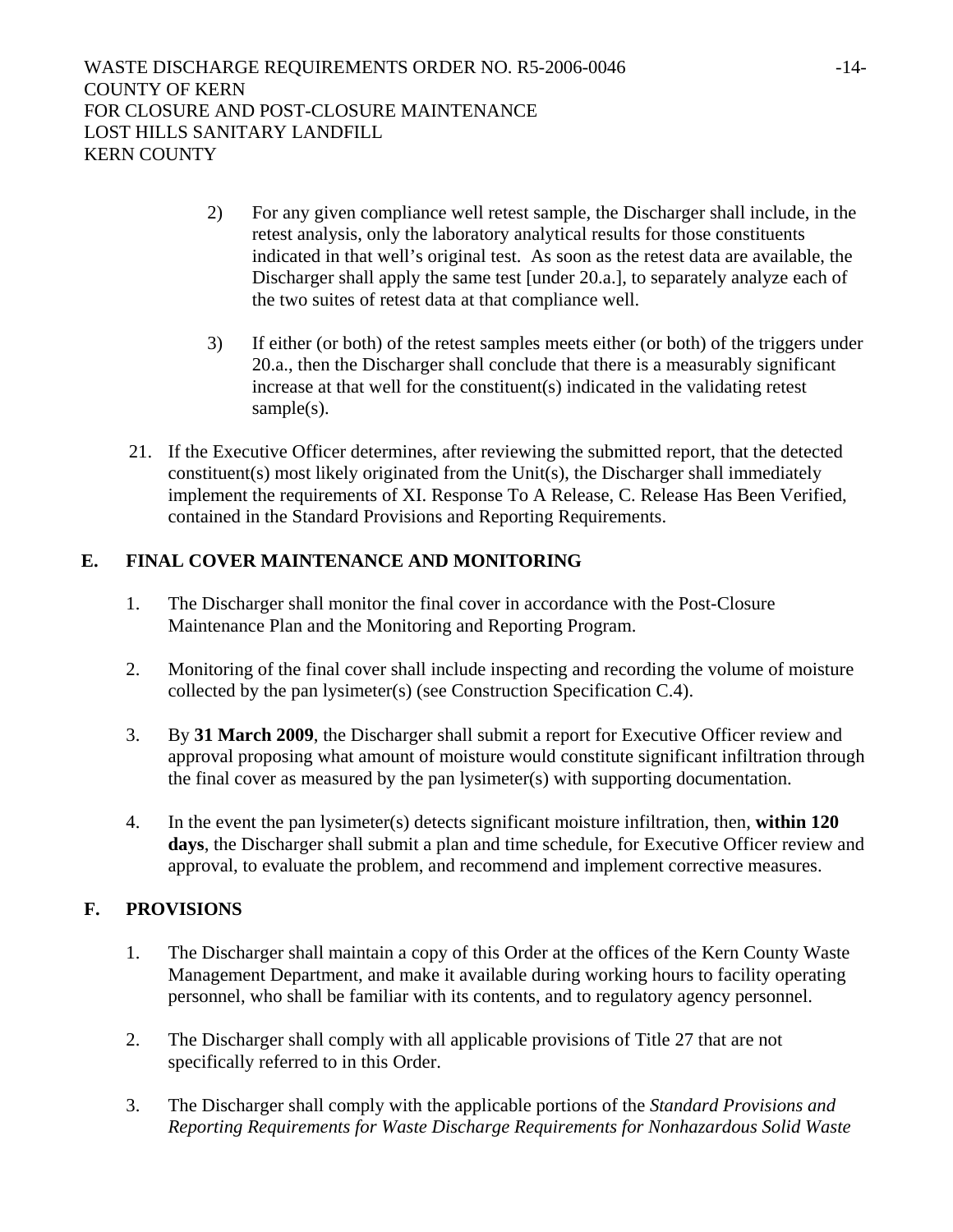*Discharges Regulated by Title 27 and/or Subtitle D (27 CCR §20005 et seq. and 40 CFR 258 et seq.)*, dated April 2000, which are hereby incorporated into this Order.

- 4. In the event the Discharger does not comply or will be unable to comply with any prohibition or limitation of this Order for any reason, the Discharger shall notify the appropriate Central Valley Water Board office by telephone as soon as it or its agents have knowledge of such noncompliance or potential for noncompliance, and shall confirm this notification in writing within two weeks. The written notification shall state the nature, time, and cause of noncompliance, and shall describe the measures being taken to prevent recurrences and shall include a timetable for corrective actions.
- 5. All reports and transmittal letters shall be signed by persons identified below:
	- a. For a corporation: by a principal executive officer of at least the level of senior vice-president.
	- b. For a partnership or sole proprietorship: by a general partner or the proprietor.
	- c. For a municipality, state, federal or other public agency: by either a principal executive officer or ranking elected or appointed official.
	- d. A duly authorized representative of a person designated in a, b or c above if;
		- 1) the authorization is made in writing by a person described in a, b, or c of this provision;
		- 2) the authorization specifies either an individual or a position having responsibility for the overall operation of the regulated facility or activity, such as the position of plant manager, operator of a Unit, superintendent, or position of equivalent responsibility. (A duly authorized representative may thus be either a named individual or any individual occupying a named position); and
		- 3) the written authorization is submitted to the Central Valley Water Board.
	- e. Any person signing a document under this Section shall make the following certification:

"I certify under penalty of law that I have personally examined and am familiar with the information submitted in this document and all attachments and that, based on my inquiry of those individuals immediately responsible for obtaining the information, I believe that the information is true, accurate, and complete. I am aware that there are significant penalties for submitting false information, including the possibility of fine and imprisonment."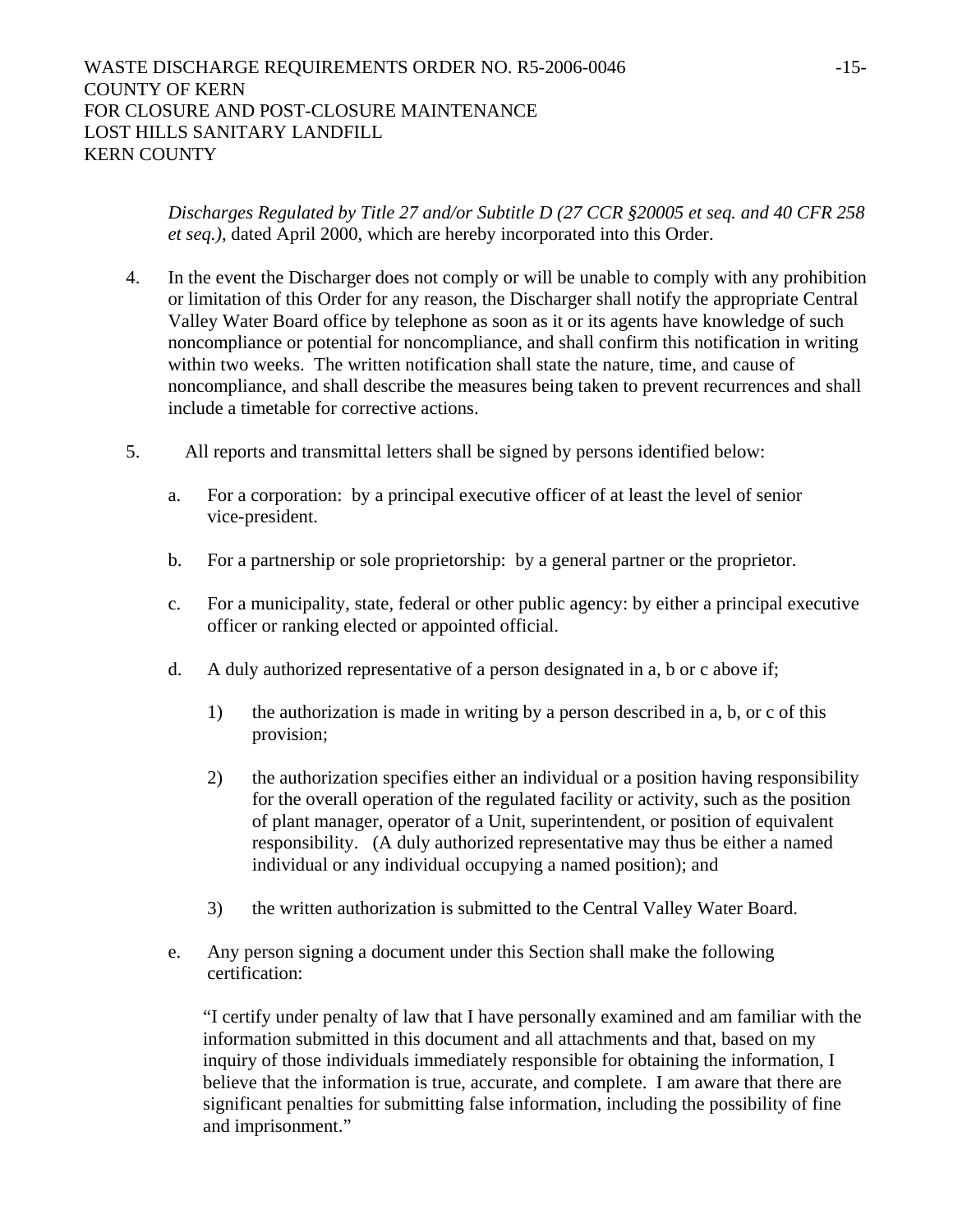- 6. The Discharger shall take all reasonable steps to minimize any adverse impact to the waters of the State resulting from noncompliance with this Order. Such steps shall include accelerated or additional monitoring as necessary to determine the nature, extent, and impact of the noncompliance.
- 7. The owner of the waste management facility shall have the continuing responsibility to assure protection of waters of the state from discharged wastes and from gases and leachate generated by discharged waste during the active life, closure, and post-closure maintenance period of the Unit(s) and during subsequent use of the property for other purposes.
- 8. The fact that it would have been necessary to halt or reduce the permitted activity in order to maintain compliance with this Order shall not be regarded as a defense for the Discharger's violations of the Order.
- 9. To assume ownership or operation under this Order, the succeeding owner or operator must apply in writing to the Central Valley Water Board requesting transfer of the Order within 14 days of assuming ownership or operation of this facility. The request must contain the requesting entity's full legal name, the State of incorporation if a corporation, the name and address and telephone number of the persons responsible for contact with the Central Valley Water Board, and a statement. The statement shall comply with the signatory requirements contained in Provision F.5 and state that the new owner or operator assumes full responsibility for compliance with this Order. Failure to submit the request shall be considered a discharge without requirements, a violation of the California Water Code. Transfer of this Order shall be approved or disapproved by the Central Valley Water Board.
- 10. The Discharger shall conduct an annual review of the financial assurance for initiating and completing corrective action, and submit a report for Executive Officer review and approval. The assurances of financial responsibility shall provide that funds for corrective action shall be available to the Central Valley Water Board upon the issuance of any order under California Water Code, Division 7, Chapter 5. The Discharger shall adjust the cost annually to account for inflation and any changes in facility design, construction, or operation.
- 11. The Discharger shall conduct an annual review of the financial assurance for closure and post-closure maintenance, and submit a report for Executive Officer review and approval. The assurances of financial responsibility shall provide that funds for closure and postclosure maintenance shall be available to the Central Valley Water Board upon the issuance of any order under California Water Code, Division 7, Chapter 5. The Discharger shall adjust the cost annually to account for inflation and any changes in facility design, construction, or operation.
- 12. The Discharger shall complete the tasks contained in these waste discharge requirements in accordance with the following time schedule: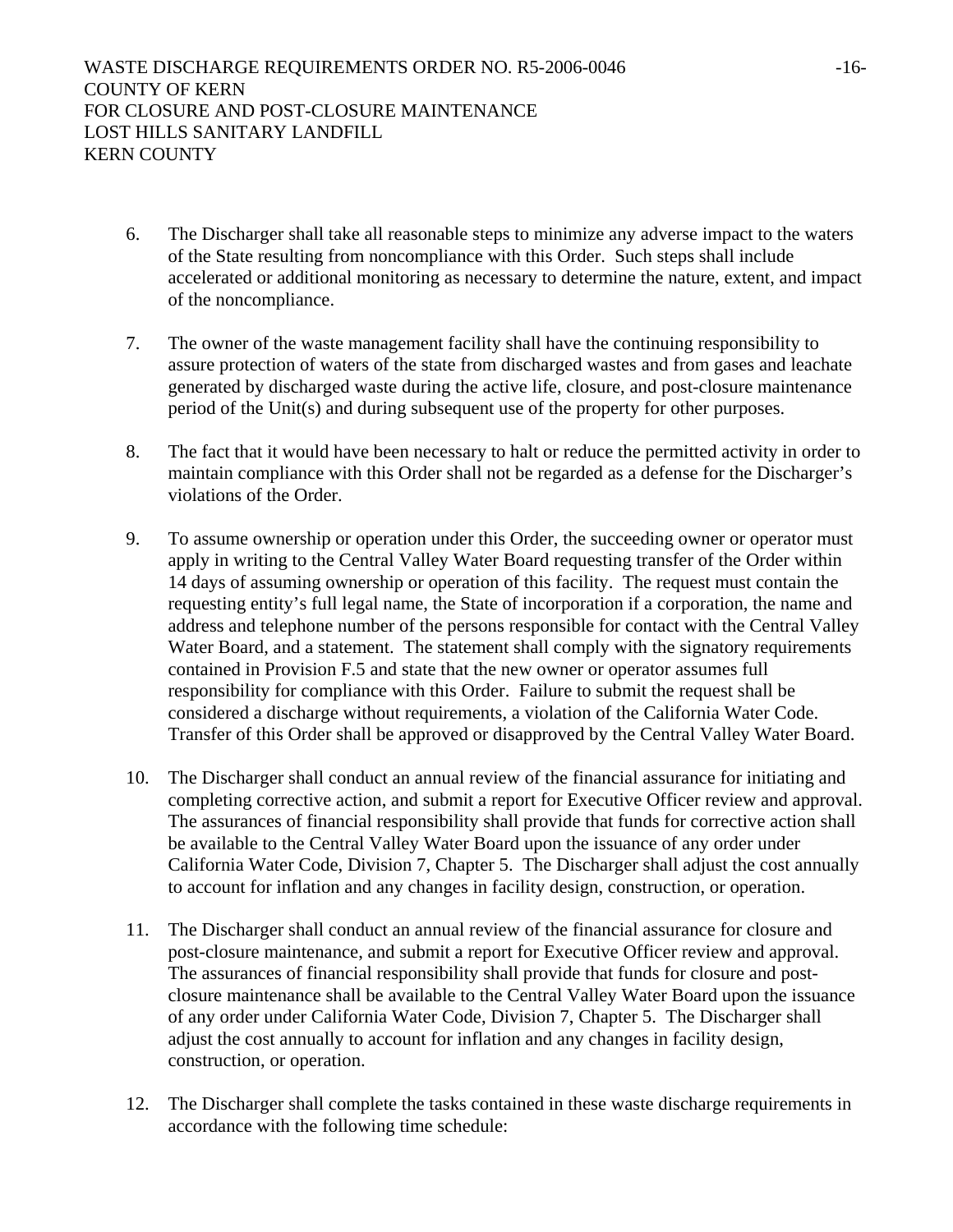|    | <b>Task</b>                                                                                                                                                                                                            | <b>Compliance Date</b>       |
|----|------------------------------------------------------------------------------------------------------------------------------------------------------------------------------------------------------------------------|------------------------------|
| А. | <b>Cover Design Plan</b>                                                                                                                                                                                               |                              |
|    | Submit a plan for determining the design<br>of the final cover for Executive Officer<br>review and approval.<br>(see Construction Specification C.1)                                                                   | <b>Prior to construction</b> |
| B. | <b>Construction Plans</b>                                                                                                                                                                                              |                              |
|    | Submit construction and design plans<br>for Executive Officer review and approval.<br>(see Construction Specification C.2)                                                                                             | <b>Prior to construction</b> |
| C. | <b>Final Cover Construction</b>                                                                                                                                                                                        |                              |
|    | Complete final cover construction in accordance<br>with approved construction plans.<br>(see Construction Specification C.3)                                                                                           | 31 December 2008             |
| D. | <b>Construction Report</b>                                                                                                                                                                                             |                              |
|    | Submit a construction report upon completion<br>demonstrating construction was in accordance<br>with approved construction plans for Executive<br>Officer review and approval.<br>(see Construction Specification C.7) | <b>31 March 2009</b>         |
|    |                                                                                                                                                                                                                        |                              |

**E. Infiltration Report** 

 Submit a report proposing what amount of moisture **31 March 2009** would constitute significant infiltration through the final cover as measured by the pan lysimeter(s)for Executive officer review and approval.

Task Compliance Date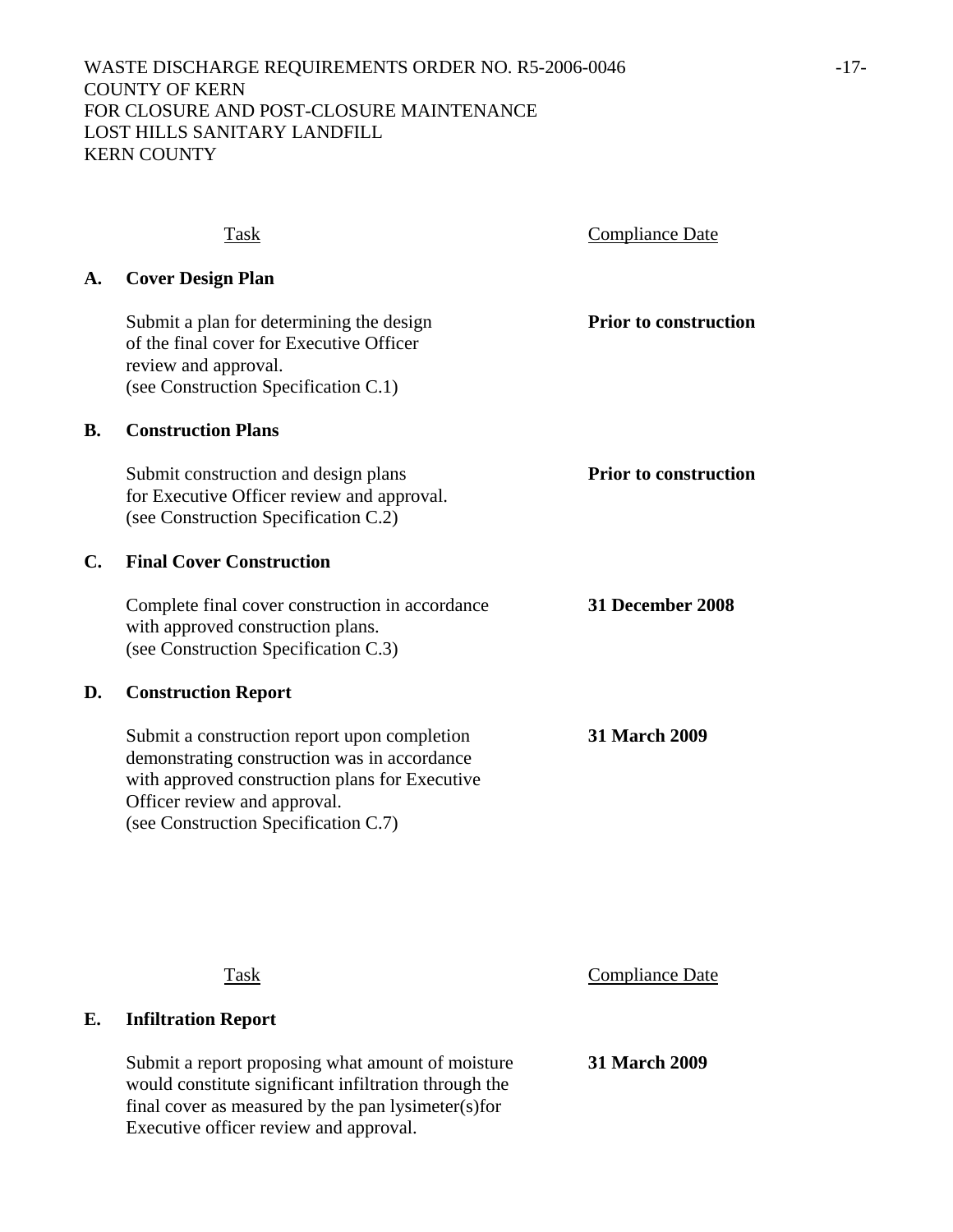(See Final Cover Maintenance and Monitoring E.3)

# **F. Financial Assurance Review**

- 1. Annual Review of Financial Assurance for **30 April each year** initiating and completing corrective action (see Provision F.10.)
- 2. Annual Review of Financial Assurance for **30 April each year** closure and post-closure maintenance (see Provision F.11.)

If, in the opinion of the Executive Officer, the Discharger fails to comply with the provision of this Order, the Executive Officer may apply to the Attorney General for judicial enforcement or issue a complaint for Administrative Civil Liability.

I, PAMELA C. CREEDON, Executive Officer, do hereby certify that the foregoing is a full, true, and correct copy of an Order adopted by the California Regional Water Quality Control Board, Central Valley Region, on 5 May 2006.

Original signed by

PAMELA C. CREEDON, Executive Officer

REH:fmc: 5 /5/06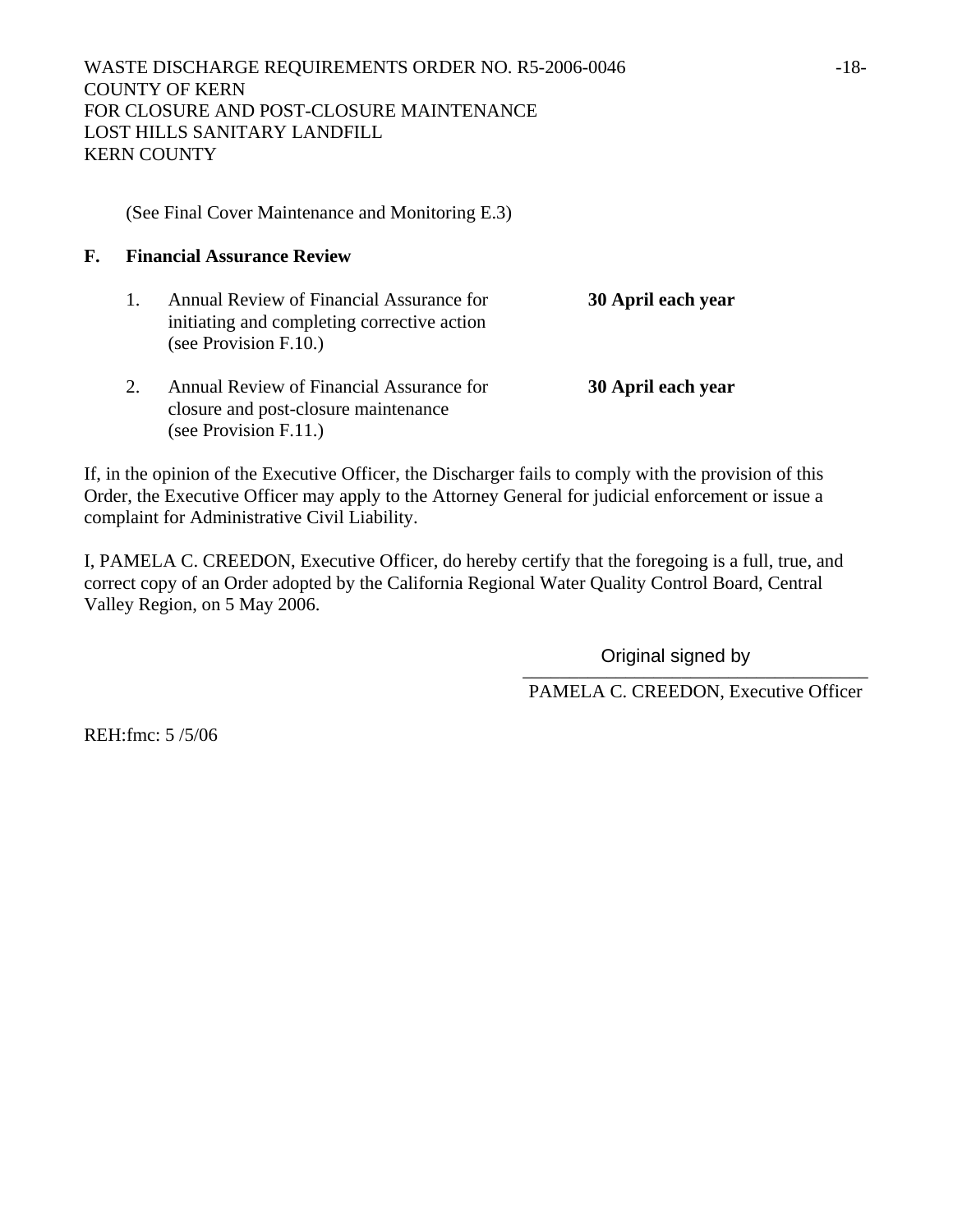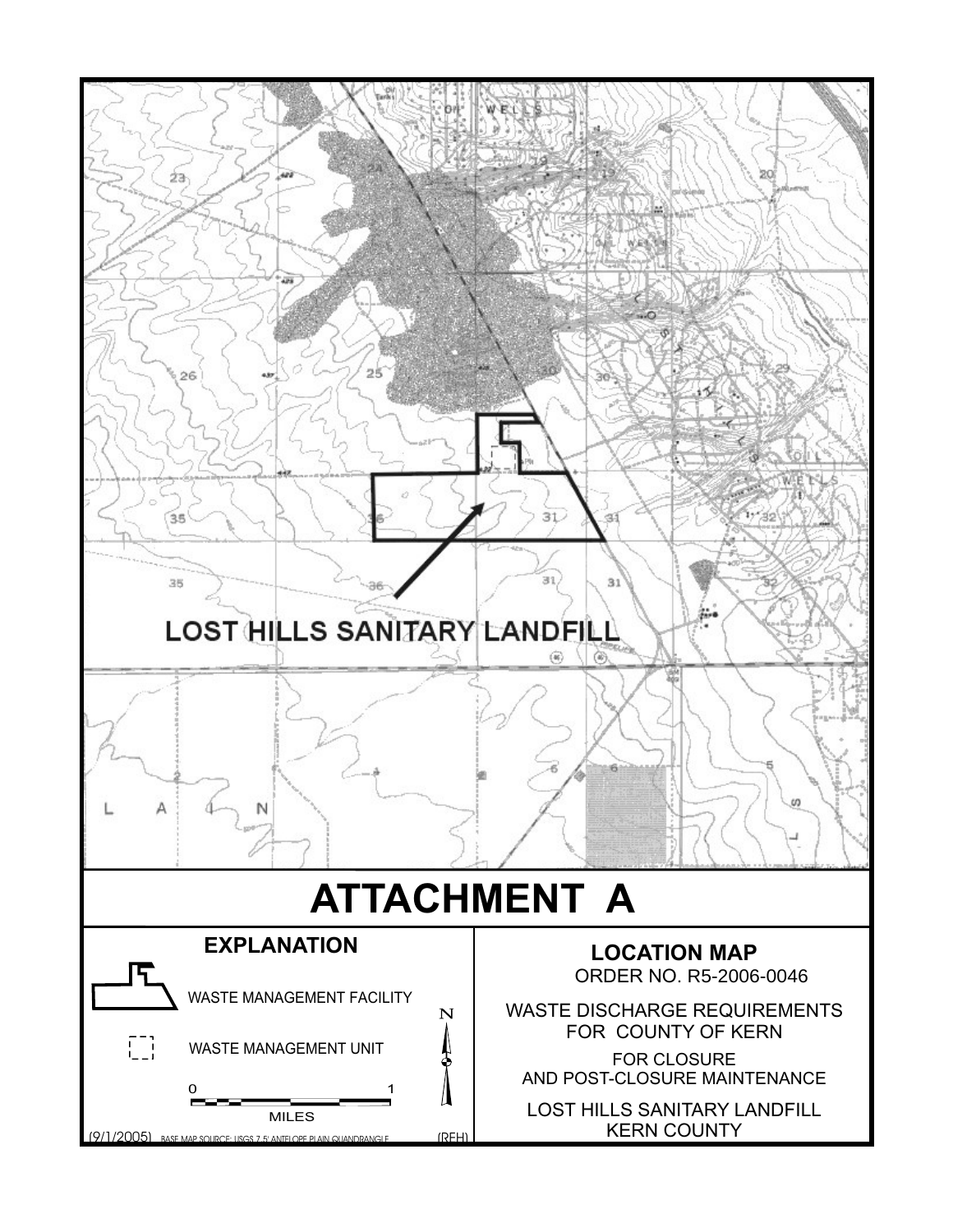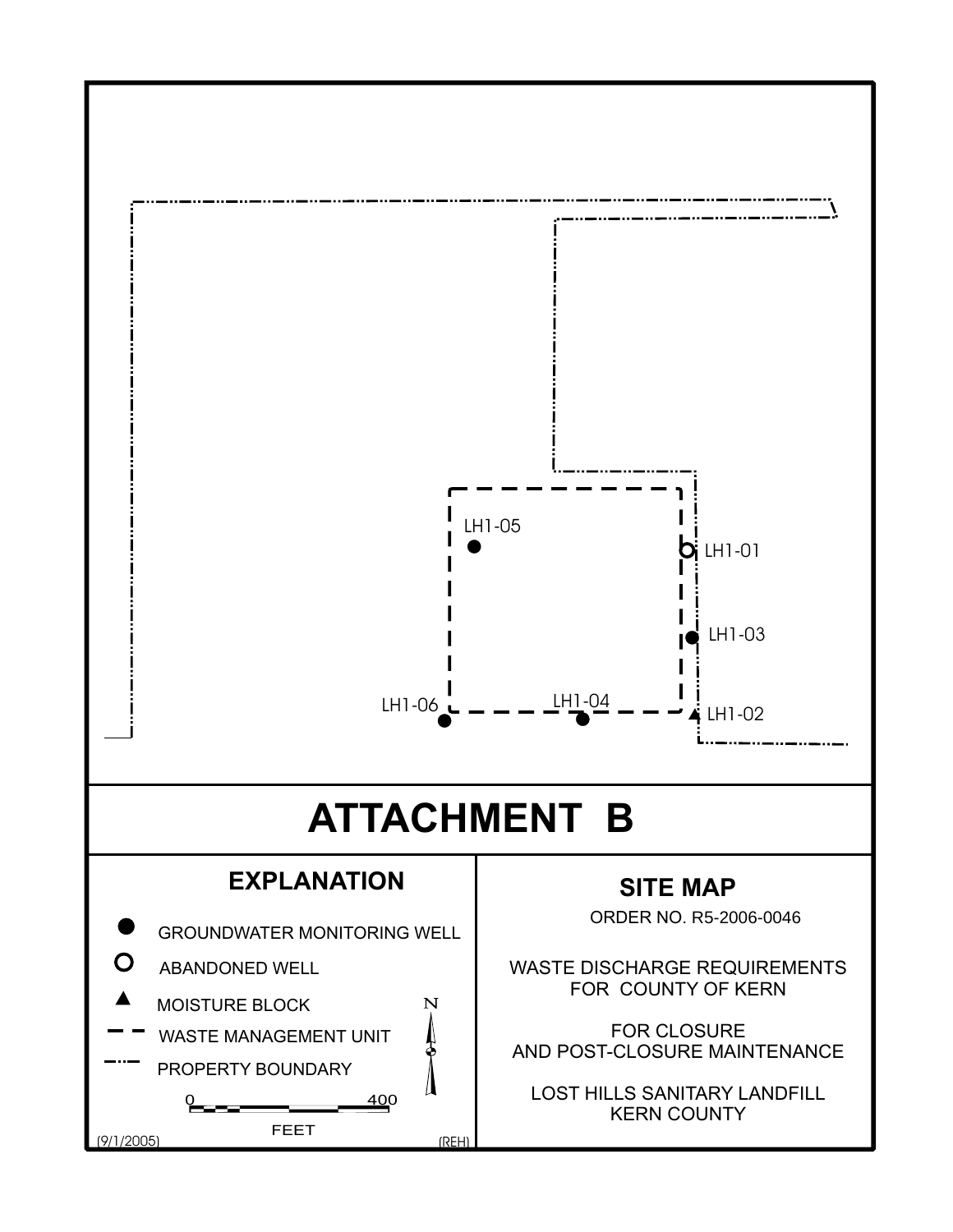## CALIFORNIA REGIONAL WATER QUALITY CONTROL BOARD CENTRAL VALLEY REGION

## MONITORING AND REPORTING PROGRAM NO. R5-2006-0046 FOR COUNTY OF KERN FOR CLOSURE AND POST-CLOSURE MAINTENANCE LOST HILLS SANITARY LANDFILL KERN COUNTY

Compliance with this Monitoring and Reporting Program, with Title 27, California Code of Regulations, Section 20005, et seq. (hereafter Title 27), and with the *Standard Provisions and Reporting Requirements for Waste Discharge Requirements for Nonhazardous Solid Waste Discharges Regulated by Title 27 and/or Subtitle D (27 CCR §20005 et seq. and 40 CFR 258)*, dated April 2000, is ordered by Waste Discharge Requirements Order No. R5-2006-0046.

## **A. REQUIRED MONITORING REPORTS**

| Report |                                                                           | Due                 |  |
|--------|---------------------------------------------------------------------------|---------------------|--|
| 1.     | Groundwater Monitoring (Section D.1)                                      | <b>See Table I</b>  |  |
| 2.     | Annual Monitoring Summary Report (Section E.5.)                           | <b>Annually</b>     |  |
| 3.     | Leachate Monitoring (Section D.2)                                         | <b>See Table II</b> |  |
| 4.     | Facility Monitoring (Section D.4)                                         | As necessary        |  |
| 5.     | Response to a Release<br>(Standard Provisions and Reporting Requirements) | As necessary        |  |

## **B. REPORTING**

 The Discharger shall report monitoring data and information as required in this Monitoring and Reporting Program and as required in Order No. R5-2006-0046 and the Standard Provisions and Reporting Requirements. Reports which do not comply with the required format will be **REJECTED** and the Discharger shall be deemed to be in noncompliance with the waste discharge requirements. In reporting the monitoring data required by this program, the Discharger shall arrange the data in tabular form so that the date, the constituents, the concentrations, and the units are readily discernible. The data shall be summarized in such a manner so as to illustrate clearly the compliance with waste discharge requirements or the lack thereof. Data shall also be submitted in a digital format acceptable to the Executive Officer.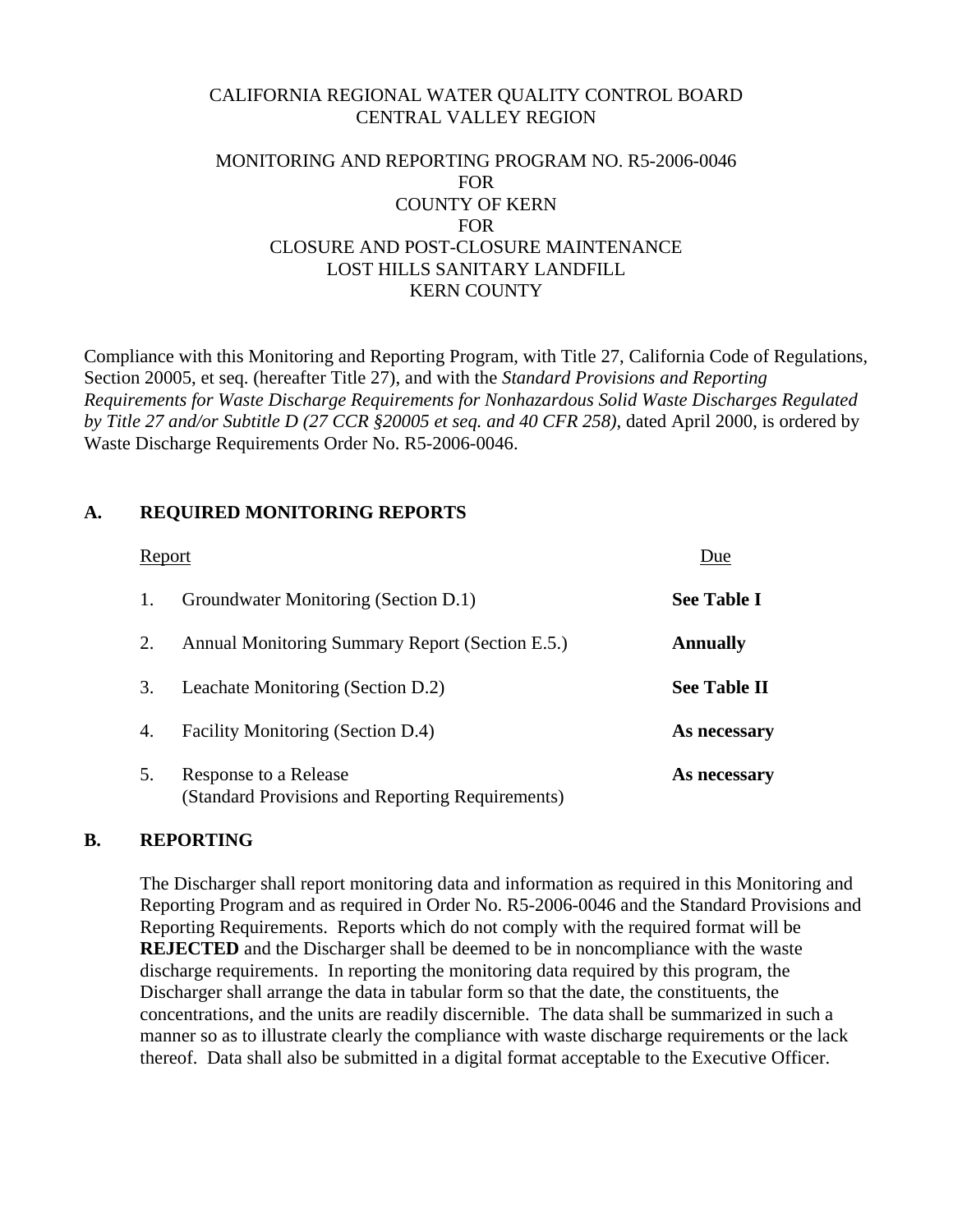Each monitoring report shall include a compliance evaluation summary as specified in E. Reporting Requirements, of this Monitoring and Reporting Program.

 Field and laboratory tests shall be reported in each monitoring report. Monthly, quarterly, semiannual, and annual monitoring reports shall be submitted to the Central Valley Water Board in accordance with the following schedule for the calendar period in which samples were taken or observations made.

| Sampling         | Reporting        | Reporting         | Report                 |
|------------------|------------------|-------------------|------------------------|
| <b>Frequency</b> | <b>Frequency</b> | Periods End       | Date Due               |
| Monthly          | Quarterly        | Last Day of Month | by Semiannual Schedule |
| Quarterly        | Quarterly        | 31 March          | 31 May                 |
|                  |                  | 30 June           | <b>30 November</b>     |
|                  |                  | 30 September      | <b>30 November</b>     |
|                  |                  | 31 December       | 31 May                 |
| Semiannually     | Semiannually     | 31 March          | 31 May                 |
|                  |                  | 30 September      | <b>30 November</b>     |
| Annually         | Annually         | 31 December       | 30 April               |

 The Discharger shall submit an **Annual Monitoring Summary Report** to the Central Valley Water Board covering the previous monitoring year. The annual report shall contain the information specified in E. Reporting Requirements, of this Monitoring and Reporting Program, and a discussion of compliance with the waste discharge requirements and the Water Quality Protection Standard.

 The results of **all monitoring** conducted at the site shall reported to the Central Valley Water Board in accordance with the reporting schedule above for the calendar period in which samples were taken or observations made.

# **C. WATER QUALITY PROTECTION STANDARD AND COMPLIANCE PERIOD**

# **1. Water Quality Protection Standard Report**

 For each waste management unit (Unit), the Water Quality Protection Standard shall consist of all constituents of concern, the concentration limit for each constituent of concern, the point of compliance, and all water quality monitoring points. The Executive Officer shall review and approve the Water Quality Protection Standard, or any modification thereto, for each monitored medium.

The report shall: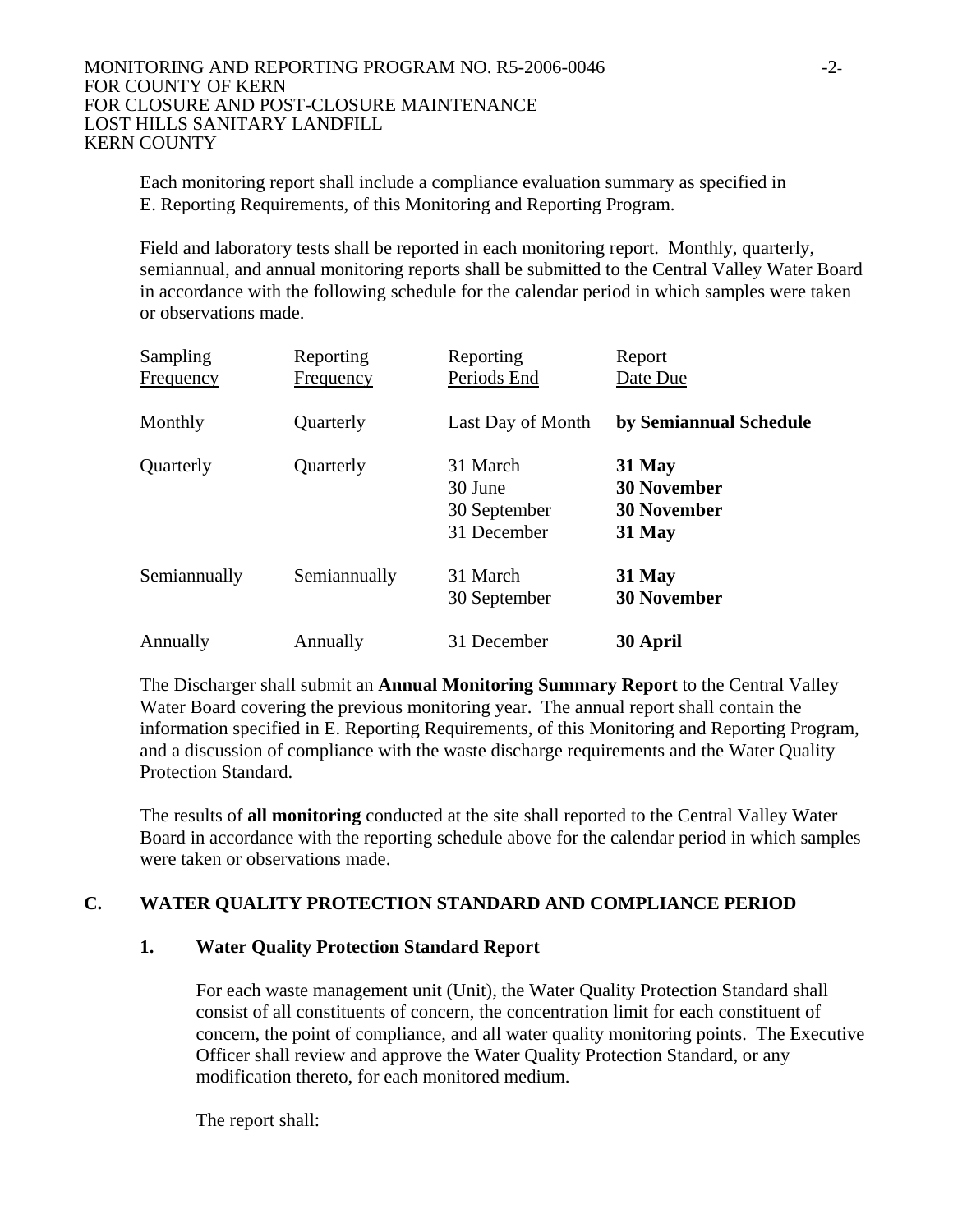- a. Identify **all distinct bodies of surface and ground water** that could be affected in the event of a release from a Unit or portion of a Unit. This list shall include at least the uppermost aquifer and any permanent or ephemeral zones of perched groundwater underlying the facility.
- b. Include a map showing the monitoring points and background monitoring points for the surface water monitoring program, groundwater monitoring program, and the unsaturated zone monitoring program. The map shall include the point of compliance in accordance with §20405 of Title 27.
- c. Evaluate the perennial direction(s) of groundwater movement within the uppermost groundwater zone(s).

 If subsequent sampling of the background monitoring point(s) indicates significant water quality changes due to either seasonal fluctuations or other reasons unrelated to waste management activities at the site, the Discharger may request modification of the Water Quality Protection Standard.

## **2. Constituents of Concern**

 The constituents of concern include all the waste constituents, their reaction products, and hazardous constituents that are reasonably expected to be in or derived from waste contained in the Unit. The constituents of concern for all Units at the facility are those listed in Tables I through IV for the specified monitored medium. The Discharger shall monitor all constituents of concern every five years, or more frequently as required in accordance with a Corrective Action Program.

## **a. Monitoring Parameters**

Monitoring parameters are constituents of concern that are the waste constituents, reaction products, hazardous constituents, and physical parameters that provide a reliable indication of a release from a Unit. The monitoring parameters for all Units are those listed in Tables I through III for the specified monitored medium.

## **3. Concentration Limits**

 For a naturally occurring constituent of concern, the concentration limit for each constituent of concern shall be determined as follows:

- a. By calculation in accordance with a statistical method pursuant to §20415 of Title 27; or
- b. By an alternate statistical method acceptable to the Executive Officer in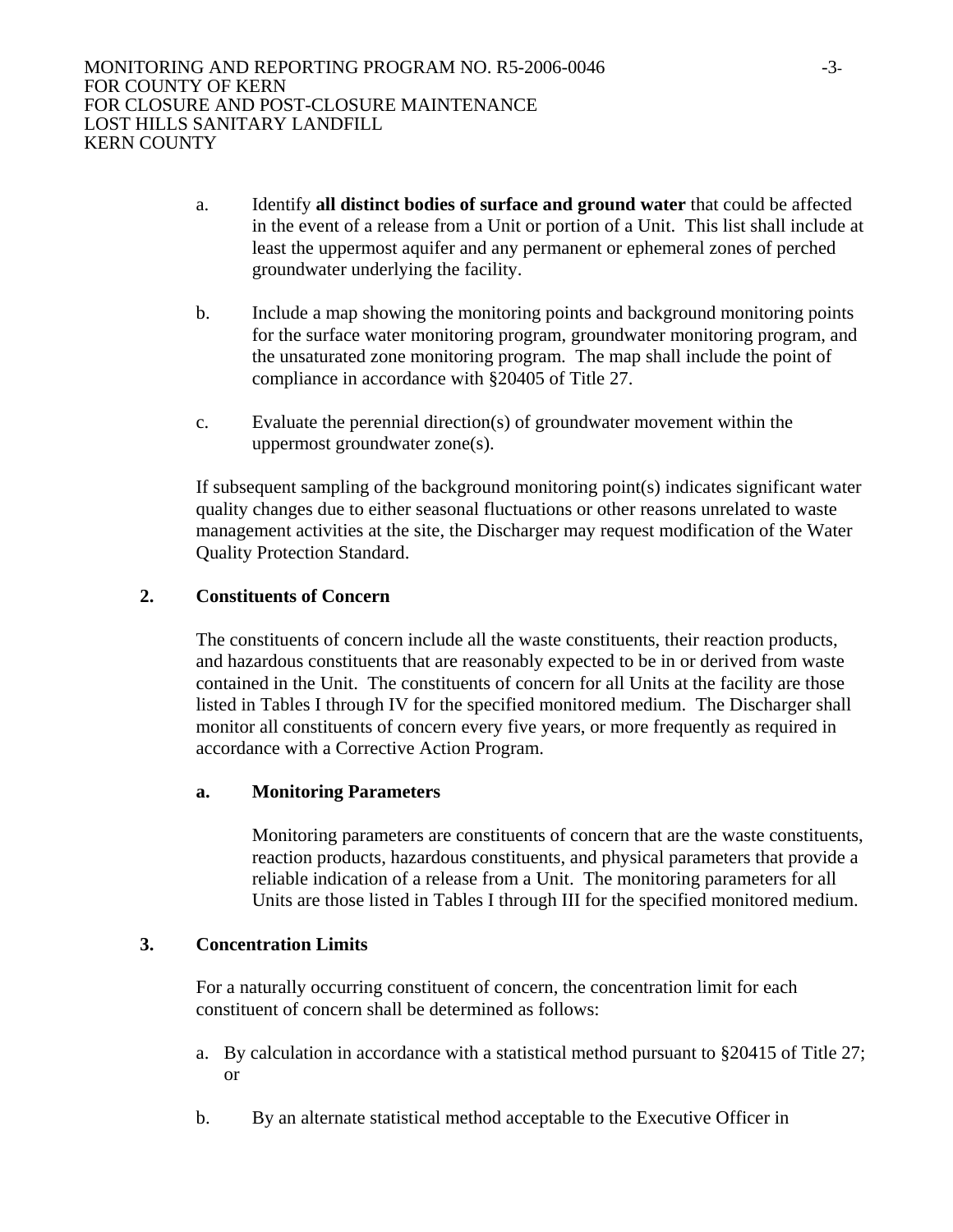accordance with §20415 of Title 27.

- c. Intra-well comparison methods shall be used at all compliance wells for all monitoring parameters that are subject to data analysis under this order.
- d. Initially, for each given monitoring parameter at a given monitoring well, the proposed background data set shall consist of all validated data from that compliance well for the previous sixteen monitoring events. Every two years, following the adoption of this Monitoring and Reporting Program, as part of the annual monitoring summary report [see 27CCR §20415(e)(14)], the Discharger shall add the newer data to the background data set for each well after validating (via a method approved by the Executive Officer) that the new data does not contain data indicating a statistically significant increase over the existing background data. The Discharger shall validate the proposed intra-well background data set as follows for each well (initially) or, subsequently, at a new well. The Discharger shall report the validated or updated background data set, for each well in the next scheduled monitoring report.
- e. The initial background concentrations established for the Unit are contained in Table V.

# **4. Point of Compliance**

 The point of compliance for the water standard at each Unit is a vertical surface located at the hydraulically downgradient limit of the Unit that extends through the uppermost aquifer underlying the Unit.

# **5. Compliance Period**

 The compliance period for each Unit shall be the number of years equal to the active life of the Unit plus the closure period. The compliance period is the minimum period during which the Discharger shall conduct a water quality monitoring program subsequent to a release from the Unit. The compliance period shall begin anew each time the Discharger initiates an evaluation monitoring program.

# **D. MONITORING**

The Discharger shall comply with the detection monitoring program provisions of Title 27 for groundwater, surface water, and the unsaturated zone, in accordance with Detection Monitoring Specification D.1 and D.6 of Waste Discharge Requirements, Order No. R5-2006-0046. All monitoring shall be conducted in accordance with a Sample Collection and Analysis Plan, which includes quality assurance/quality control standards, that is acceptable to the Executive Officer.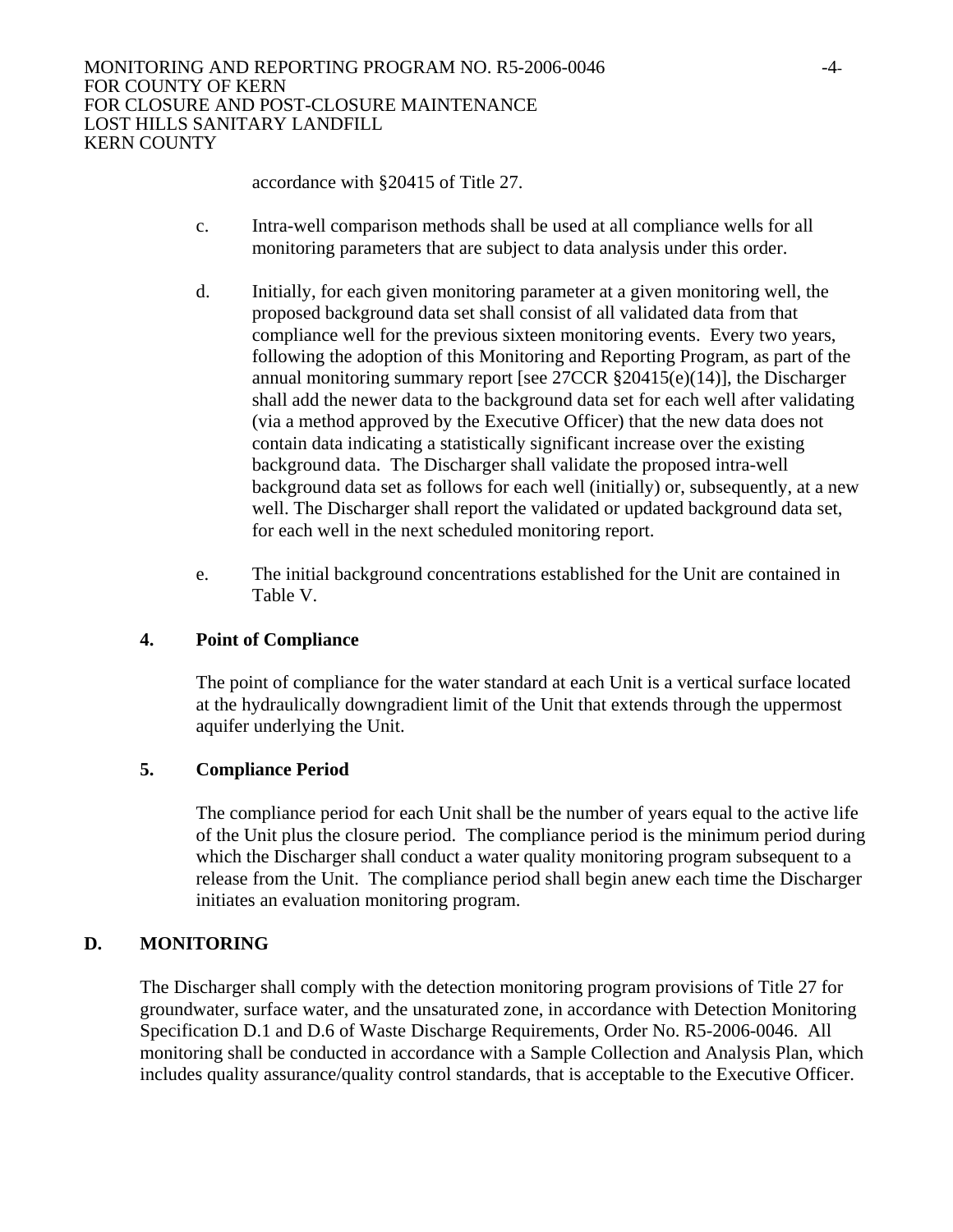All point of compliance monitoring wells established for the detection monitoring program shall constitute the monitoring points for the groundwater Water Quality Protection Standard. All detection monitoring program groundwater monitoring wells, unsaturated zone monitoring devices, leachate, and surface water monitoring points shall be sampled and analyzed for monitoring parameters and constituents of concern as indicated and listed in Tables I through IV.

Method detection limits and practical quantitation limits shall be reported. All peaks shall be reported, including those which cannot be quantified and/or specifically identified. Metals shall be analyzed in accordance with the methods listed in Table IV.

The Discharger may, with the approval of the Executive Officer, use alternative analytical test methods, including new USEPA approved methods, provided the methods have method detection limits equal to or lower than the analytical methods specified in this Monitoring and Reporting Program.

## **1. Groundwater**

The Discharger shall install and operate a groundwater detection monitoring system that complies with the applicable provisions of §20415 and §20420 of Title 27 in accordance with a Detection Monitoring Program approved by the Executive Officer. The Discharger shall collect, preserve, and transport groundwater samples in accordance with the approved Sample Collection and Analysis Plan.

The Discharger shall determine the groundwater flow rate and direction in the uppermost aquifer and in any zones of perched water and in any additional zone of saturation monitored pursuant to this Monitoring and Reporting Program, and report the results semiannually, including the times of highest and lowest elevations of the water levels in the wells.

Hydrographs of each well shall be submitted showing the elevation of groundwater with respect to the elevations of the top and bottom of the screened interval and the elevation of the pump intake. Hydrographs of each well shall be prepared quarterly and submitted annually.

Groundwater samples shall be collected from the point-of-compliance wells, background wells, and any additional wells added as part of the approved groundwater monitoring system. Samples shall be collected and analyzed for the monitoring parameters in accordance with the methods and frequency specified in Table I.

The monitoring parameters shall also be evaluated each reporting period with regards to the cation/anion balance, and the results shall be graphically presented using a Stiff diagram, a Piper graph, or a Schoeller plot. Samples for the constituents of concern

specified in Table I shall be collected and analyzed in accordance with the methods listed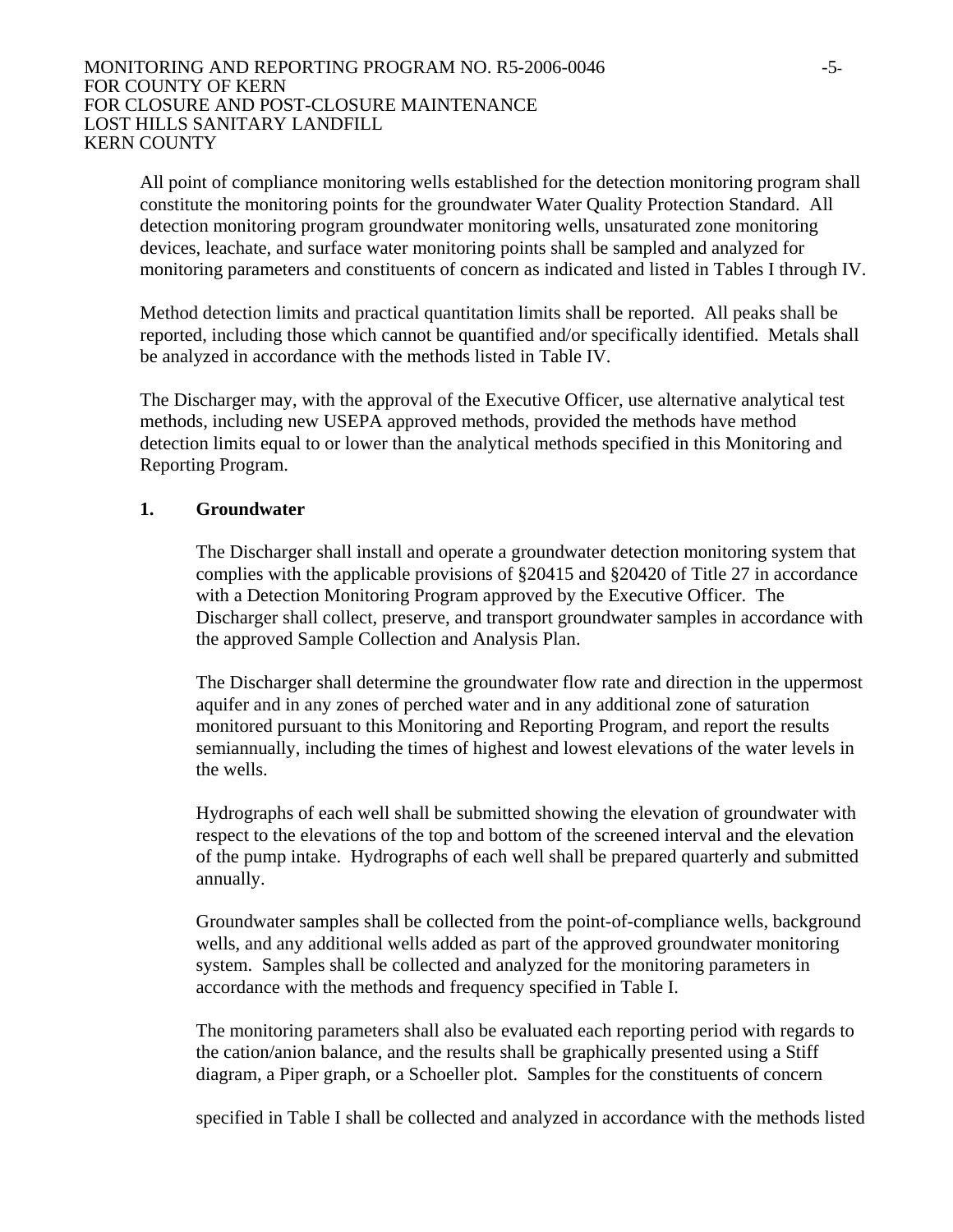in Table IV every five years.

## **2. Leachate Monitoring**

Leachate which seeps to the surface from the Unit shall be sampled and analyzed for the constituents listed in Table II upon detection. The quantity of leachate shall be *estimated* and reported as Leachate Flow Rate (in gallons/day).

## **3. Final Cover Monitoring**

The Discharger shall monitor the final cover in accordance with the provisions in the Final Closure Plan and the Post-Closure Maintenance Plan. The pan lysimeter(s) shall be checked for the presence of water on a quarterly basis. The volume of water discovered in the lysimeter(s) shall be reported in the Annual Monitoring Summary Report.

## **4. Facility Monitoring**

## **a. Facility Inspection**

Annually, prior to the anticipated rainy season, but no later than **30 September**, the Discharger shall conduct an inspection of the facility. The inspection shall assess damage to the drainage control system, groundwater monitoring equipment (including wells, etc.), and shall include the Standard Observations contained in section E.3.f. of this Monitoring and Reporting Program. Any necessary construction, maintenance, or repairs shall be completed by **31 October**. By **15 November** of each year, the Discharger shall submit an annual report describing the results of the inspection and the repair measures implemented, including photographs of the problem and the repairs.

## **b. Storm Events**

The Discharger shall inspect all precipitation, diversion, and drainage facilities for damage **within 7 days** following *major storm events*. Necessary repairs shall be completed **within 30 days** of the inspection. The Discharger shall report any damage and subsequent repairs within 45 days of completion of the repairs, including photographs of the problem and the repairs.

# **E. REPORTING REQUIREMENTS**

1. The Discharger shall retain records of all monitoring information, including all calibration and maintenance records, all original strip chart recordings of continuous monitoring instrumentation, copies of all reports required by this Order, and records of all data used to complete the application for this Order. Records shall be maintained throughout the life of the facility including the post closure period.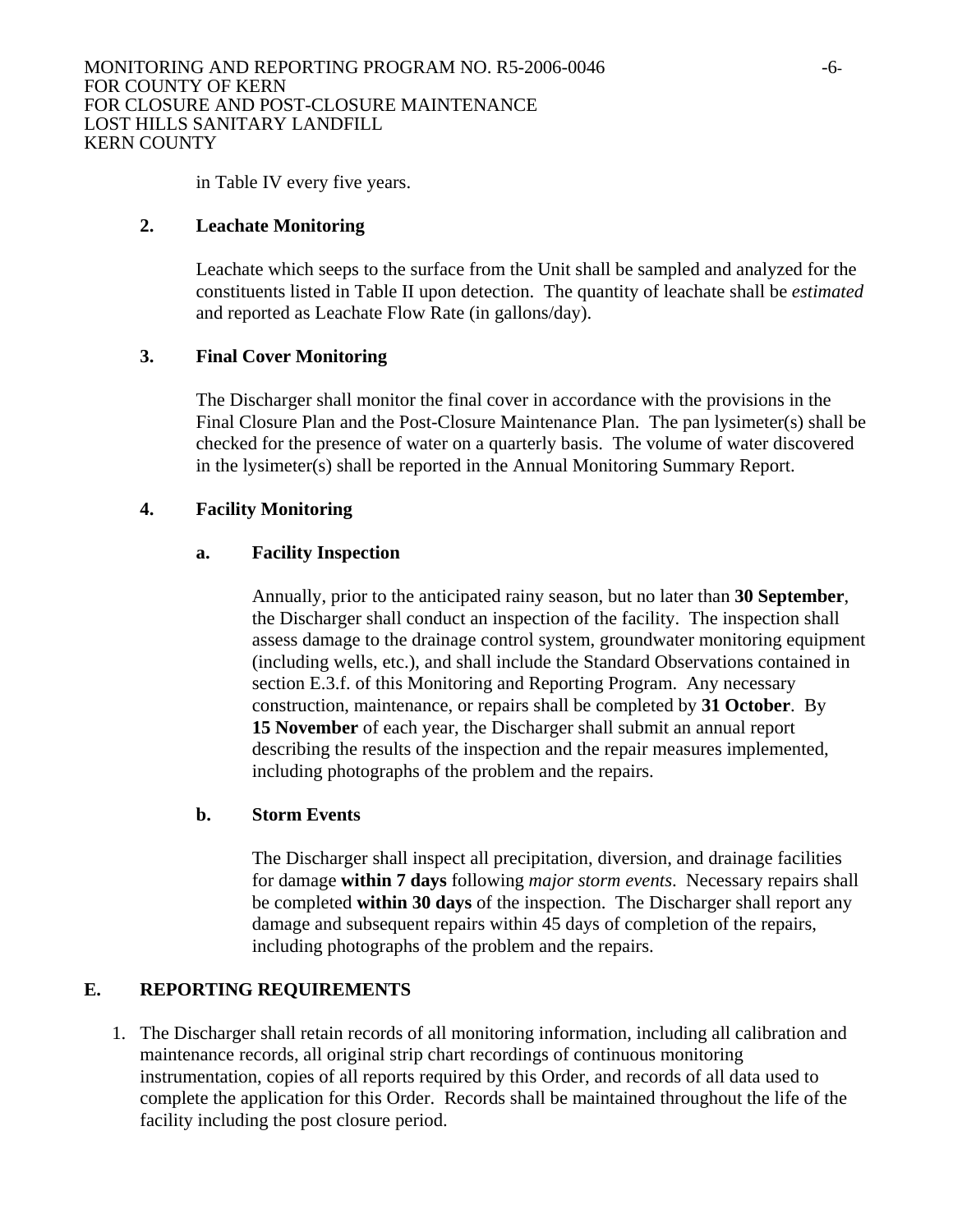Such legible records shall show the following for each sample:

- a. Sample identification and the Monitoring point or Background Monitoring Point from which it was taken, along with the identity of the individual who obtained the sample;
- b. Date, time, and manner of sampling;
- c. Date and time that analyses were started and completed, and the name of the personnel and laboratory performing each analysis;
- d. Complete procedure used, including method of preserving the sample, and the identity and volumes of reagents used;
- e. Calculation of results; and
- f. Results of analyses, and the MDL and PQL for each analysis.
- 2. A transmittal letter explaining the essential points shall accompany each report. At a minimum, the transmittal letter shall identify any violations found since the last report was submitted, and if the violations were corrected. If no violations have occurred since the last submittal, this shall be stated in the transmittal letter. The transmittal letter shall also state that a discussion of any violations found since the last report was submitted, and a description of the actions taken or planned for correcting those violations, including any references to previously submitted time schedules, is contained in the accompanying report.
- 3. Each monitoring report shall include a compliance evaluation summary. The summary shall contain at least:
	- a. For each Monitoring Point and Background Monitoring Point addressed by the report, a description of:
		- 1) the time of water level measurement;
		- 2) the type of pump or other device used for purging and the elevation of the pump intake relative to the elevation of the screened interval;
		- 3) the method of purging (the pumping rate, the equipment and methods used to monitor field pH, temperature, and conductivity during purging, the calibration of the field equipment, results of the pH, temperature, conductivity, and turbidity testing, and the method of disposing of the purge water) to remove all portions of the water that was in the well bore while the sample was being taken;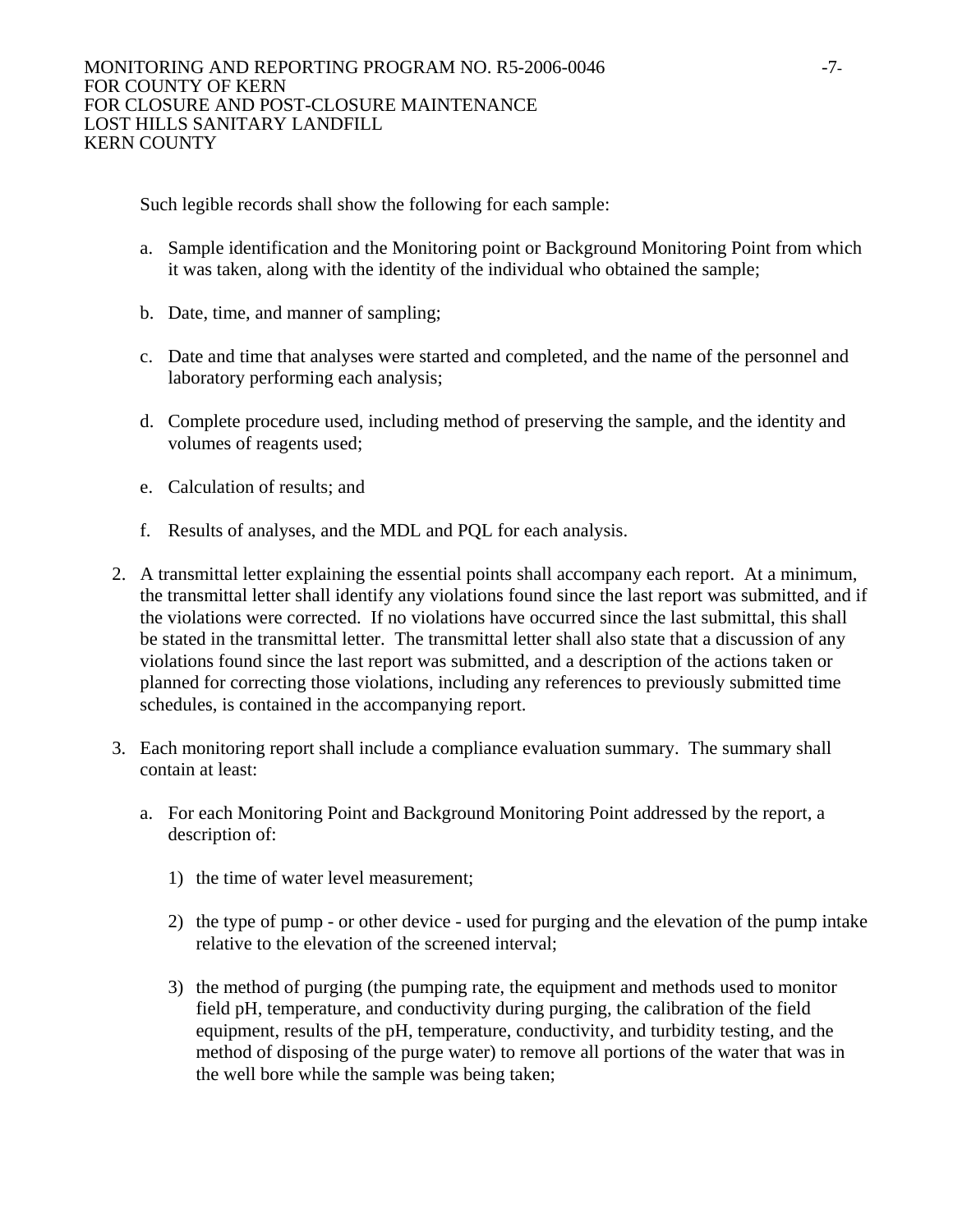- 4) the type of pump or other device used for sampling, if different than the pump or device used for purging; and
- 5) a statement that the sampling procedure was conducted in accordance with the Sampling and Analysis Plan approved by the Executive Officer.
- b. A map or aerial photograph showing the locations of observation stations, Monitoring Points, and Background Monitoring Points.
- c. For each groundwater body, a description and graphical presentation of the gradient and direction of groundwater flow under/around the Unit, based upon water level elevations taken prior to the collection of the water quality data submitted in the report.
- d. Laboratory statements of results of all analyses evaluating compliance with requirements.
- e. An evaluation of the effectiveness of the leachate monitoring and control facilities, and of the run-off/run-on control facilities.
- f. A summary and certification of completion of all **Standard Observations** for the Unit(s), for the perimeter of the Unit, and for the receiving waters. The Standard Observations shall include:
	- 1) For the Unit:
		- a) Evidence of ponded water at any point on the facility (show affected area on map);
		- b) Evidence of odors: presence or absence, characterization, source, and distance of travel from source; and
		- c) Evidence of erosion and/or of day-lighted refuse.
	- 2) Along the perimeter of the Unit:
		- a) Evidence of liquid leaving or entering the Unit, estimated size of affected area, and flow rate (show affected area on map);
		- b) Evidence of odors: presence or absence, characterization, source, and distance of travel from source; and
		- c) Evidence of erosion and/or of day-lighted refuse.
- g. The quantity and types of wastes discharged and the locations in the Unit where waste has been placed since submittal of the last such report.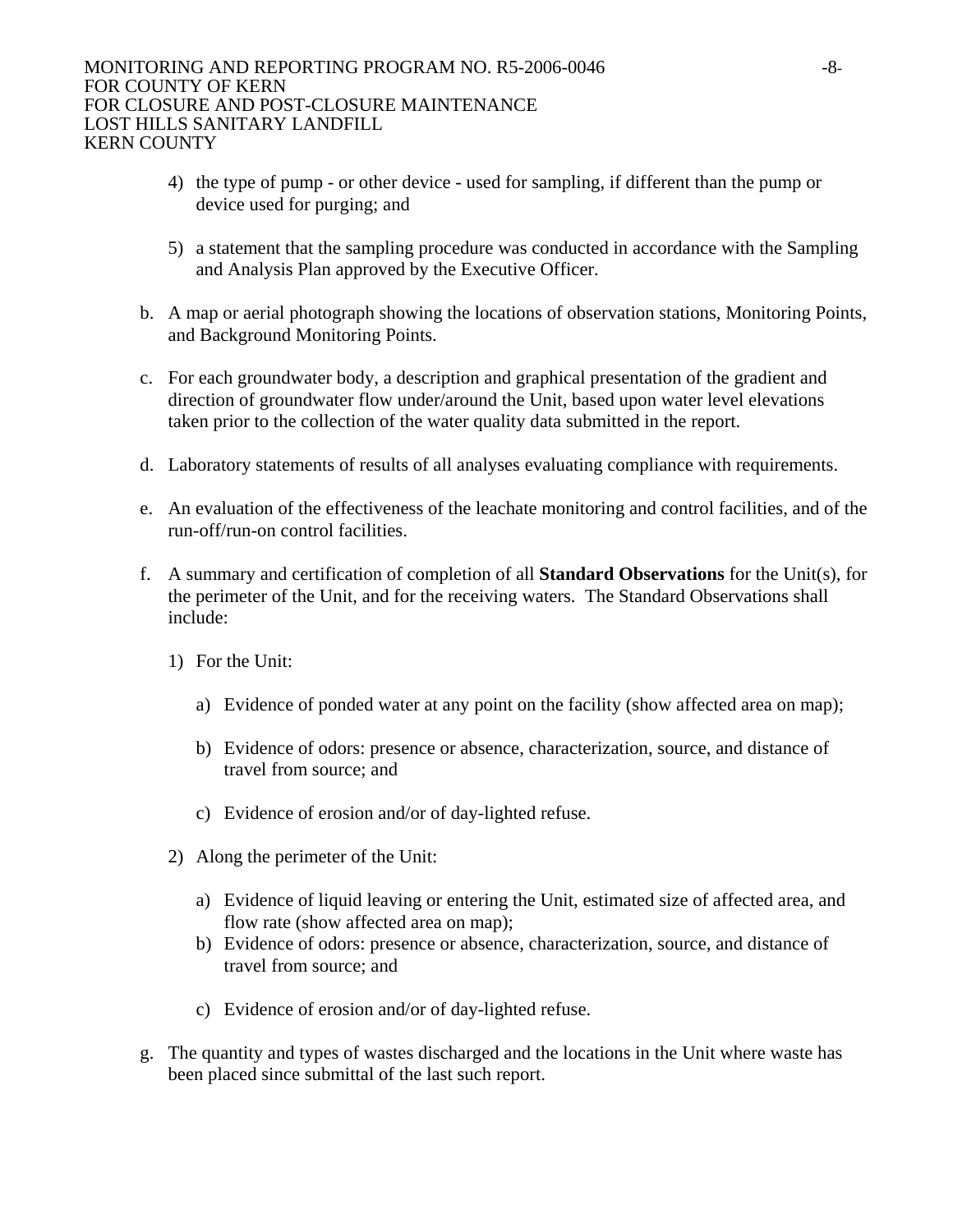- 4. The Discharger shall report by telephone any seepage from the disposal area **immediately** after it is discovered. A written report shall be filed with the Central Valley Water Board **within seven days**, containing at least the following information:
	- a. A map showing the location(s) of seepage;
	- b. An estimate of the flow rate;
	- c. A description of the nature of the discharge (e.g., all pertinent observations and analyses);
	- d. Verification that samples have been submitted for analyses of the Constituents of Concern and Monitoring Parameters, and an estimated date that the results will be submitted to the Central Valley Water Board; and
	- e. Corrective measures underway or proposed, and corresponding time schedule.
- 5. The Discharger shall submit an **Annual Monitoring Summary Report** to the Central Valley Water Board covering the reporting period of the previous monitoring year. This report shall contain:
	- a. All monitoring parameters and constituents of concern shall be graphed so as to show historical trends at each Monitoring Point and Background Monitoring Point, for all samples taken within at least the previous five calendar years. Each such graph shall plot the concentration of one or more constituents for the period of record for a given Monitoring Point or Background Monitoring Point, at a scale appropriate to show trends or variations in water quality. The graphs shall plot each datum, rather than plotting mean values. For any given constituent or parameter, the scale for background plots shall be the same as that used to plot downgradient data. Graphical analysis of monitoring data may be used to provide significant evidence of a release.
	- b. Unless otherwise exempted by the Executive Officer, all monitoring analytical data obtained during the previous two six-month reporting periods, shall be presented in tabular form as well as in a digital file format acceptable to the Executive Officer. The Central Valley Water Board regards the submittal of data in hard copy and in digital format as "...the form necessary for..." statistical analysis [§20420(h)], in that this facilitates periodic review by the Central Valley Water Board.
	- c. A comprehensive discussion of the compliance record, and the result of any corrective actions taken or planned which may be needed to bring the Discharger into full compliance with these waste discharge requirements.
	- d. A map showing the area and elevations in which filling has been completed during the previous calendar year.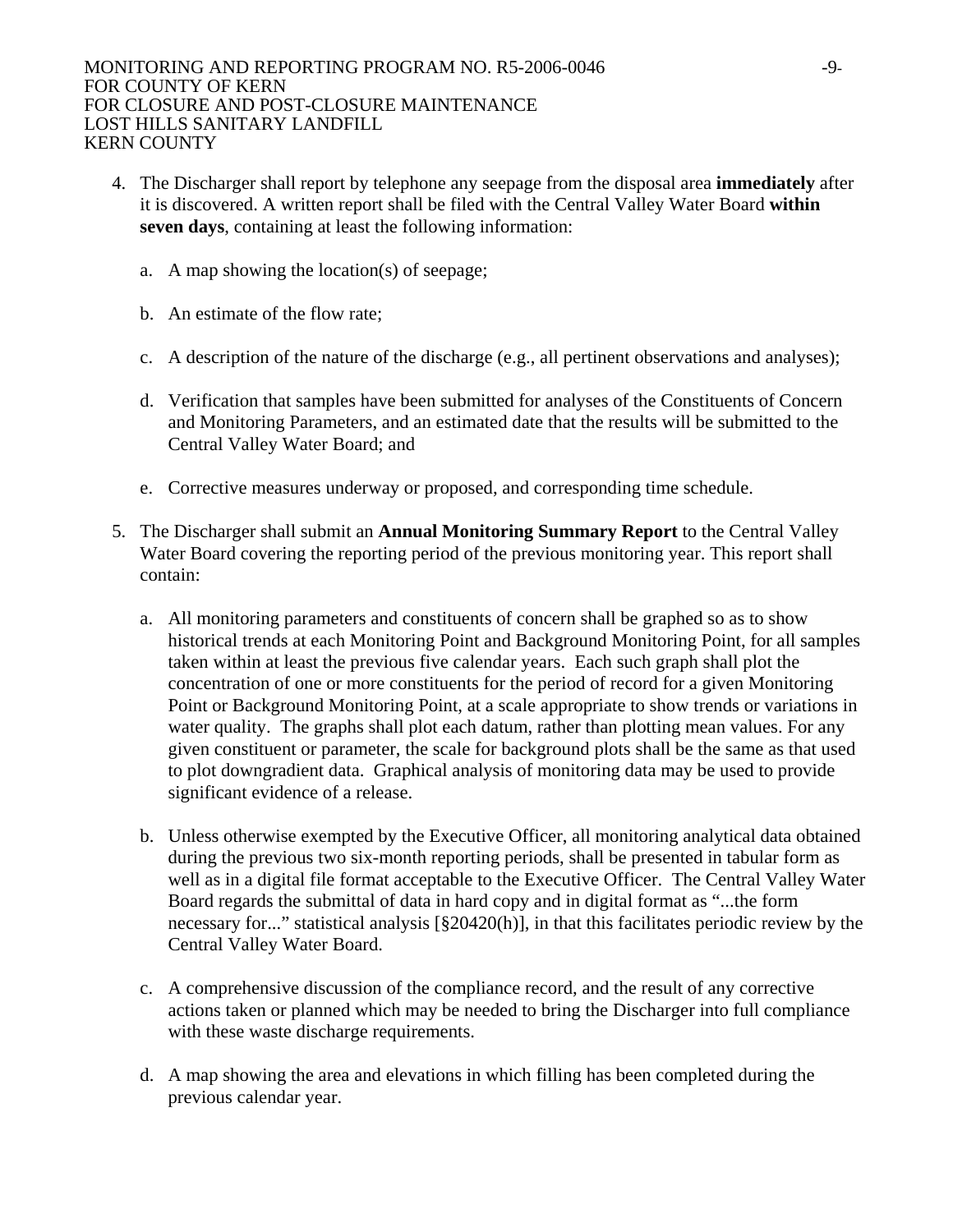- e. A written summary of the monitoring results, indicating any changes made or observed since the previous annual report.
- f. An evaluation of the effectiveness of the leachate monitoring/control facilities.

The Discharger shall implement the above monitoring program on the effective date of this Program.

Ordered by:\_\_\_\_\_\_\_\_\_\_\_\_\_\_\_\_\_\_\_\_\_\_\_\_\_\_\_\_\_\_\_\_\_\_\_\_

PAMELA C. CREEDON, Executive Officer

5 May 2006

(Date)

REH:fmc: 5/5/06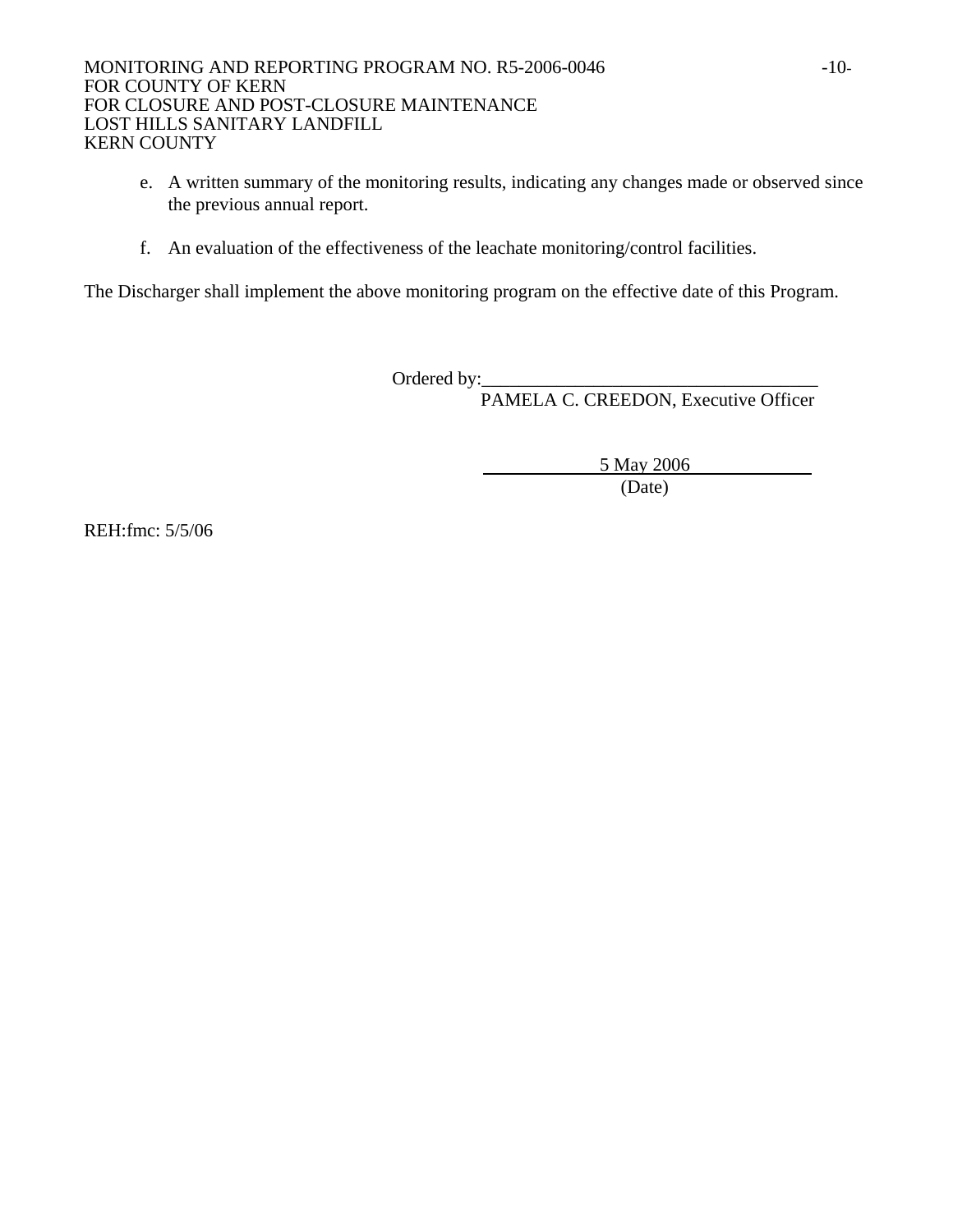#### MONITORING AND REPORTING PROGRAM NO. R5-2006-0046 -11-FOR COUNTY OF KERN FOR CLOSURE AND POST-CLOSURE MAINTENANCE LOST HILLS SANITARY LANDFILL KERN COUNTY

## **TABLE I**

## **GROUNDWATER DETECTION MONITORING PROGRAM**

Parameter Units Frequency

## **Field Parameters**

| Groundwater Elevation<br>Temperature | Ft. & hundredths, M.S.L.<br>$O_{\mathcal{C}}$ | Semiannual<br>Semiannual |
|--------------------------------------|-----------------------------------------------|--------------------------|
| <b>Electrical Conductivity</b>       | $\mu$ mhos/cm                                 | Semiannual               |
| <b>PH</b>                            | pH units                                      | Semiannual               |
| Turbidity                            | Turbidity units                               | Semiannual               |
|                                      |                                               |                          |

# **Monitoring Parameters**

| Total Dissolved Solids (TDS)      | Mg/L      | Semiannual |
|-----------------------------------|-----------|------------|
|                                   |           |            |
| Chloride                          | Mg/L      | Semiannual |
| Carbonate                         | Mg/L      | Semiannual |
| <b>Bicarbonate</b>                | Mg/L      | Semiannual |
| Nitrate - Nitrogen                | Mg/L      | Semiannual |
| Sulfate                           | Mg/L      | Semiannual |
| Calcium                           | Mg/L      | Semiannual |
| Magnesium                         | Mg/L      | Semiannual |
| Potassium                         | Mg/L      | Semiannual |
| Sodium                            | Mg/L      | Semiannual |
| <b>Volatile Organic Compounds</b> | $\mu$ g/L | Semiannual |
| (USEPA Method 8260, see           |           |            |
| Table III)                        |           |            |

# **Constituents of Concern (see Table IV)**

| <b>Total Organic Carbon</b>       | Mg/L      | 5 years |
|-----------------------------------|-----------|---------|
| Inorganics (dissolved)            | Mg/L      | 5 years |
| <b>Volatile Organic Compounds</b> | $\mu$ g/L | 5 years |
| (USEPA Method 8260, extended      |           |         |
| list)                             |           |         |
| Semi-Volatile Organic Compounds   | $\mu$ g/L | 5 years |
| (USEPA Method 8270)               |           |         |
| Chlorophenoxy Herbicides          | $\mu$ g/L | 5 years |
| (USEPA Method 8150)               |           |         |
| Organophosphorus Compounds        | $\mu$ g/L | 5 years |
| (USEPA Method 8141)               |           |         |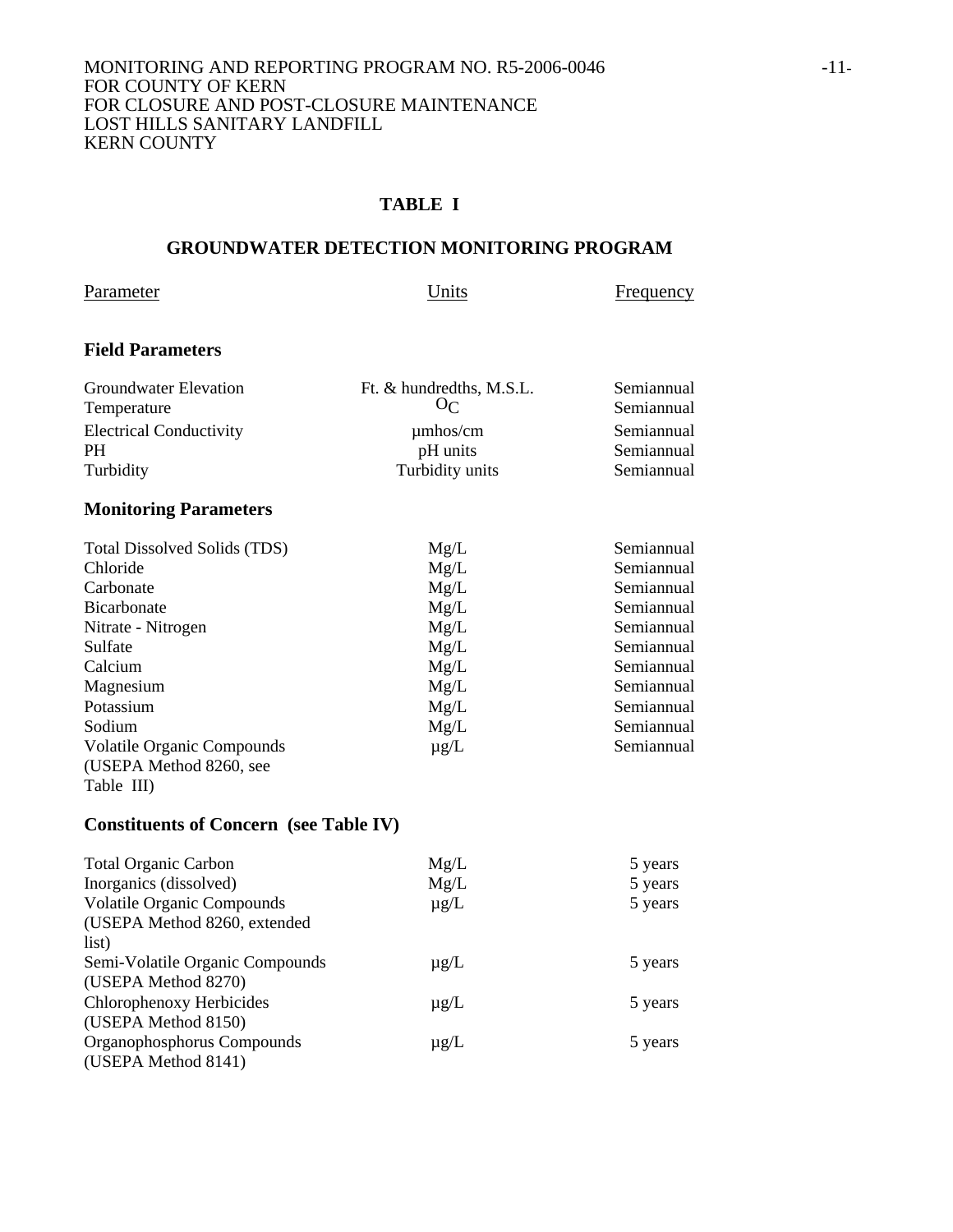#### MONITORING AND REPORTING PROGRAM NO. R5-2006-0046 -12-FOR COUNTY OF KERN FOR CLOSURE AND POST-CLOSURE MAINTENANCE LOST HILLS SANITARY LANDFILL KERN COUNTY

## **TABLE II**

## **LEACHATE DETECTION MONITORING PROGRAM**

| Parameter |  |
|-----------|--|
|-----------|--|

Units Frequency

## **Field Parameters**

| <b>Total Flow</b>              | <b>Gallons</b> | Monthly  |
|--------------------------------|----------------|----------|
| <b>Flow Rate</b>               | Gallons/Day    | Monthly  |
| <b>Electrical Conductivity</b> | $\mu$ mhos/cm  | Annually |
| pΗ                             | pH units       | Annually |
|                                |                |          |

#### **Monitoring Parameters**

| <b>Total Dissolved Solids (TDS)</b> | mg/L      | Annually |
|-------------------------------------|-----------|----------|
| Chloride                            | mg/L      | Annually |
| Carbonate                           | mg/L      | Annually |
| <b>Bicarbonate</b>                  | mg/L      | Annually |
| Nitrate - Nitrogen                  | mg/L      | Annually |
| Sulfate                             | mg/L      | Annually |
| Calcium                             | mg/L      | Annually |
| Magnesium                           | mg/L      | Annually |
| Potassium                           | mg/L      | Annually |
| Sodium                              | mg/L      | Annually |
| <b>Volatile Organic Compounds</b>   | $\mu$ g/L | Annually |
| (USEPA Method 8260, see Table III)  |           |          |

## **Constituents of Concern (see Table IV)**

| <b>Total Organic Carbon</b>        | mg/L      | 5 years |
|------------------------------------|-----------|---------|
| Inorganics (dissolved)             | mg/L      | 5 years |
| <b>Volatile Organic Compounds</b>  | $\mu$ g/L | 5 years |
| (USEPA Method 8260, extended list) |           |         |
| Semi-Volatile Organic Compounds    | $\mu$ g/L | 5 years |
| (USEPA Method 8270)                |           |         |
| Chlorophenoxy Herbicides           | $\mu$ g/L | 5 years |
| (USEPA Method 8150)                |           |         |
| Organophosphorus Compounds         | $\mu$ g/L | 5 years |
| (USEPA Method 8141)                |           |         |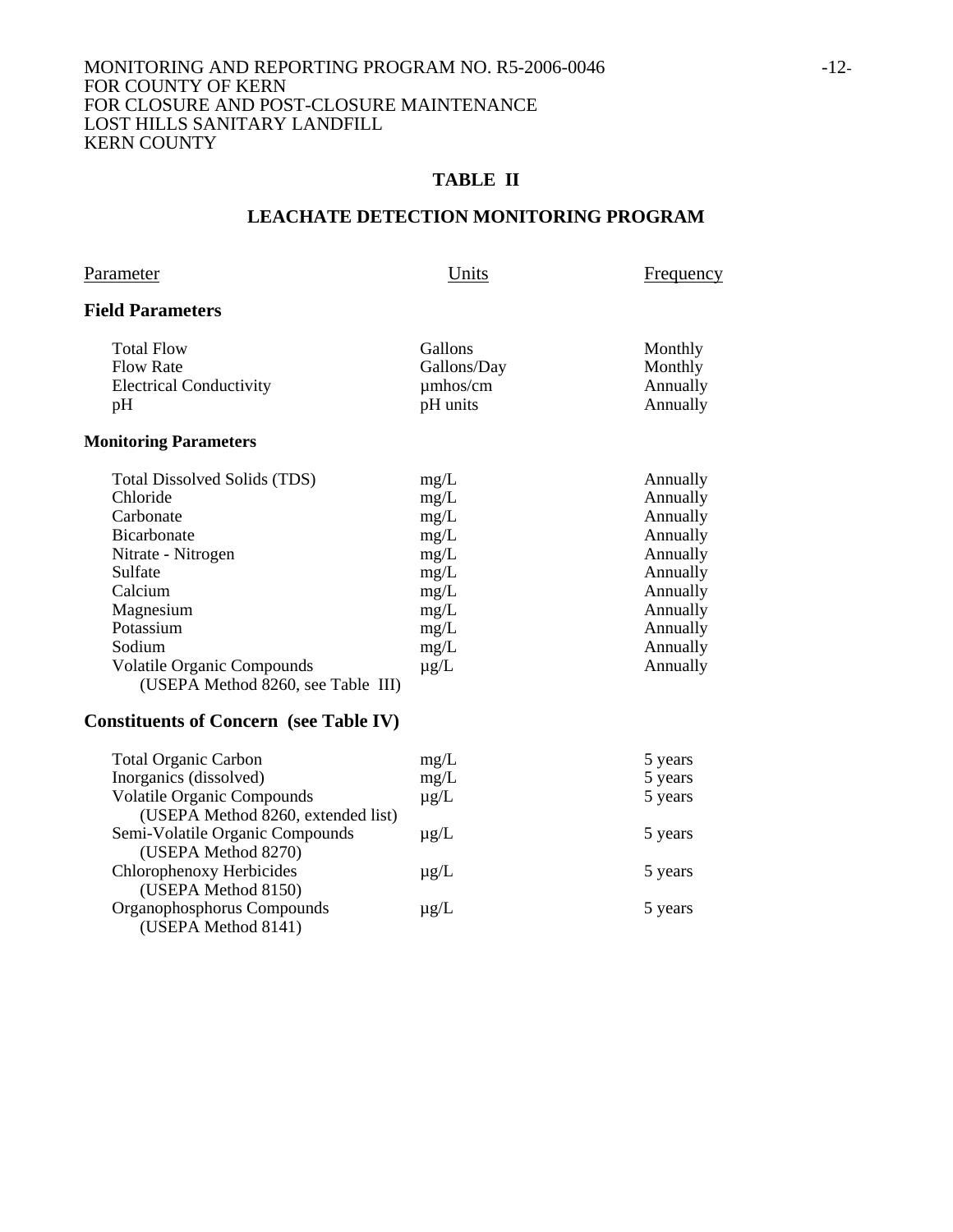#### MONITORING AND REPORTING PROGRAM NO. R5-2006-0046  $-13$ -FOR COUNTY OF KERN FOR CLOSURE AND POST-CLOSURE MAINTENANCE LOST HILLS SANITARY LANDFILL KERN COUNTY

## **TABLE III**

#### **MONITORING PARAMETERS FOR DETECTION MONITORING**

#### **Surrogates for Metallic Constituents:**

 pH Total Dissolved Solids Electrical Conductivity Chloride Sulfate Nitrate nitrogen

#### **Constituents included in VOC:**

#### **USEPA Method 8260**

 Acetone Acrylonitrile Benzene Bromochloromethane Bromodichloromethane Bromoform (Tribromomethane) Carbon disulfide Carbon tetrachloride Chlorobenzene Chloroethane (Ethyl chloride) Chloroform (Trichloromethane) Dibromochloromethane (Chlorodibromomethane) 1,2-Dibromo-3-chloropropane (DBCP) 1,2-Dibromoethane (Ethylene dibromide; EDB) o-Dichlorobenzene (1,2-Dichlorobenzene) p-Dichlorobenzene (1,4-Dichlorobenzene) trans- l ,4-Dichloro-2-butene Dichlorodifluoromethane (CFC-12) 1,1-Dichloroethane (Ethylidene chloride) 1,2-Dichloroethane (Ethylene dichloride) 1,1 -Dichloroethylene (1,1 -Dichloroethene; Vinylidene chloride) cis- 1,2-Dichloroethylene (cis- 1,2-Dichloroethene) trans-1,2-Dichloroethylene (trans-1,2-Dichloroethene) 1,2-Dichloropropane (Propylene dichloride) cis- 1,3-Dichloropropene trans- 1,3-Dichloropropene Ethylbenzene 2-Hexanone (Methyl butyl ketone) Methyl bromide (Bromomethene)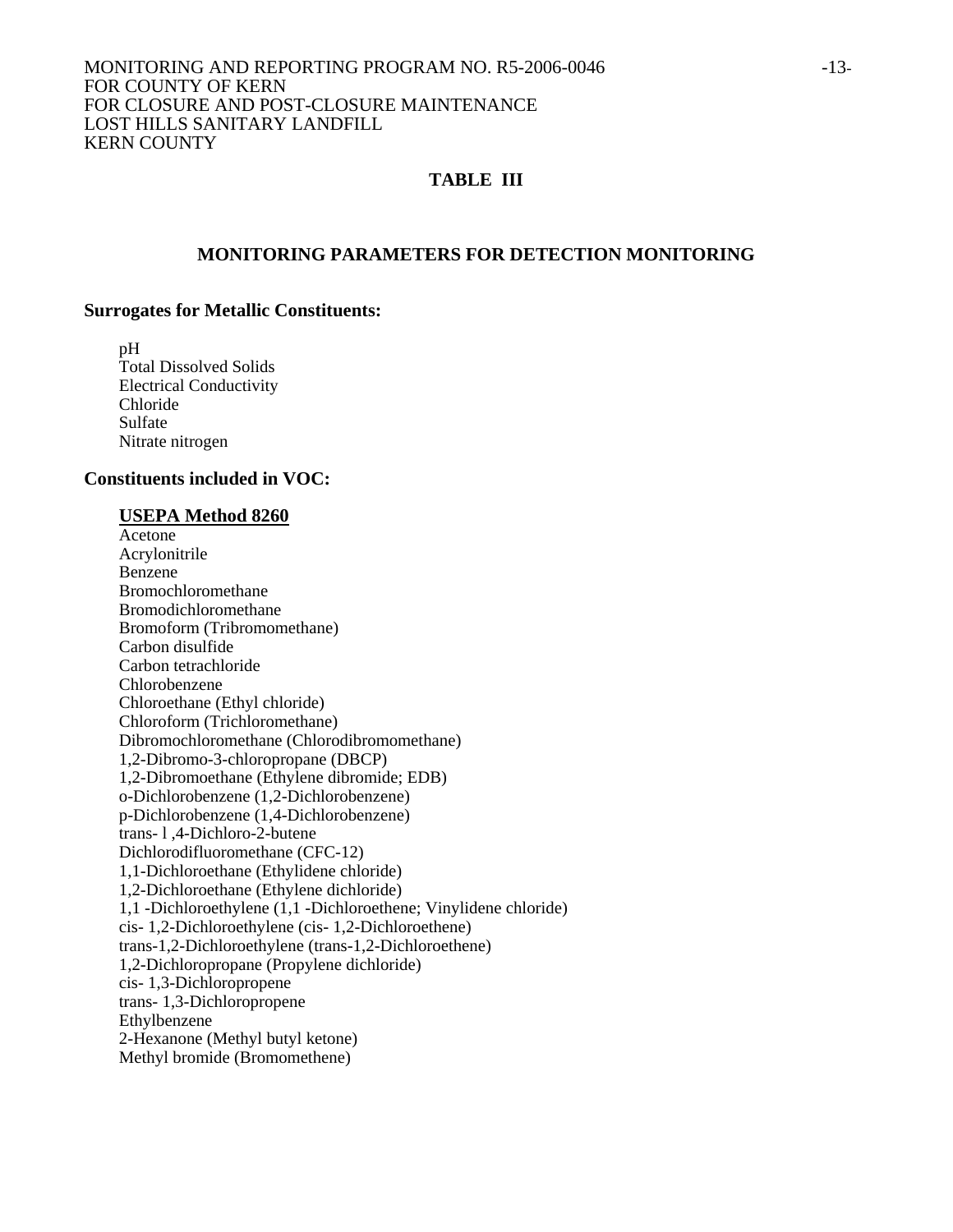#### MONITORING AND REPORTING PROGRAM NO. R5-2006-0046 -14- FOR COUNTY OF KERN FOR CLOSURE AND POST-CLOSURE MAINTENANCE LOST HILLS SANITARY LANDFILL KERN COUNTY

## **TABLE III**

#### **MONITORING PARAMETERS FOR DETECTION MONITORING**

## **Continued**

 Methyl chloride (Chloromethane) Methylene bromide (Dibromomethane) Methylene chloride (Dichloromethane) Methyl ethyl ketone (MEK: 2-Butanone) Methyl iodide (Iodomethane) 4-Methyl-2-pentanone (Methyl isobutylketone) **Styrene**  1,1,1,2-Tetrachloroethane 1,1.2,2-Tetrachloroethane Tetrachloroethylene (Tetrachloroethene; Perchloroethylene) Toluene 1,1,1-Trichloethane (Methylchloroforrn) 1,1,2-Trichloroethane Trichloroethylene (Trichloroethene) Trichlorofluoromethane (CFC- 11) 1,2,3-Trichloropropane Vinyl acetate Vinyl chloride Xylenes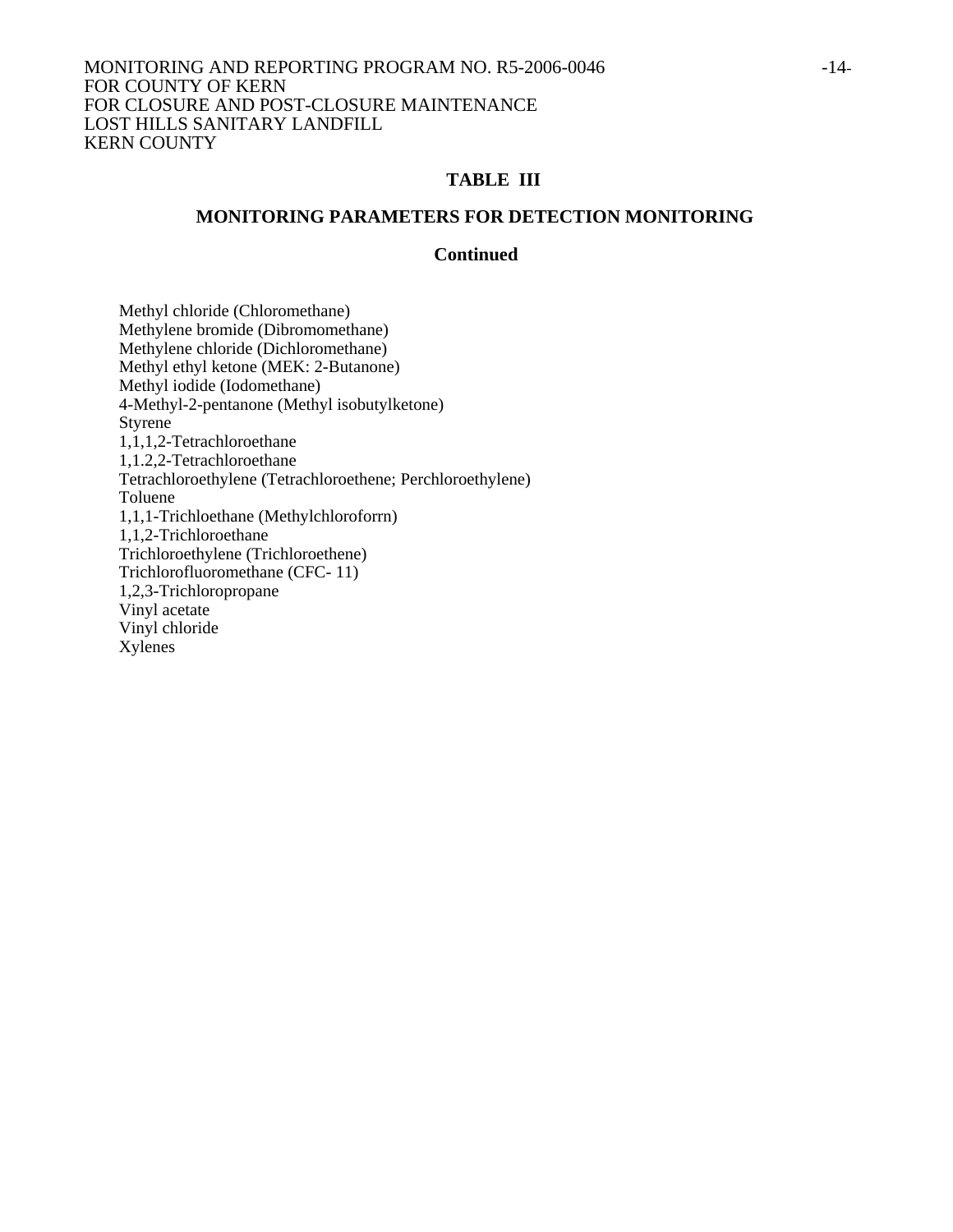#### MONITORING AND REPORTING PROGRAM NO. R5-2006-0046 -15-FOR COUNTY OF KERN FOR CLOSURE AND POST-CLOSURE MAINTENANCE LOST HILLS SANITARY LANDFILL KERN COUNTY

## **TABLE IV**

## **CONSTITUENTS OF CONCERN & APPROVED USEPA ANALYTICAL METHODS**

| <b>Inorganics (dissolved):</b> | <b>USEPA Method</b> |
|--------------------------------|---------------------|
| Aluminum                       | 6010                |
| Antimony                       | 6010                |
| <b>Barium</b>                  | 6010                |
| Beryllium                      | 6010                |
| Cadmium                        | 6010                |
| Chromium                       | 6010                |
| Cobalt                         | 6010                |
| Copper                         | 6010                |
| Silver                         | 6010                |
| Tin                            | 6010                |
| Vanadium                       | 6010                |
| Zinc                           | 6010                |
| <b>Iron</b>                    | 6010                |
| Manganese                      | 6010                |
| Arsenic                        | 7062                |
| Lead                           | 7421                |
| Mercury                        | 7470                |
| <b>Nickel</b>                  | 7520                |
| Selenium                       | 7742                |
| Thallium                       | 7841                |
| Cyanide                        | 9010                |
| Sulfide                        | 9030                |

## **Volatile Organic Compounds:**

#### **USEPA Method 8260**

 Acetone Acetonitrile (Methyl cyanide) Acrolein Acrylonitrile Allyl chloride (3-Chloropropene) Benzene Bromochloromethane (Chlorobromomethane) Bromodichloromethane (Dibromochloromethane) Bromoform (Tribromomethane) Carbon disulfide Carbon tetrachloride Chlorobenzene Chloroethane (Ethyl chloride Chloroform (Trichloromethane) Chloroprene Dibromochloromethane (Chlorodibromomethane)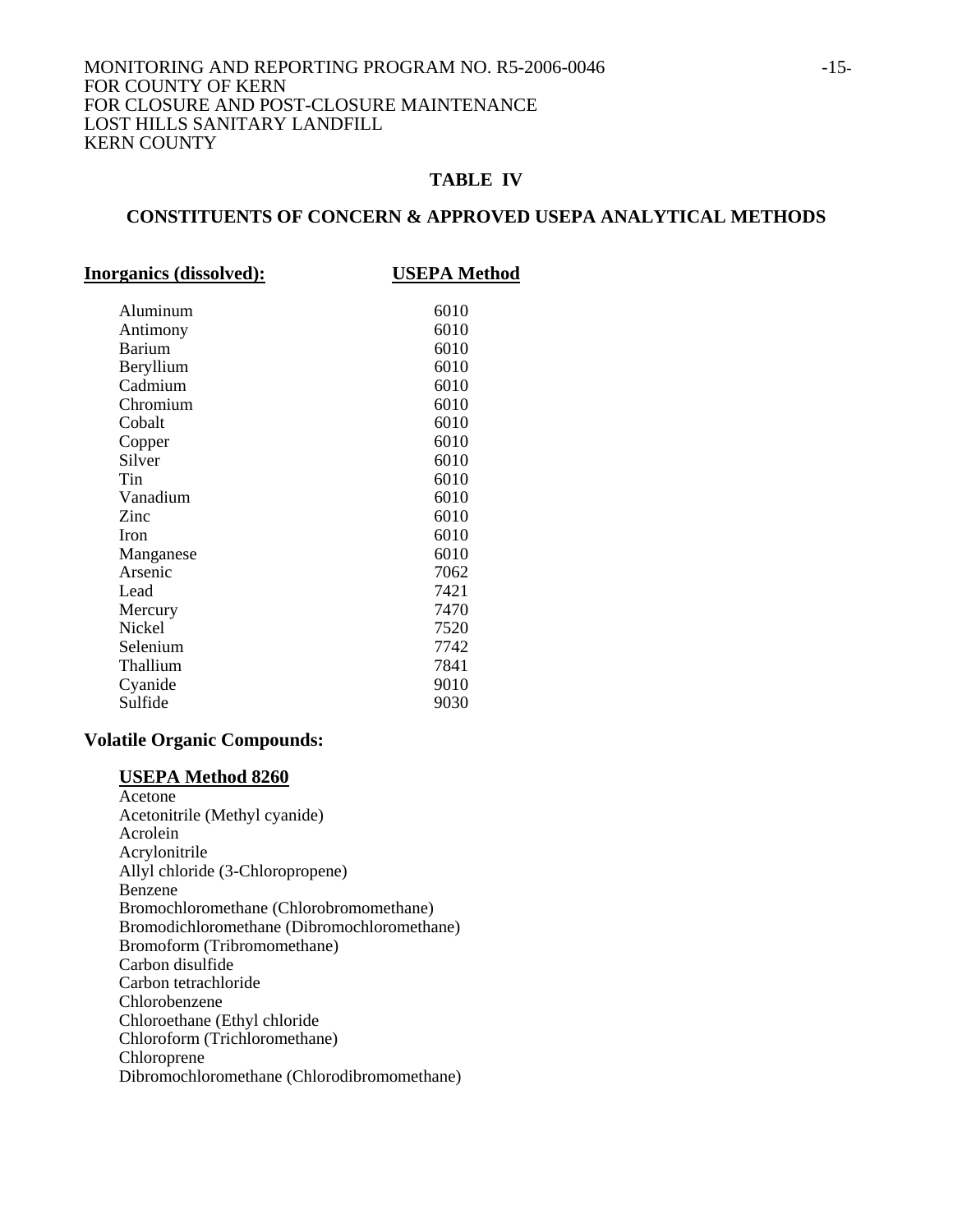#### **CONSTITUENTS OF CONCERN & APPROVED USEPA ANALYTICAL METHODS**

#### **Continued**

 1,2-Dibromo-3-chloropropane (DBCP) 1,2-Dibromoethane (Ethylene dribromide; EDB) o-Dichlorobenzene (1,2-Dichlorobenzene) m-Dichlorobenzene (1,3-Dichlorobenzene) p-Dichlorobenzene (1,4-Dichlorobenzene) trans- 1,4-Dichloro-2-butene Dichlorodifluoromethane (CFC 12) 1,1 -Dichloroethane (Ethylidene chloride) 1,2-Dichloroethane (Ethylene dichloride) 1,1 -Dichloroethylene (1, l-Dichloroethene; Vinylidene chloride) cis- l ,2-Dichloroethylene (cis- 1,2-Dichloroethene) trans- l ,2-Dichloroethylene (trans- 1,2-Dichloroethene) 1,2-Dichloropropane (Propylene dichloride) 1,3-Dichloropropane (Trimethylene dichloride) 2,2-Dichloropropane (Isopropylidene chloride) 1,1 -Dichloropropene cis- 1,3-Dichloropropene trans- l ,3-Dichloropropene Ethylbenzene Ethyl methacrylate Hexachlorobutadiene 2-Hexanone (Methyl butyl ketone) Isobutyl alcohol Methacrylonitrile Methyl bromide (Bromomethane) Methyl chloride (Chloromethane) Methyl ethyl ketone (MEK; 2-Butanone) Methyl iodide (Iodomethane) Methyl methacrylate 4-Methyl-2-pentanone (Methyl isobutyl ketone) Methylene bromide (Dibromomethane) Methylene chloride (Dichloromethane) Naphthalene Propionitrile (Ethyl cyanide) Styrene 1,1,1,2-Tetrachloroethane 1,1,2,2-Tetrachloroethane Tetrachloroethylene (Tetrachloroethene; Perchloroethylene; PCE) Toluene 1,2,4-Trichlorobenzene 1,1,1 -Trichloroethane, Methylchloroform 1,1,2-Trichloroethane Trichloroethylene (Trichloroethene; TCE) Trichlorofluoromethane (CFC- 11) 1,2,3-Trichloropropane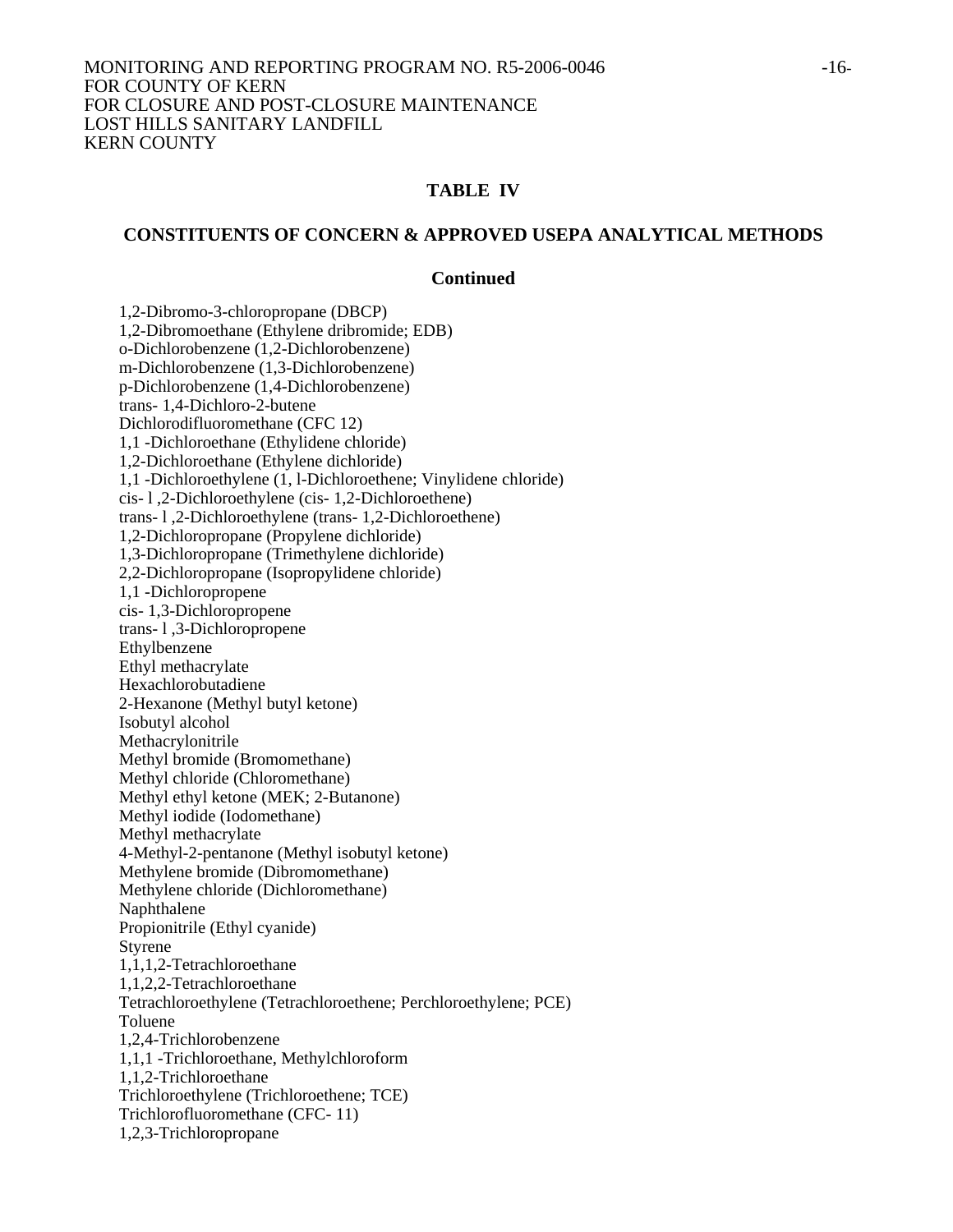#### **CONSTITUENTS OF CONCERN & APPROVED USEPA ANALYTICAL METHODS**

## **Continued**

Vinyl acetate Vinyl chloride (Chloroethene) Xylene (total)

## **Semi-Volatile Organic Compounds:**

#### **USEPA Method 8270 - base, neutral, & acid extractables**

 Acenaphthene Acenaphthylene Acetophenone 2-Acetylaminofluorene (2-AAF) Aldrin 4-Aminobiphenyl Anthracene Benzo[a]anthracene (Benzanthracene) Benzo[b]fluoranthene Benzo[k]fluoranthene Benzo[g,h,i]perylene Benzo[a]pyrene Benzyl alcohol Bis(2-ethylhexyl) phthalate alpha-BHC beta-BHC delta-BHC gamma-BHC (Lindane) Bis(2-chloroethoxy)methane Bis(2-chloroethyl) ether (Dichloroethyl ether) Bis(2-chloro-1-methyethyl) ether (Bis(2-chloroisopropyl) ether; DCIP) 4-Bromophenyl phenyl ether Butyl benzyl phthalate (Benzyl butyl phthalate) Chlordane p-Chloroaniline Chlorobenzilate p-Chloro-m-cresol (4-Chloro-3-methylphenol) 2-Chloronaphthalene 2-Chlorophenol 4-Chlorophenyl phenyl ether Chrysene o-Cresol (2-methylphenol) m-Cresol (3-methylphenol) p-Cresol (4-methylphenol) 4,4'-DDD 4,4'-DDE 4,4'-DDT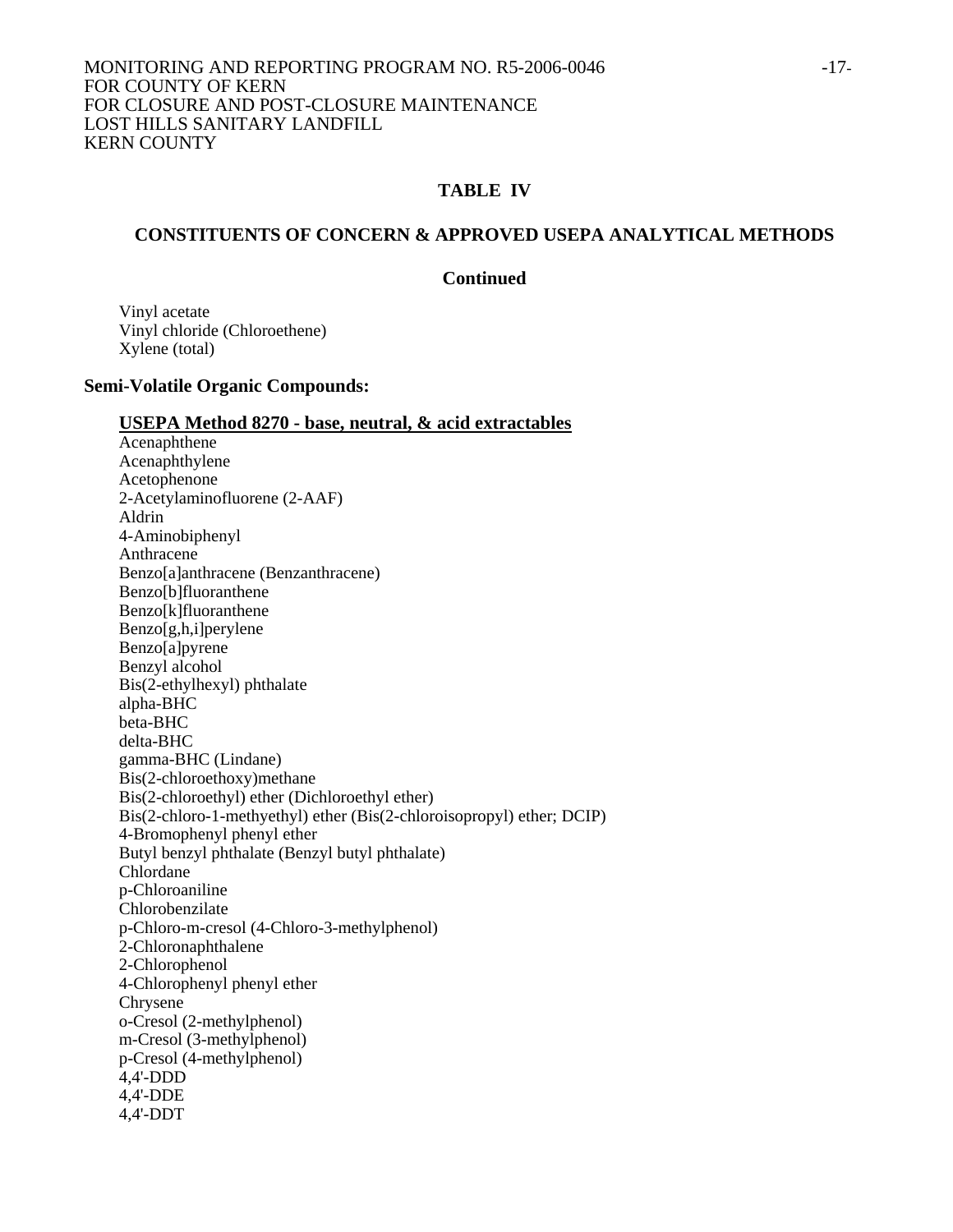#### **CONSTITUENTS OF CONCERN & APPROVED USEPA ANALYTICAL METHODS**

#### **Continued**

 Diallate Dibenz[a,h]anthracene Dibenzofuran Di-n-butyl phthalate o-Dichlorobenzene (1,2-Dichlorobenzene) m-Dichlorobenzene (1,3-Dichlorobenzene) p-Dichlorobenzene ( l ,4-Dichlorobenzene) 3,3'-Dichlorobenzidine 2,4-Dichlorophenol 2,6-Dichlorophenol Dieldrin Diethyl phthalate p-(Dimethylamino)azobenzene 7,12-Dimethylbenz[a]anthracene 3,3'-Dimethylbenzidine 2,4-Dimehtylphenol (m-Xylenol) Dimethyl phthalate m-Dinitrobenzene 4,6-Dinitro-o-cresol (4,6-Dinitro-2-methylphenol) 2,4-Dinitrophenol 2,4-Dinitrotoluene 2,6-Dinitrotoluene Di-n-octyl phthalate Diphenylamine Endosulfan I Endosulfan II Endosulfan sulfate Endrin Endrin aldehyde Ethyl methanesulfonate Famphur Fluoranthene Fluorene Heptachlor Heptachlor epoxide Hexachlorobenzene Hexachlorobutadiene Hexachlorocyclopentadiene Hexachloroethane Hexachloropropene Indeno $(1,2,3-c,d)$ pyrene Isodrin Isophorone Isosafrole Kepone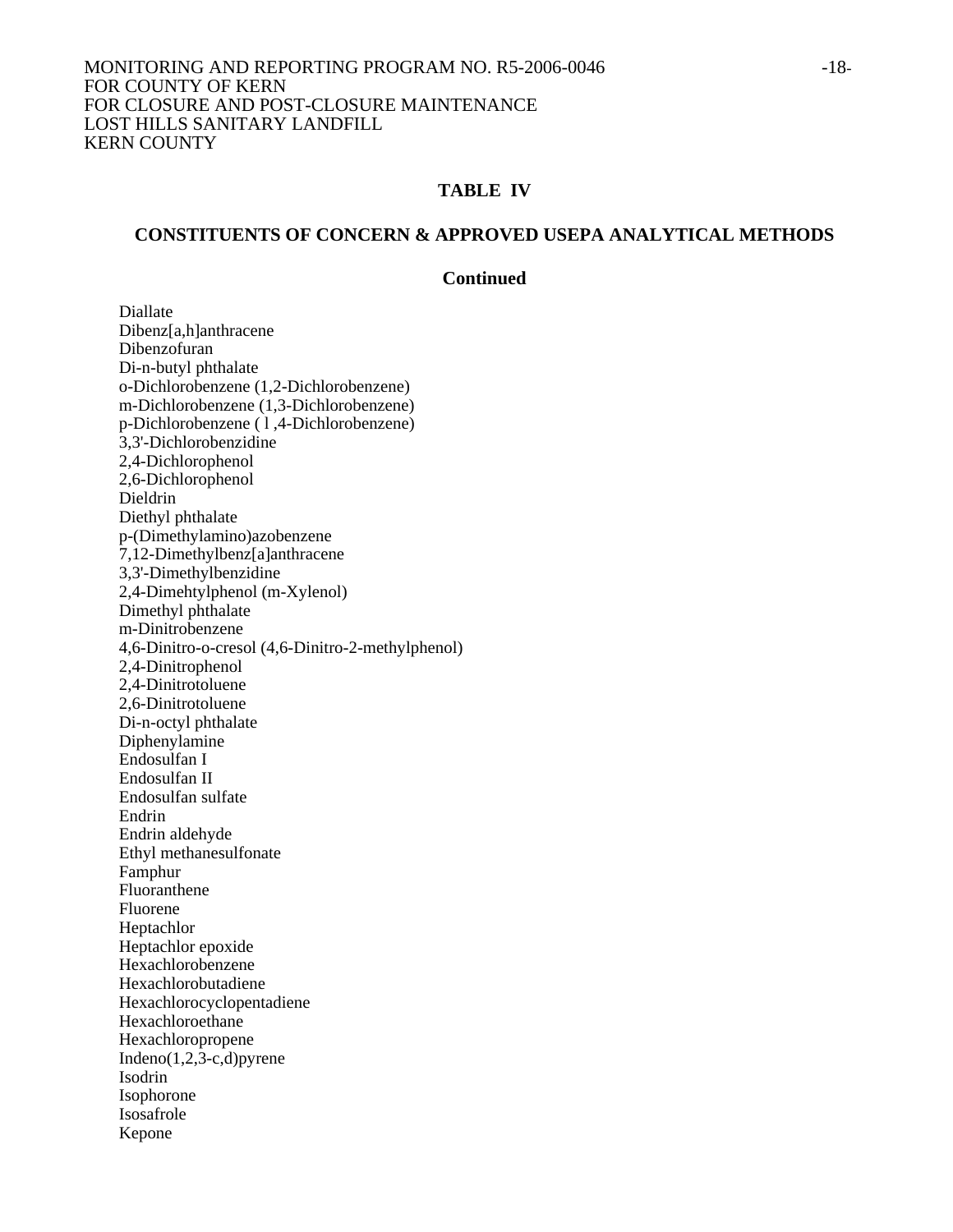## **CONSTITUENTS OF CONCERN & APPROVED USEPA ANALYTICAL METHODS**

## **Continued**

 Methapyrilene Methoxychlor 3-Methylcholanthrene Methyl methanesulfonate 2-Methylnaphthalene Naphthalene 1,4-Naphthoquinone 1-Naphthylamine 2-Naphthylamine o-Nitroaniline (2-Nitroaniline) m-Nitroaniline (3-Nitroaniline) p-Nitroaniline (4-Nitroaniline) Nitrobenzene o-Nitrophenol (2-Nitrophenol) p-Nitrophenol (4-Nitrophenol) N-Nitrosodi-n-butylamine (Di-n-butylnitrosamine) N-Nitrosodiethylamine (Diethylnitrosamine) N-Nitrosodimethylamine (Dimethylnitrosamine) N-Nitrosodiphenylamine (Diphenylnitrosamine) N-Nitrosodipropylamine (N-Nitroso-N-dipropylamine; Di-n-propylnitrosamine) N-Nitrosomethylethylamine (Methylethylnitrosamine) N-Nitrosopiperidine N-Nitrosospyrrolidine 5-Nitro-o-toluidine Pentachlorobenzene Pentachloronitrobenzene (PCNB) Pentachlorophenol Phenacetin Phenanthrene Phenol p-Phenylenediamine Polychlorinated biphenyls (PCBs; Aroclors) Pronamide Pyrene Safrole 1,2,4,5-Tetrachlorobenzene 2,3,4,6-Tetrachlorophenol o-Toluidine Toxaphene 1,2,4-Trichlorobenzene 2,4,5-Trichlorophenol 0,0,0-Triethyl phosphorothioate sym-Trinitrobenzene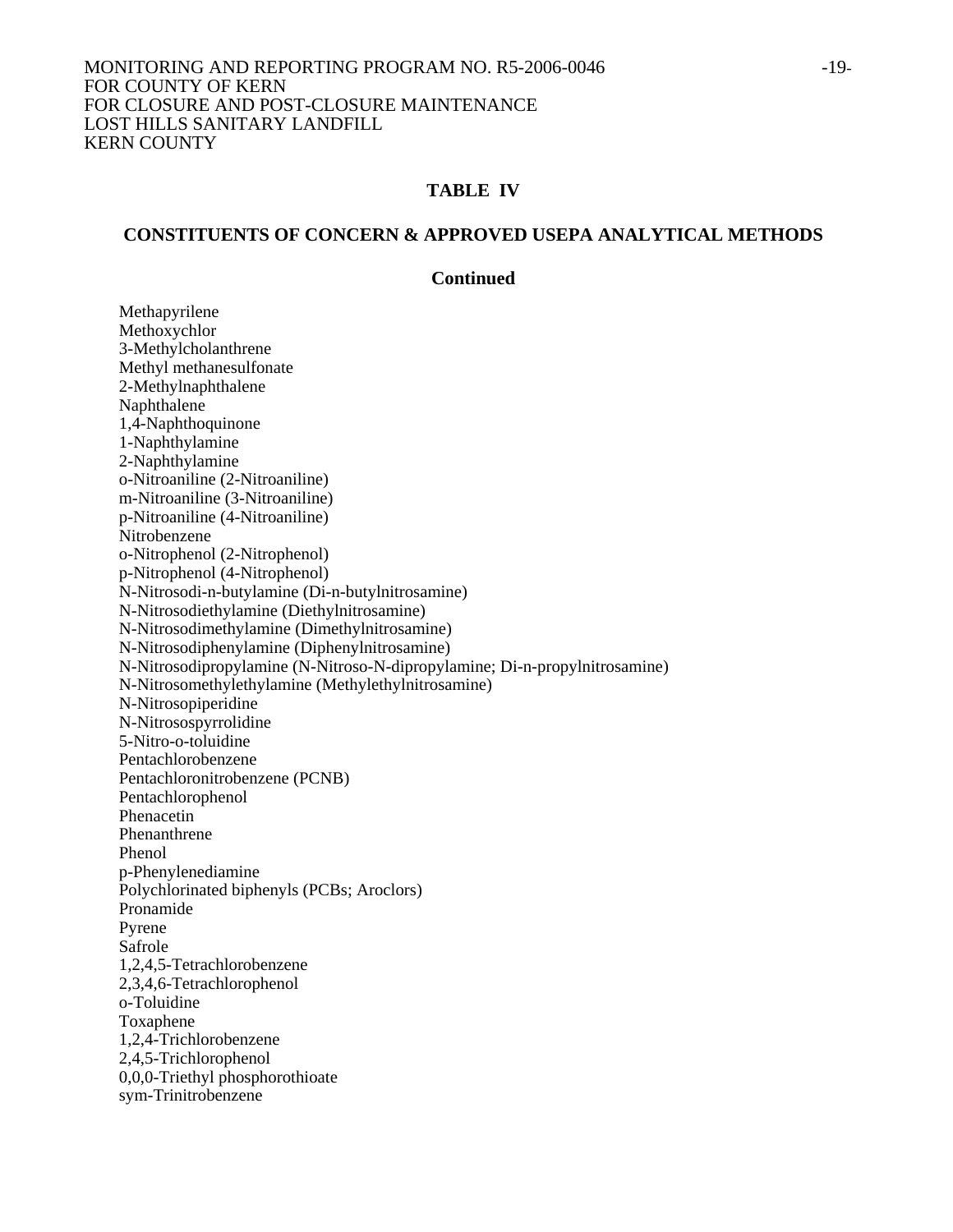## **CONSTITUENTS OF CONCERN & APPROVED USEPA ANALYTICAL METHODS**

## **Continued**

## **Chlorophenoxy Herbicides:**

#### **USEPA Method 8l50**

2,4-D (2,4-Dichlorophenoxyacetic acid) Dinoseb (DNBP; 2-sec-Butyl-4,6-dinitrophenol) Silvex (2,4,5-Trichlorophenoxypropionic acid; 2,4,5-TP)  $2,4,5$ -T $(2,4,5$ -Trichlorophenoxyacetic acid)

#### **Organophosphorus Compounds:**

## **USEPA Method 8141**

0,0-Diethyl 0-2-pyrazinyl phosphorothioate (Thionazin) Dimethoate Disulfoton Methyl parathion (Parathion methyl) Parathion Phorate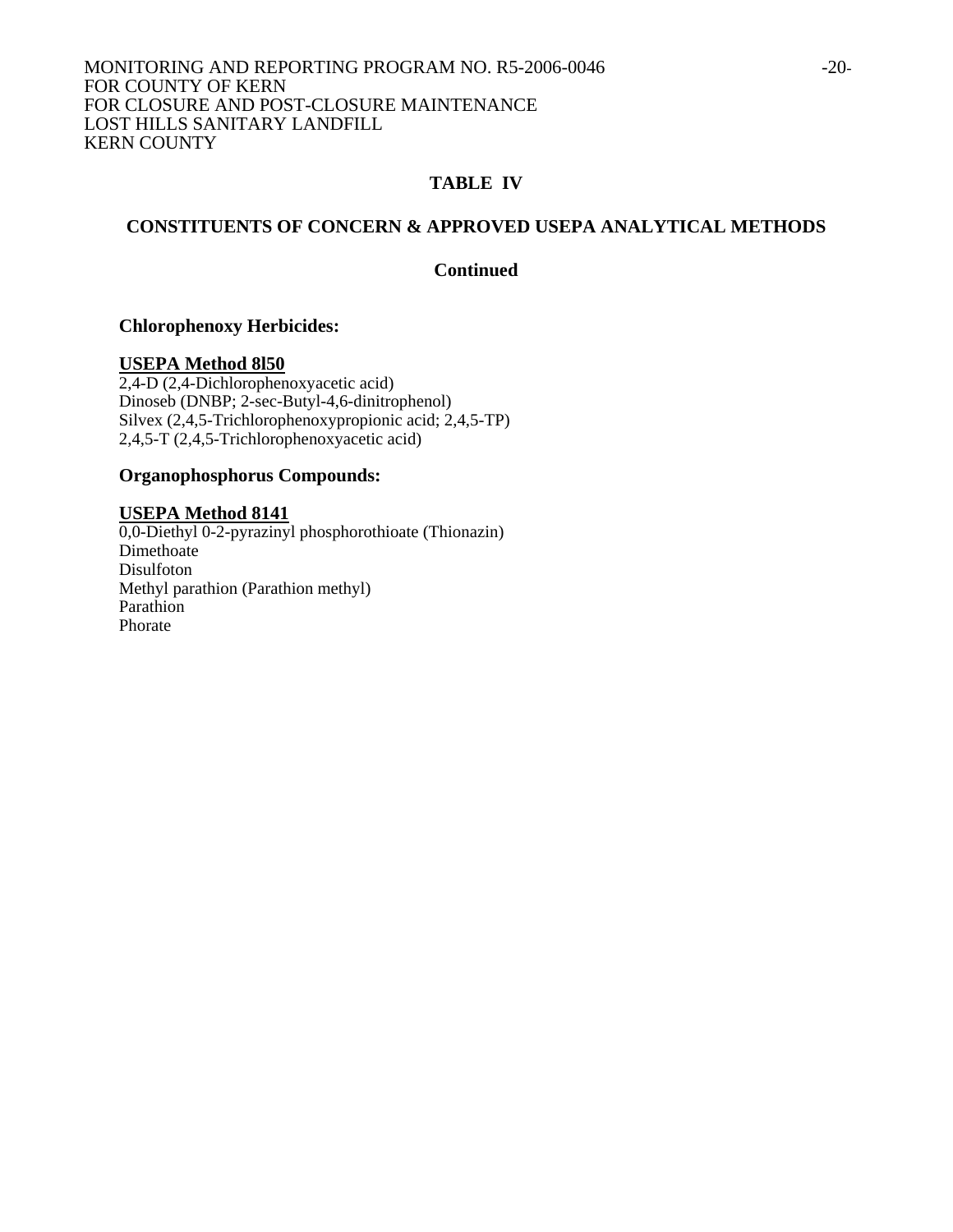#### MONITORING AND REPORTING PROGRAM NO. R5-2006-0046 -21-FOR COUNTY OF KERN FOR CLOSURE AND POST-CLOSURE MAINTENANCE LOST HILLS SANITARY LANDFILL KERN COUNTY

## **TABLE V**

# **WATER QUALITY PROTECTION STANDARD INITIAL CONCENTRATION LIMITS**

| <b>Parameter</b>                     | <b>Units</b> | <b>Concentration</b><br><b>Limits</b><br><b>LH1-04</b> | <b>Concentration</b><br><b>Limits</b><br><b>LH1-06</b> |
|--------------------------------------|--------------|--------------------------------------------------------|--------------------------------------------------------|
| Chloride                             | mg/L         | 795                                                    | 795                                                    |
| Nitrate - Nitrogen                   | mg/L         | 0.1                                                    | 0.1                                                    |
| Sulfate                              | mg/L         | 1553                                                   | 1553                                                   |
| <b>Total Dissolved Solids</b>        | mg/L         | 3730                                                   | 3730                                                   |
| Aluminum                             | $\mu$ g/L    | 250                                                    | 250                                                    |
| Antimony                             | $\mu g/L$    | 100                                                    | 100                                                    |
| Arsenic                              | $\mu g/L$    | 8.3                                                    | 11                                                     |
| <b>Barium</b>                        | $\mu$ g/L    | 27                                                     | 27                                                     |
| Beryllium                            | $\mu$ g/L    | 20                                                     | 20                                                     |
| Cadmium                              | $\mu$ g/L    | 10                                                     | 10                                                     |
| Chromium                             | $\mu$ g/L    | 71                                                     | 71                                                     |
| Cobalt                               | $\mu g/L$    | 74                                                     | 74                                                     |
| Copper                               | $\mu g/L$    | 20                                                     | 20                                                     |
| <b>Hexavalent Chromium</b>           | $\mu g/L$    | $\overline{2}$                                         | $\overline{2}$                                         |
| Iron                                 | $\mu g/L$    | 50                                                     | 211                                                    |
| Lead                                 | $\mu g/L$    | 19                                                     | 19                                                     |
| Manganese                            | $\mu g/L$    | 183                                                    | 620                                                    |
| Mercury                              | $\mu g/L$    | 0.2                                                    | 0.2                                                    |
| Nickel                               | $\mu g/L$    | 50                                                     | 50                                                     |
| Selenium                             | $\mu$ g/L    | 3                                                      | 3.2                                                    |
| Silver                               | $\mu g/L$    | 10                                                     | 10                                                     |
| Thallium                             | $\mu g/L$    | $\mathbf{1}$                                           | $\mathbf{1}$                                           |
| Tin                                  | $\mu$ g/L    | 15                                                     | 15                                                     |
| Vanadium                             | $\mu g/L$    | 75                                                     | 75                                                     |
| Zinc                                 | $\mu$ g/L    | 50                                                     | 50                                                     |
| Carbonate                            | mg/L         | 2.6                                                    | 2.6                                                    |
| Cyanide                              | $\mu g/L$    | 0.02                                                   | 0.02                                                   |
| Sulfide                              | $\mu g/L$    | 0.1                                                    | 0.1                                                    |
| <b>Volatile Organic Constituents</b> | $\mu$ g/L    | <b>MDL</b>                                             | <b>MDL</b>                                             |
| Semivolatile Organic                 | $\mu g/L$    | <b>MDL</b>                                             | <b>MDL</b>                                             |
| Constituents                         |              |                                                        |                                                        |
| Organophosphorous Constituents       | $\mu$ g/L    | <b>MDL</b>                                             | <b>MDL</b>                                             |
| <b>Chlorinated Herbicides</b>        | $\mu g/L$    | <b>MDL</b>                                             | <b>MDL</b>                                             |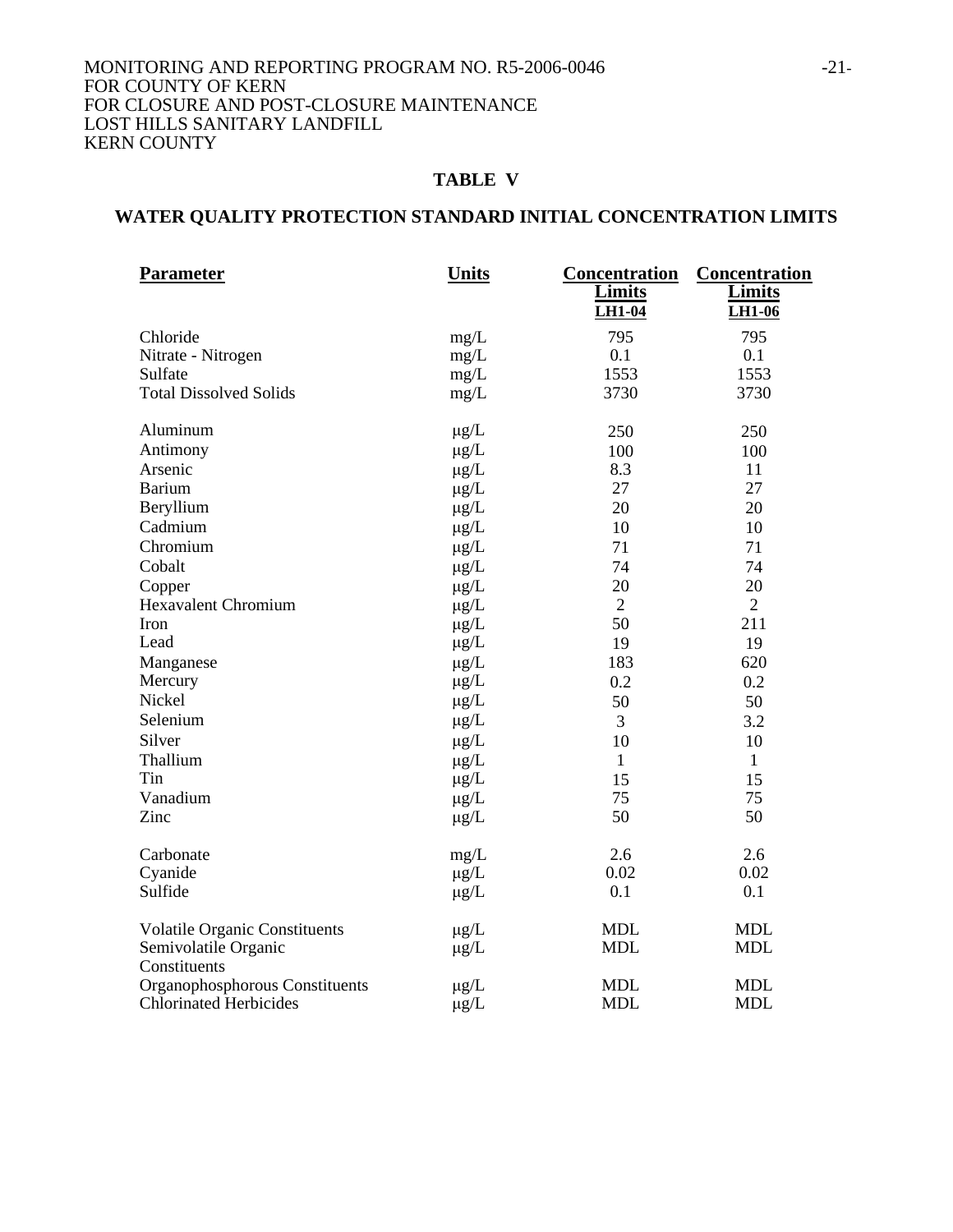## INFORMATION SHEET

ORDER NO. R5-2006-0046 COUNTY OF KERN FOR CLOSURE AND POST-CLOSURE MAINTENANCE LOST HILLS SANITARY LANDFILL KERN COUNTY

The County of Kern owns and maintains the Lost Hills Sanitary Landfill, located approximately four miles west of Lost Hills. The 537-acre facility contains one unlined waste management unit (Unit) covering 6.7 acres and is currently regulated by Waste Discharge Requirements Order No. 5-01-161.

The site is near the western edge of the San Joaquin Valley. The climate is semi-arid, with hot, dry summers and cool winters. The average annual precipitation is 5.74 inches of precipitation per year and the annual average reference evapotransporation from a grass surface is 57.06 inches per year. The site is not within a 100-year floodplain according to FEMA maps.

The San Andreas Fault Zone is located approximately 22 miles west of the landfill. The magnitude of the maximum probable earthquake is 8.25. The peak horizontal ground acceleration at the site would be 0.234g.

Land within 1,000 feet of the site is used for grazing and mining. First encountered groundwater occurs in a perched groundwater-bearing zone at a depth of approximately 263 to 265 feet below the native ground surface. The groundwater elevation in the perched groundwater-bearing zone ranges from approximately 536 feet to 539 feet MSL. Only one well is completed in the perched groundwaterbearing zone, preventing calculation of groundwater gradient and flow direction. The perched groundwater-bearing zone has not been identified beneath the Unit.

Surface drainage is toward an unnamed ephemeral creek in the Lost Hills in the Antelope Plain Hydrologic Area (558.60) of the Tulare Lake Basin. Surface waters in the Antelope Plain Hydrologic Area are designated as Valley Floor Waters in the Basin Plan.

The first encountered groundwater is about 100 to 105 feet below the native ground surface. Groundwater elevations range from 314 feet to 315 feet MSL. The groundwater is unconfined. The depth to groundwater does not fluctuate significantly on a seasonal basis. Monitoring data indicates background groundwater quality has an electrical conductivity ranging between 4,500 and 6,000 micromhos/cm, with total dissolved solids ranging between 3,300 and 4,000 mg/l.

Volatile organic compounds are often detected in a release from a landfill, and are the primary waste constituents detected in groundwater beneath a municipal solid waste landfill. Since volatile organic compounds are not naturally occurring, and thus have no background value, they are not amenable to the statistical analysis procedures contained in Title 27 for the determination of a release of wastes from a Unit. Title 27 does provide for the non-statistical evaluation of monitoring data that will provide the best assurance of the earliest possible detection of a release from a Unit. However, Title 27 does not specify a specific method for non-statistical evaluation of monitoring data.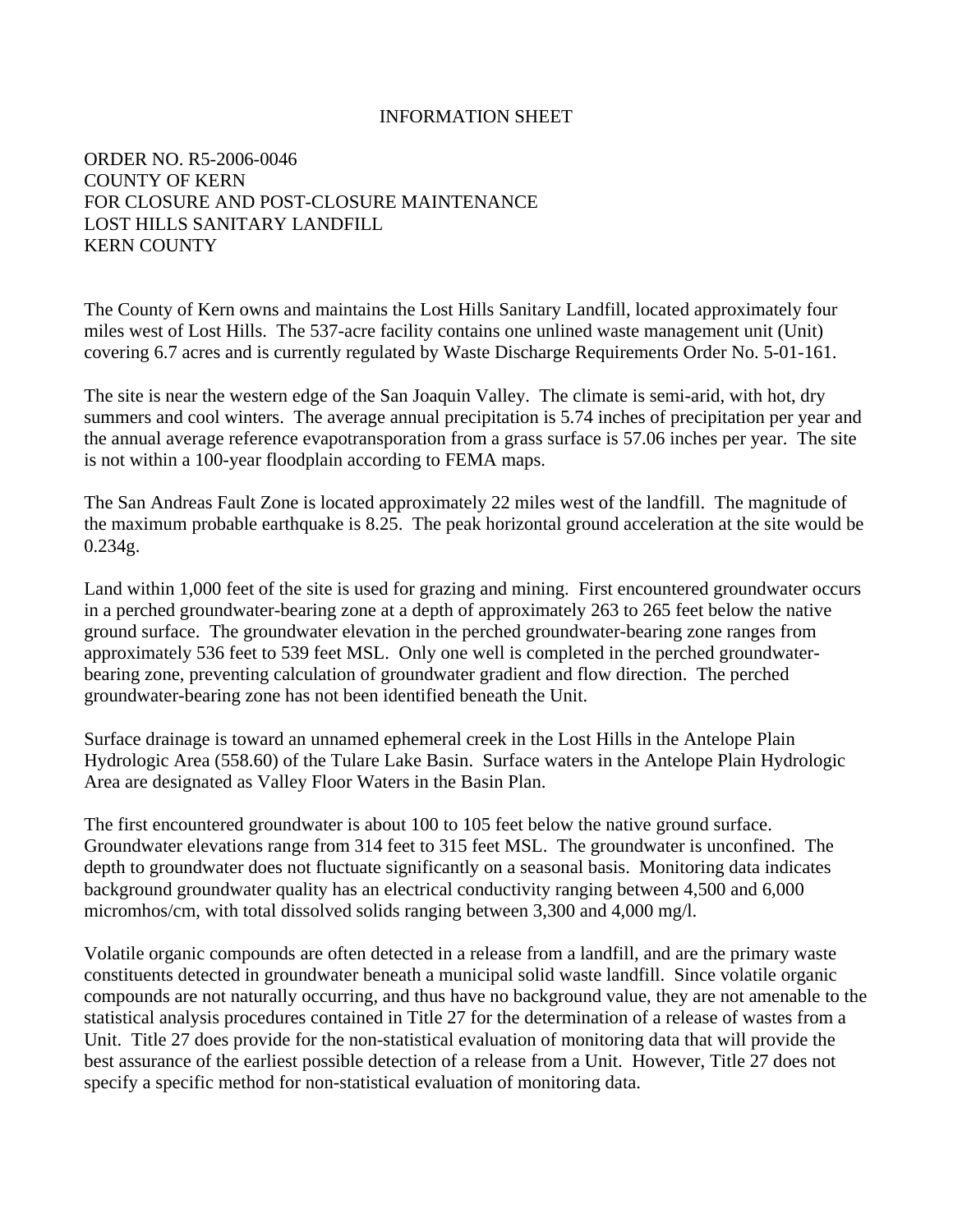## INFORMATION SHEET-ORDER NO. R5-2006-0046  $-2$ -COUNTY OF KERN FOR CLOSURE AND POST-CLOSURE MAINTENANCE LOST HILLS SANITARY LANDFILL KERN COUNTY

A Regional Water Board may specify a non-statistical data analysis method pursuant to Section 20080(a)(1) of Title 27. In order to provide the best assurance of the earliest possible detection of a release of non-naturally occurring waste constituents from a Unit, this Order specifies a non-statistical method for the evaluation of monitoring data.

The specified non-statistical method for evaluation of monitoring data in this Order provides two criteria (or triggers) for making the determination that there has been a release of waste constituents from a Unit. The presence of two waste constituents above their respective method detection limit (MDL), or one waste constituent detected above its practical quantitation limit (PQL), indicates that a release of waste from a Unit has occurred. Following an indication of a release, verification testing will be conducted to determine whether there has been a release from the Unit, or there is a source of the detected constituents other than the landfill, or the detection was a false detection. Although the detection of one waste constituent above its MDL is sufficient to provide for the earliest possible detection of a release in accordance with Title 27, the detection of two waste constituents above the MDL as a trigger is appropriate due to the higher risk of false-positive analytical results and the corresponding increase in sampling and analytical expenses from the use of detecting one waste constituent above its MDL as a trigger.

The Discharger adequately demonstrated that construction of a Title 27 prescriptive standard cover would be unreasonable and unnecessarily burdensome when compared to the proposed engineered alternative design. There is no clay source on-site or nearby and the cost of importing clay from off-site or mixing on-site soils with bentonite would cost substantially more than the alternative design. The Discharger demonstrated that an evapo-transpirative cover utilizing soil from a nearby borrow source would be an appropriate engineered alternative to the prescriptive design. This Order requires the Discharger to install a pan lysimeter(s) beneath the final cover for long-term monitoring of the cover integrity.

On 9 October 1991, the United States Environmental Protection Agency (USEPA) promulgated regulations (Title 40, Code of Federal Regulations, Parts 257 and 258, "federal municipal solid waste [MSW] regulations" or "Subtitle D") that apply, in California, to dischargers who own or operate Class II or Class III landfill units at which municipal solid waste is discharged. The majority of the federal MSW regulations became effective on the "Federal Deadline", which was on 9 October 1993. With the issuance of Resolution No. 93-62, the State Water Resources Control Board established a statewide policy for the regulation of discharges of municipal solid wastes consistent with Subtitle D. Following the issuance of Resolution No. 93-62, the USEPA deemed the State of California to be an approved state, meaning that compliance with the applicable state regulations constitutes compliance with the corresponding portions of the federal Subtitle D regulations. These requirements are consistent with Resolution No. 93-62 and Subtitle D, and implement the appropriate state regulations in lieu of Subtitle D. The Discharger also needs to comply with all applicable provisions of Subtitle D that are not implemented through compliance with this Order or Title 27.

The action to revise waste discharge requirements for this existing facility is exempt from the provisions of the California Environmental Quality Act (CEQA), Public Resource Code §21000, et seq., and the